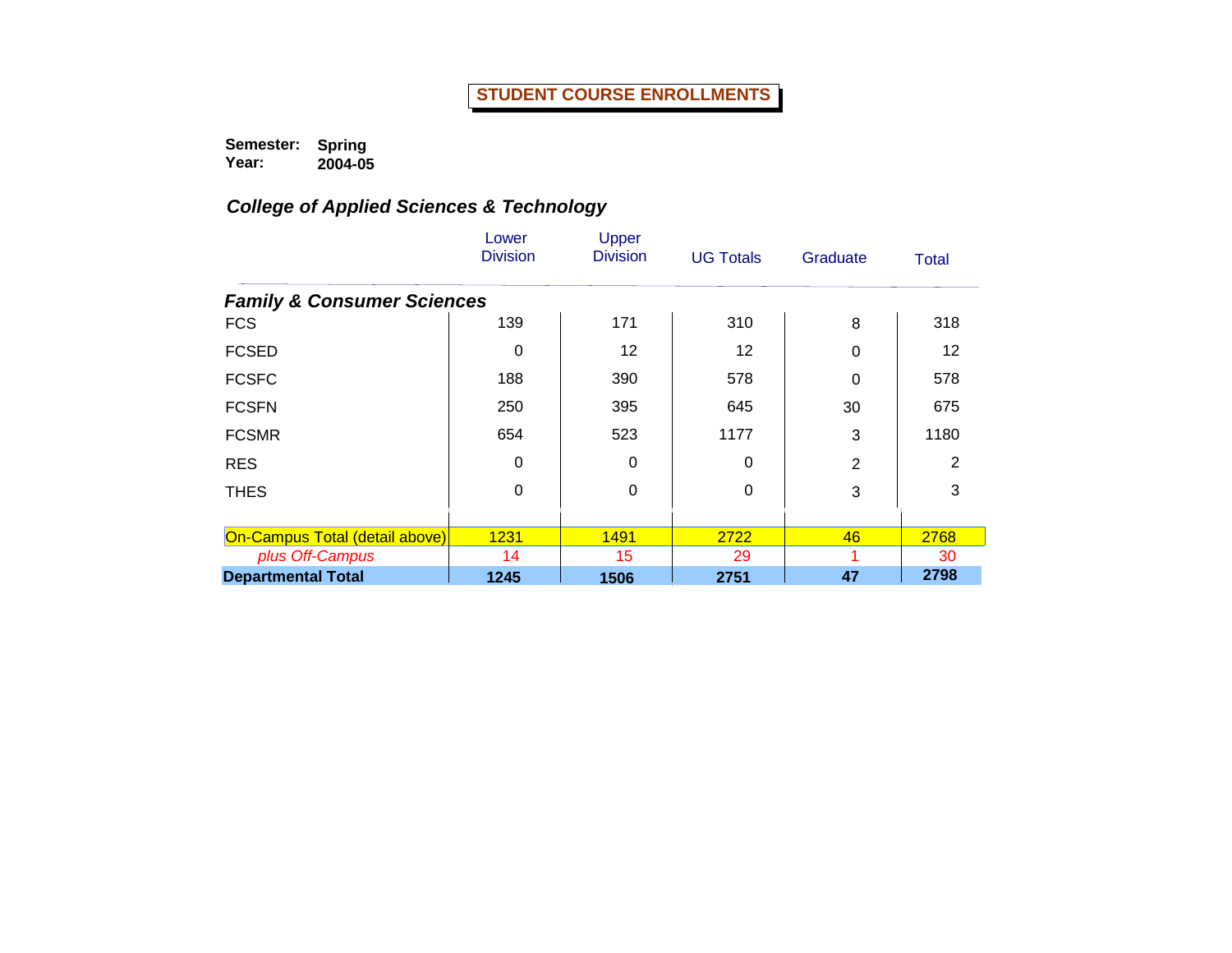|                                  | Lower<br><b>Division</b> | Upper<br><b>Division</b> | <b>UG Totals</b> | Graduate | <b>Total</b> |
|----------------------------------|--------------------------|--------------------------|------------------|----------|--------------|
| <b>Industry &amp; Technology</b> |                          |                          |                  |          |              |
| <b>ITCMP</b>                     | 57                       | 32                       | 89               | 0        | 89           |
| <b>ITCST</b>                     | 78                       | 65                       | 143              | 0        | 143          |
| <b>ITDPT</b>                     | 142                      | 106                      | 248              | 0        | 248          |
| <b>ITEDU</b>                     | 10                       | 93                       | 103              | 0        | 103          |
| <b>ITGRA</b>                     | 282                      | 118                      | 400              | 0        | 400          |
| <b>ITMFG</b>                     | 141                      | 98                       | 239              | 1        | 240          |
|                                  |                          |                          |                  |          |              |
| On-Campus Total (detail above)   | 710                      | 512                      | 1222             | 1        | 1223         |
| plus Off-Campus                  | $\Omega$                 | $\Omega$                 | O                | 89       | 89           |
| <b>Departmental Total</b>        | 710                      | 512                      | 1222             | 90       | 1312         |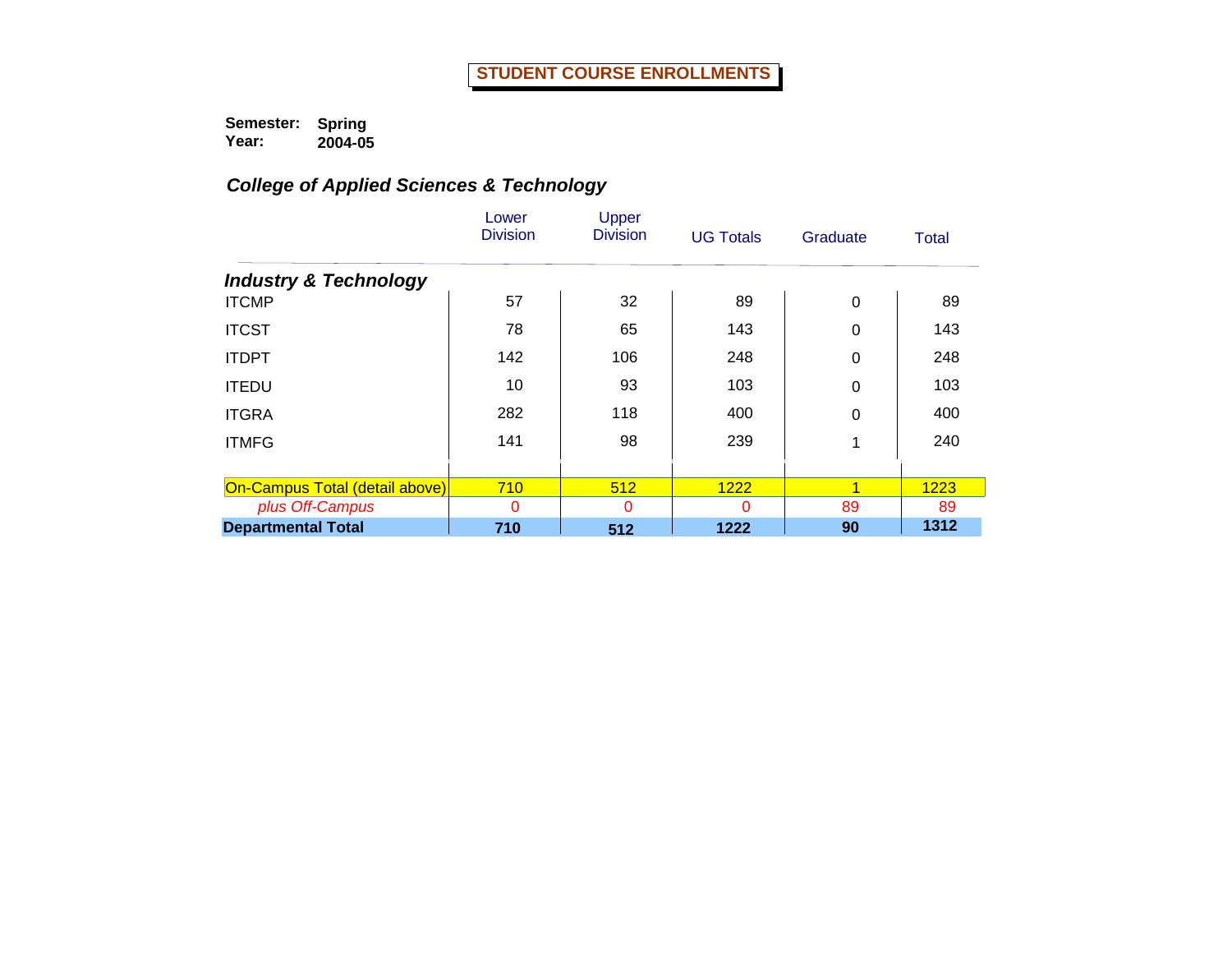|                                       | Lower<br><b>Division</b> | Upper<br><b>Division</b> | <b>UG Totals</b> | Graduate | Total      |
|---------------------------------------|--------------------------|--------------------------|------------------|----------|------------|
| <b>Military Science</b>               |                          |                          |                  |          |            |
| MIL                                   | 97                       | 39                       | 136              | 0        | 136        |
|                                       |                          |                          |                  |          |            |
| <b>On-Campus Total (detail above)</b> | 97                       | 39                       | 136              | 0        | <b>136</b> |
| plus Off-Campus                       | 0                        |                          |                  |          |            |
| <b>Departmental Total</b>             | 97                       | 39                       | 136              |          | 136        |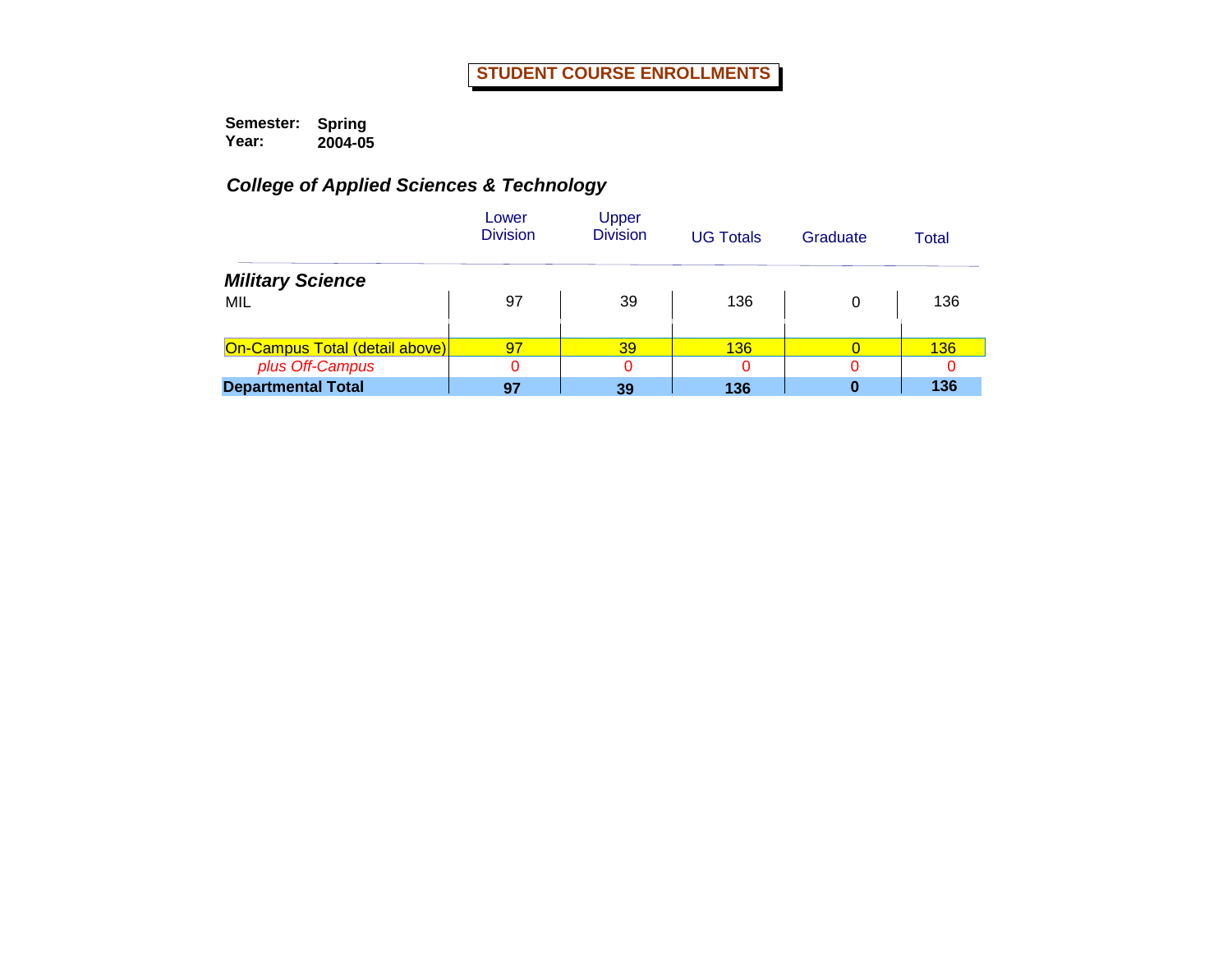|                                       | Lower<br><b>Division</b> | Upper<br><b>Division</b> | <b>UG Totals</b> | Graduate | Total |
|---------------------------------------|--------------------------|--------------------------|------------------|----------|-------|
| <b>Nursing</b>                        |                          |                          |                  |          |       |
| <b>NUR</b>                            | 539                      | 533                      | 1072             |          | 1073  |
|                                       |                          |                          |                  |          |       |
| <b>On-Campus Total (detail above)</b> | 539                      | 533                      | 1072             |          | 1073  |
| plus Off-Campus                       |                          | 33                       | 33               | 266      | 299   |
| <b>Departmental Total</b>             | 539                      | 566                      | 1105             | 267      | 1372  |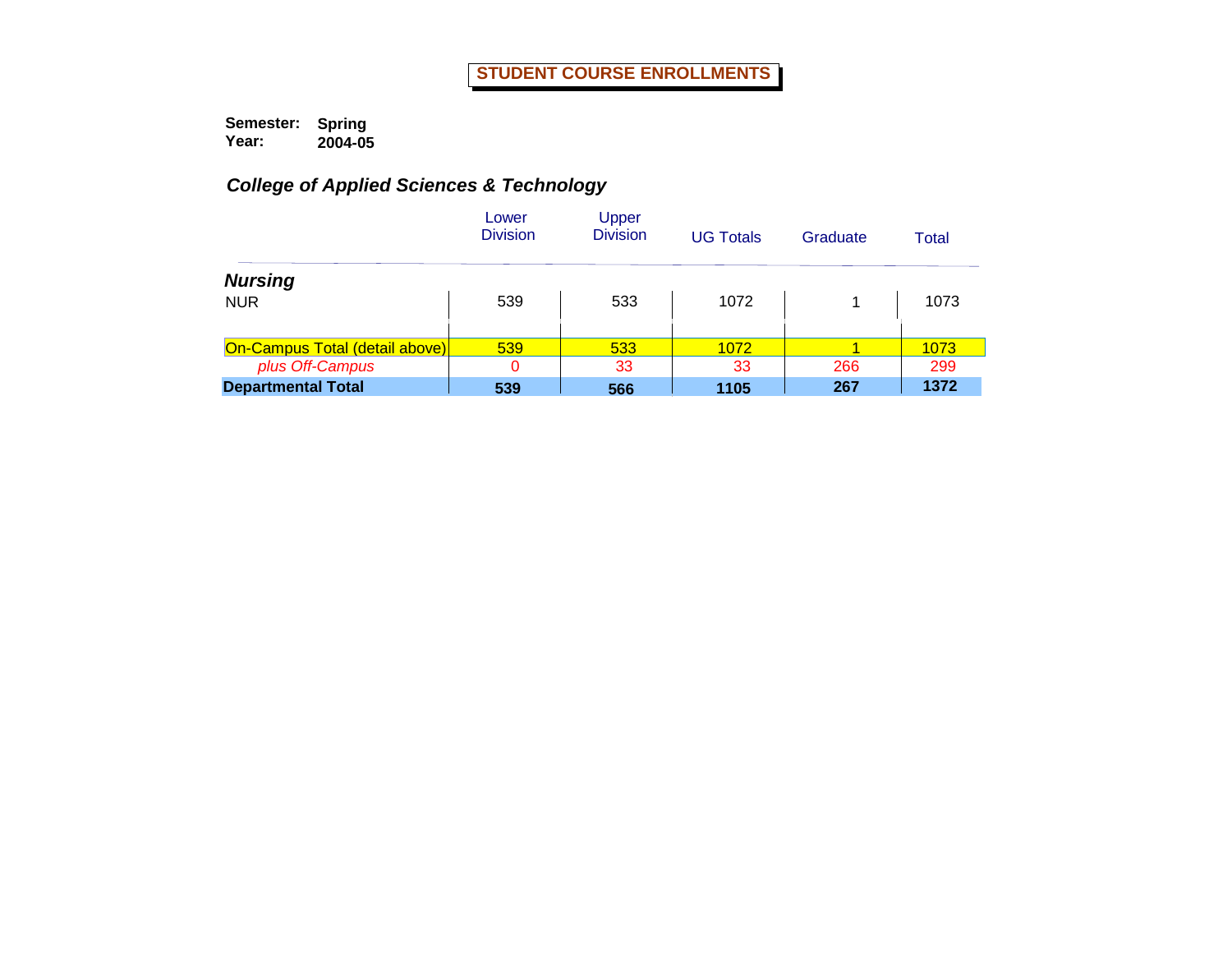|                                | Lower<br><b>Division</b> | Upper<br><b>Division</b> | <b>UG Totals</b> | Graduate | Total |
|--------------------------------|--------------------------|--------------------------|------------------|----------|-------|
| <b>Physical Education</b>      |                          |                          |                  |          |       |
| <b>DISS</b>                    | 0                        | $\mathbf 0$              | 0                | 1        |       |
| <b>EXSCI</b>                   | 276                      | 138                      | 414              | 43       | 457   |
| <b>PEFWL</b>                   | 1683                     | $\mathbf 0$              | 1683             | 0        | 1683  |
| <b>PEP</b>                     | 1195                     | 664                      | 1859             | 110      | 1969  |
| <b>RES</b>                     | 0                        | 0                        | 0                | 8        | 8     |
| <b>SPTAD</b>                   | 30                       | 142                      | 172              | 40       | 212   |
| <b>THES</b>                    | 0                        | 0                        | $\Omega$         | 15       | 15    |
|                                |                          |                          |                  |          |       |
| On-Campus Total (detail above) | 3184                     | 944                      | 4128             | 217      | 4345  |
| plus Off-Campus                | 189                      |                          | 190              | 96       | 286   |
| <b>Departmental Total</b>      | 3373                     | 945                      | 4318             | 313      | 4631  |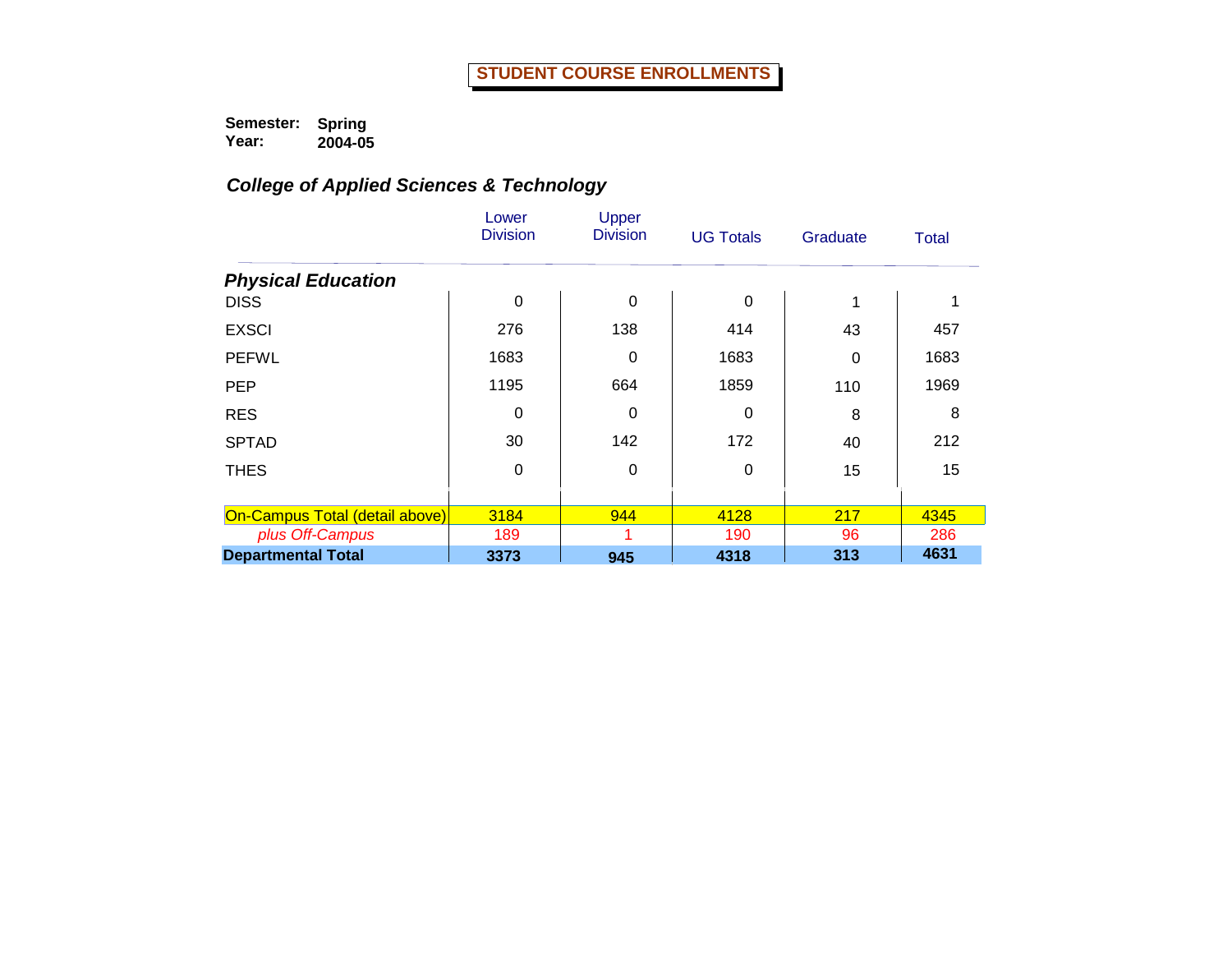|                                   | Lower<br><b>Division</b> | Upper<br><b>Division</b> | <b>UG Totals</b> | Graduate | <b>Total</b> |
|-----------------------------------|--------------------------|--------------------------|------------------|----------|--------------|
| <b>Wellness &amp; Gerontology</b> |                          |                          |                  |          |              |
| <b>GERON</b>                      | $\Omega$                 | 8                        | 8                | 38       | 46           |
| <b>GERON</b>                      | 0                        |                          | 0                |          |              |
| <b>THES</b>                       | 0                        |                          | 0                |          |              |
| <b>WELNS</b>                      | 0                        | 0                        | 0                | 37       | 37           |
|                                   |                          |                          |                  |          |              |
| On-Campus Total (detail above)    |                          | 8                        | 8                | 77       | 85           |
| plus Off-Campus                   | 0                        |                          |                  | 9        | a            |
| <b>Departmental Total</b>         |                          | Զ                        |                  | 86       | 94           |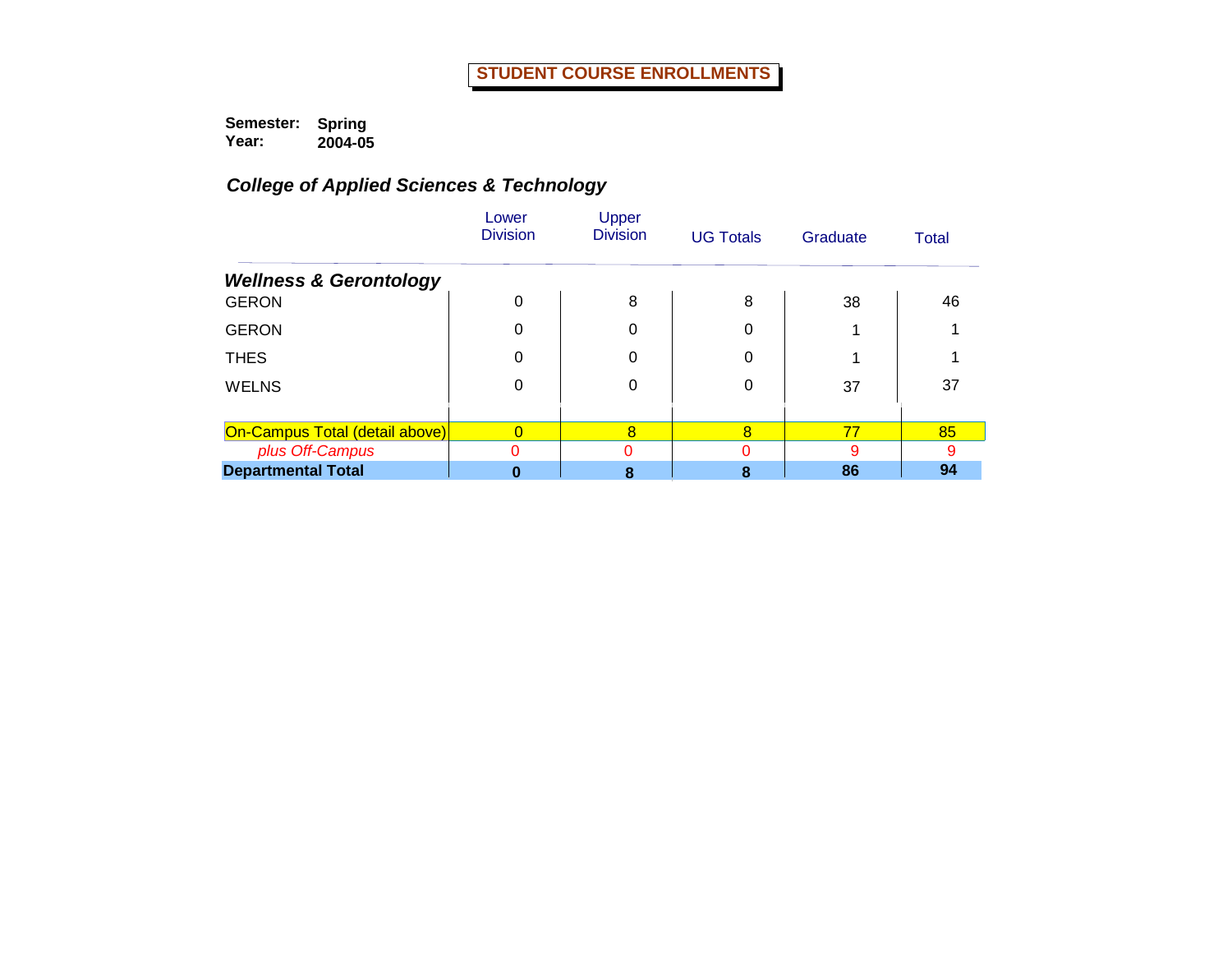# *College of Architecture & Planning*

|                                       | Lower<br><b>Division</b> | Upper<br><b>Division</b> | <b>UG Totals</b> | Graduate | Total |
|---------------------------------------|--------------------------|--------------------------|------------------|----------|-------|
| <b>Architecture</b>                   |                          |                          |                  |          |       |
| <b>ARCH</b>                           | 517                      | 574                      | 1091             | 102      | 1193  |
| CAP                                   | 122                      |                          | 123              |          | 124   |
| <b>THES</b>                           | 0                        | 0                        | 0                | 9        | 9     |
|                                       |                          |                          |                  |          |       |
| <b>On-Campus Total (detail above)</b> | 639                      | 575                      | 1214             | 112      | 1326  |
| plus Off-Campus                       | 0                        | 19                       | 19               | 3        | 22    |
| <b>Departmental Total</b>             | 639                      | 594                      | 1233             | 115      | 1348  |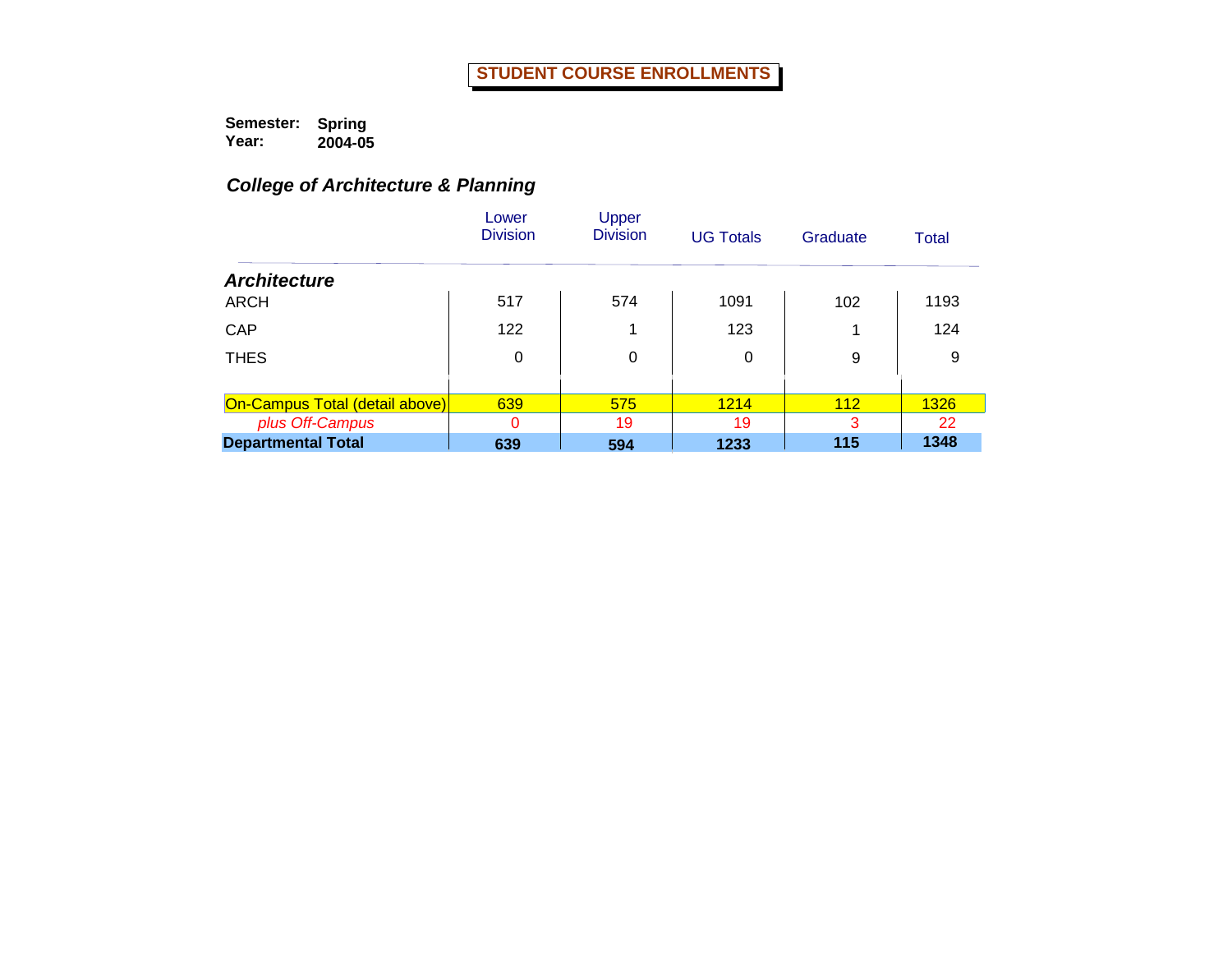# *College of Architecture & Planning*

|                                | Lower<br><b>Division</b> | Upper<br><b>Division</b> | <b>UG Totals</b> | Graduate | <b>Total</b> |
|--------------------------------|--------------------------|--------------------------|------------------|----------|--------------|
| <b>Landscape Architecture</b>  |                          |                          |                  |          |              |
| CAP                            | 94                       | $\Omega$                 | 94               | $\Omega$ | 94           |
| <b>HONRS</b>                   | 0                        | 11                       | 11               | 0        | 11           |
| LA                             | 181                      | 200                      | 381              | 35       | 416          |
| <b>THES</b>                    | 0                        | 0                        | 0                | 4        | 4            |
|                                |                          |                          |                  |          |              |
| On-Campus Total (detail above) | 275                      | 211                      | 486              | 39       | 525          |
| plus Off-Campus                |                          |                          | 8                | 3        |              |
| <b>Departmental Total</b>      | 276                      | 218                      | 494              | 42       | 536          |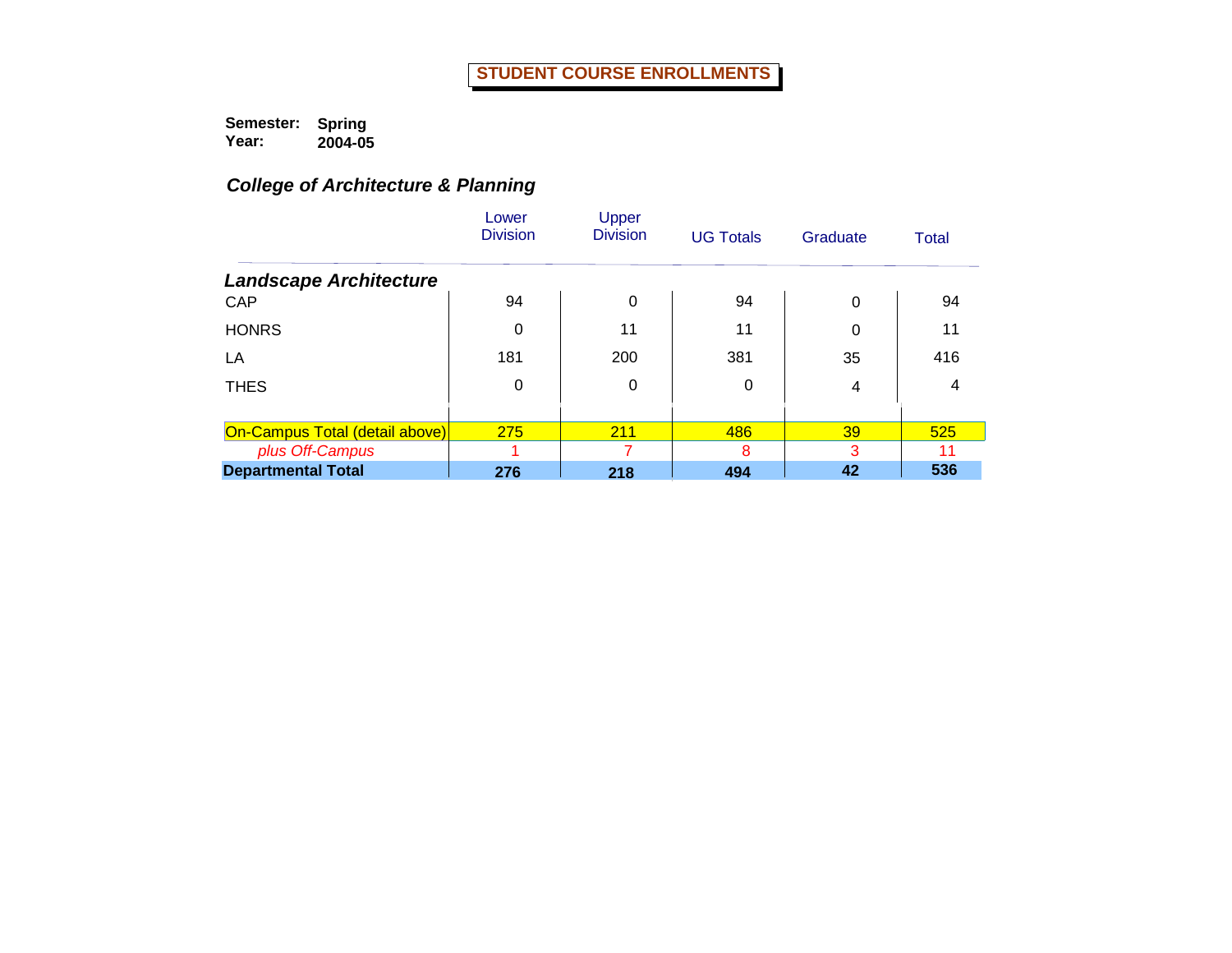# *College of Architecture & Planning*

|                                | Lower<br><b>Division</b> | Upper<br><b>Division</b> | <b>UG Totals</b> | Graduate | Total |
|--------------------------------|--------------------------|--------------------------|------------------|----------|-------|
| <b>Urban Planning</b>          |                          |                          |                  |          |       |
| CAP                            | 34                       | 0                        | 34               | $\Omega$ | 34    |
| <b>PLAN</b>                    | 104                      | 98                       | 202              | 116      | 318   |
| <b>RES</b>                     | 0                        | 0                        | 0                | 5        | 5     |
| <b>THES</b>                    | 0                        | 0                        | 0                | 1        |       |
|                                |                          |                          |                  |          |       |
| On-Campus Total (detail above) | <b>138</b>               | 98                       | 236              | 122      | 358   |
| plus Off-Campus                | 0                        | 29                       | 29               | 11       | 40    |
| <b>Departmental Total</b>      | 138                      | 127                      | 265              | 133      | 398   |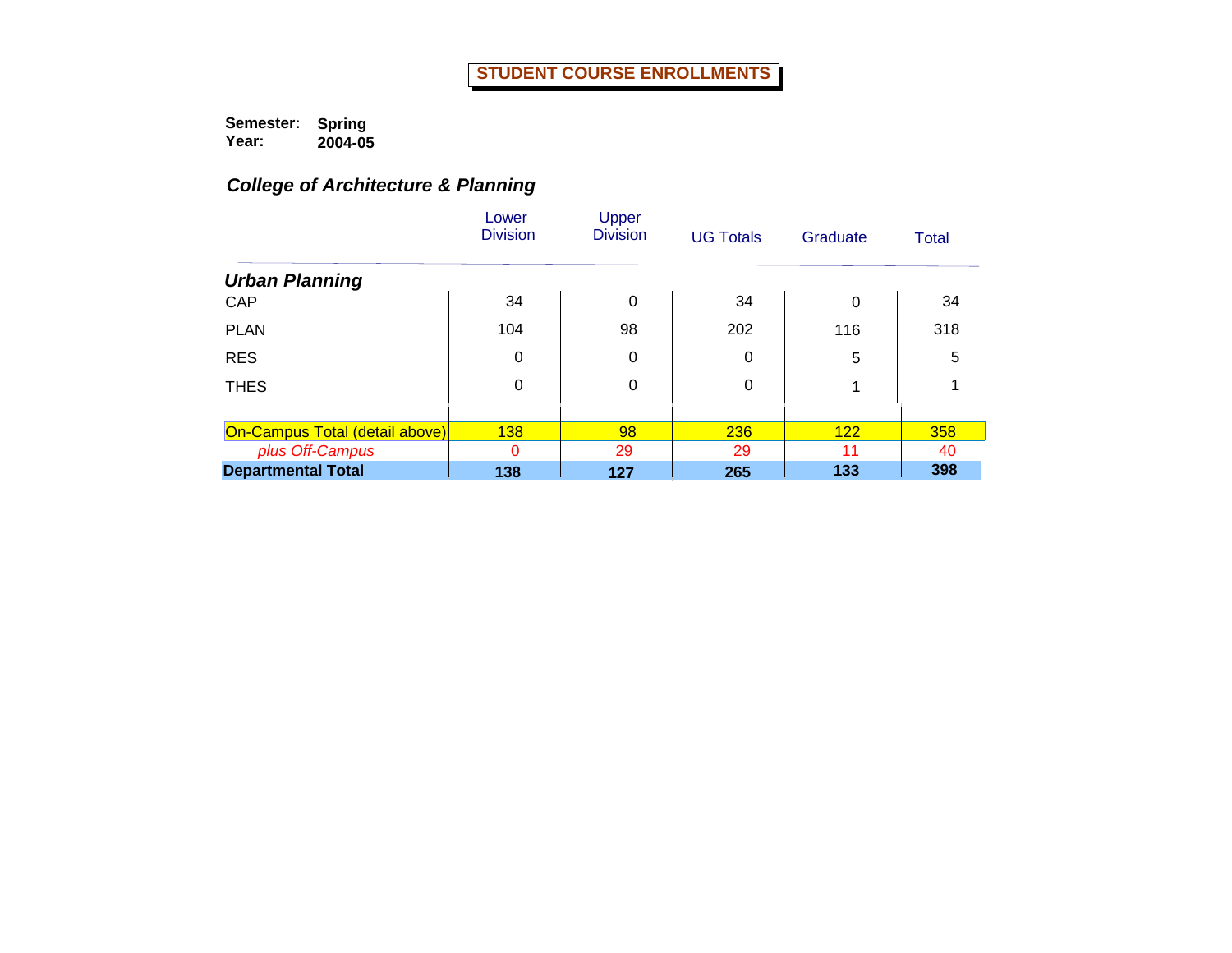**Semester: Year: Spring 2004-05**

|                                | Lower<br><b>Division</b> | Upper<br><b>Division</b> | <b>UG Totals</b> | Graduate | Total |
|--------------------------------|--------------------------|--------------------------|------------------|----------|-------|
| <b>Accounting</b>              |                          |                          |                  |          |       |
| <b>ACC</b>                     | 793                      | 434                      | 1227             | 117      | 1344  |
| <b>MBA</b>                     | 0                        | 0                        | 0                | 25       | 25    |
| On-Campus Total (detail above) | 793                      | 434                      | 1227             | 142      | 1369  |
| plus Off-Campus                | 0                        | 10                       | 10               | 21       | 31    |
| <b>Departmental Total</b>      | 793                      | 444                      | 1237             | 163      | 1400  |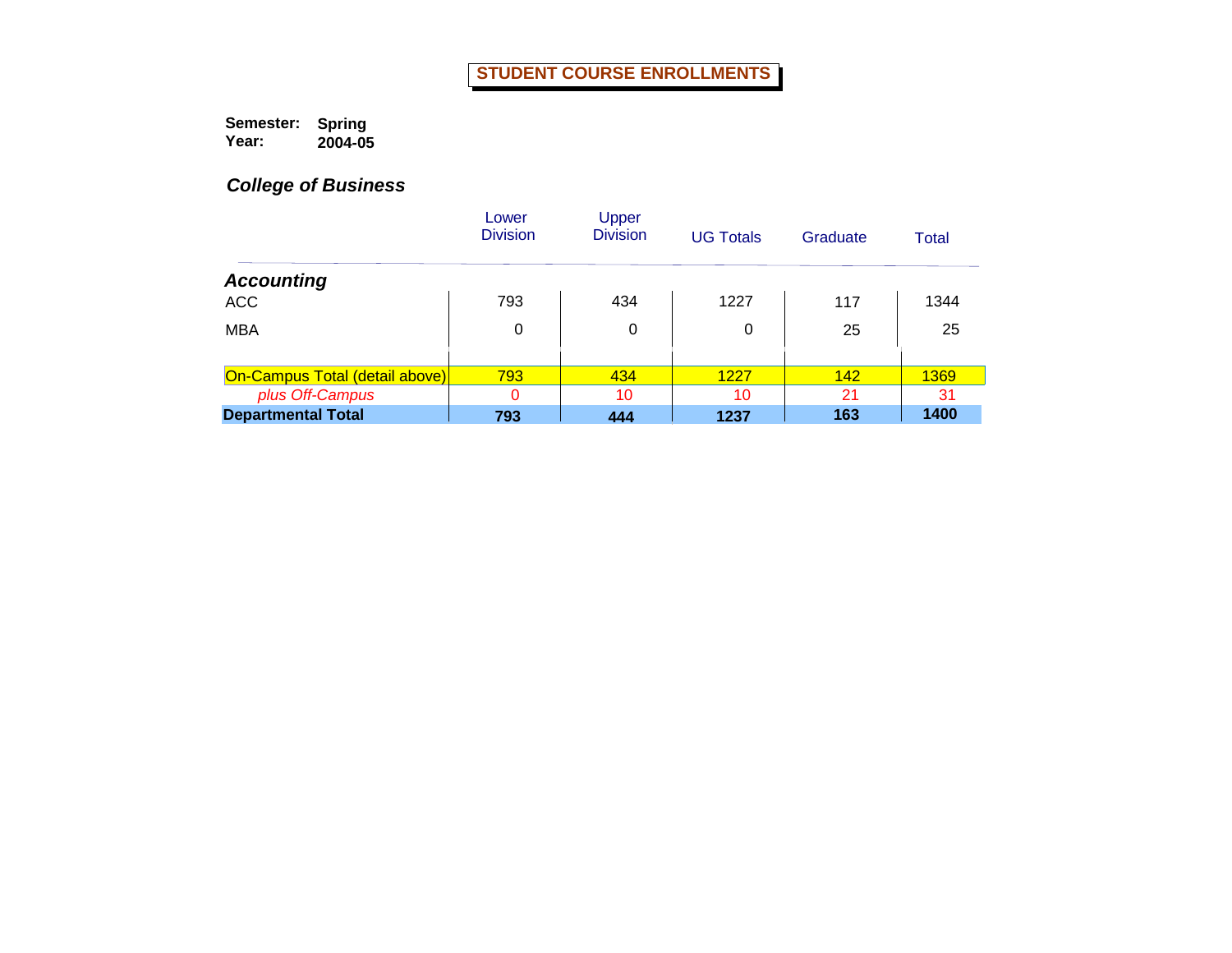**Semester: Year: Spring 2004-05**

|                                | Lower<br><b>Division</b> | Upper<br><b>Division</b> | <b>UG Totals</b> | Graduate | Total |
|--------------------------------|--------------------------|--------------------------|------------------|----------|-------|
| <b>Economics</b>               |                          |                          |                  |          |       |
| <b>ECON</b>                    | 1739                     | 158                      | 1897             | 2        | 1899  |
| <b>MBA</b>                     | 0                        | 0                        | 0                | 32       | 32    |
|                                |                          |                          |                  |          |       |
| On-Campus Total (detail above) | 1739                     | <b>158</b>               | 1897             | 34       | 1931  |
| plus Off-Campus                | 0                        | 0                        | 0                | 33       | 33    |
| <b>Departmental Total</b>      | 1739                     | 158                      | 1897             | 67       | 1964  |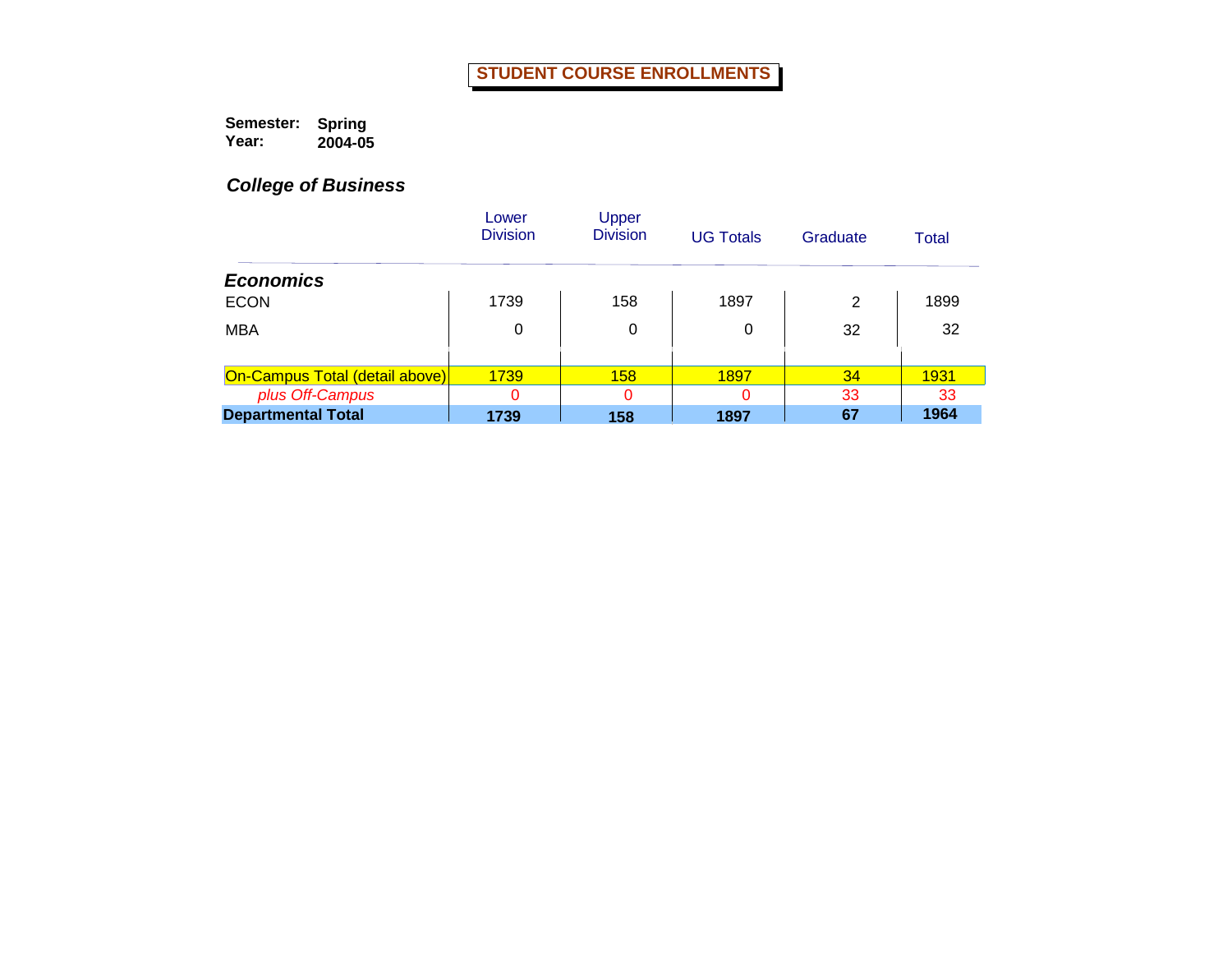**Semester: Year: Spring 2004-05**

|                                | Lower<br><b>Division</b> | Upper<br><b>Division</b> | <b>UG Totals</b> | Graduate | <b>Total</b> |
|--------------------------------|--------------------------|--------------------------|------------------|----------|--------------|
| <b>Finance</b>                 |                          |                          |                  |          |              |
| BL                             | 384                      | 80                       | 464              | $\Omega$ | 464          |
| <b>FIN</b>                     | 246                      | 450                      | 696              | 19       | 715          |
| <b>MBA</b>                     | 0                        | 0                        | 0                | 17       | 17           |
| <b>RE</b>                      | $\overline{2}$           | 0                        | 2                | 0        | 2            |
| RMI                            | 135                      | 92                       | 227              | 34       | 261          |
|                                |                          |                          |                  |          |              |
| On-Campus Total (detail above) | 767                      | 622                      | 1389             | 70       | 1459         |
| plus Off-Campus                | 50                       | 0                        | 50               | 77       | 127          |
| <b>Departmental Total</b>      | 817                      | 622                      | 1439             | 147      | 1586         |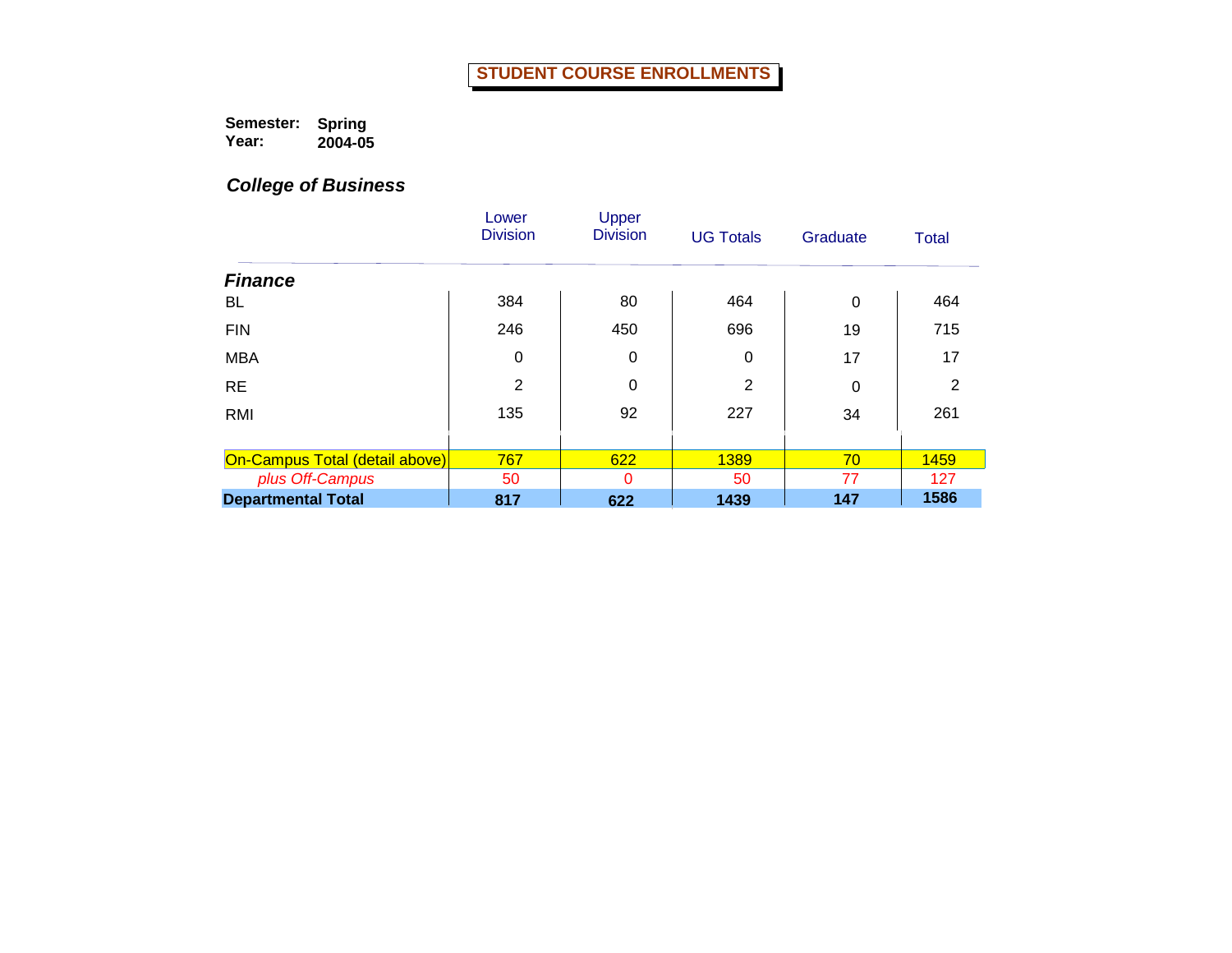**Semester: Year: Spring 2004-05**

|                                       | Lower<br><b>Division</b> | Upper<br><b>Division</b> | <b>UG Totals</b> | Graduate | <b>Total</b> |
|---------------------------------------|--------------------------|--------------------------|------------------|----------|--------------|
| <b>Info Systems &amp; Oper Mgmt</b>   |                          |                          |                  |          |              |
| <b>BED</b>                            | 0                        | 12                       | 12               | $\Omega$ | 12           |
| <b>ISOM</b>                           | 1002                     | 552                      | 1554             | 18       | 1572         |
| <b>MBA</b>                            | 0                        | 0                        | 0                | 36       | 36           |
|                                       |                          |                          |                  |          |              |
| <b>On-Campus Total (detail above)</b> | 1002                     | 564                      | 1566             | 54       | 1620         |
| plus Off-Campus                       | 272                      | 72                       | 344              | 44       | 388          |
| <b>Departmental Total</b>             | 1274                     | 636                      | 1910             | 98       | 2008         |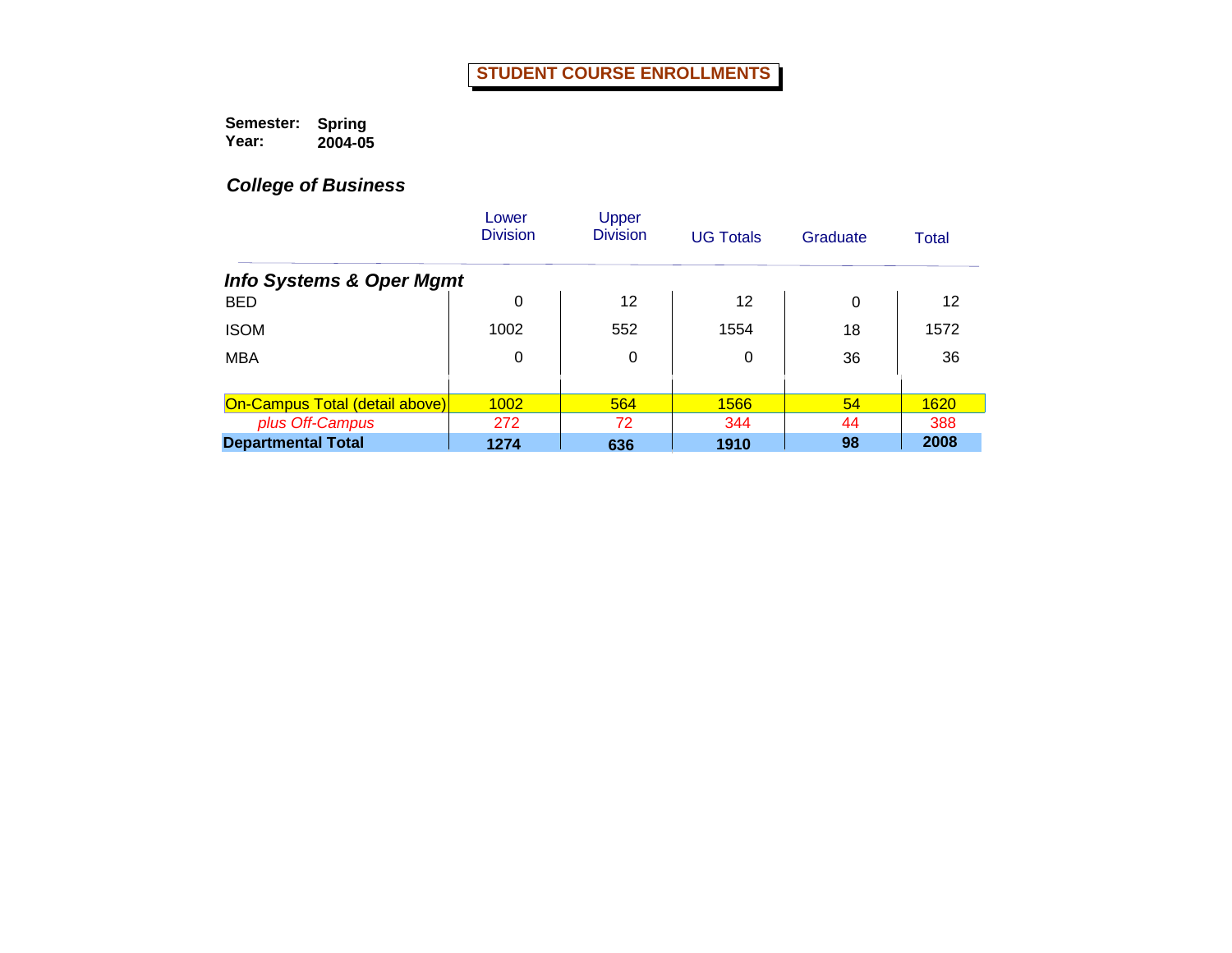**Semester: Year: Spring 2004-05**

|                                       | Lower<br><b>Division</b> | Upper<br><b>Division</b> | <b>UG Totals</b> | Graduate | <b>Total</b> |
|---------------------------------------|--------------------------|--------------------------|------------------|----------|--------------|
| <b>Marketing &amp; Management</b>     |                          |                          |                  |          |              |
| <b>BUSAD</b>                          | 82                       | 28                       | 110              | $\Omega$ | 110          |
| <b>INTBA</b>                          | 0                        | 15                       | 15               | 0        | 15           |
| <b>MBA</b>                            | 0                        | 0                        | 0                | 73       | 73           |
| <b>MGT</b>                            | 106                      | 980                      | 1086             | 68       | 1154         |
| <b>MKG</b>                            | 47                       | 1303                     | 1350             | 16       | 1366         |
|                                       |                          |                          |                  |          |              |
| <b>On-Campus Total (detail above)</b> | 235                      | 2326                     | 2561             | 157      | 2718         |
| plus Off-Campus                       | 95                       | 0                        | 95               | 88       | 183          |
| <b>Departmental Total</b>             | 330                      | 2326                     | 2656             | 245      | 2901         |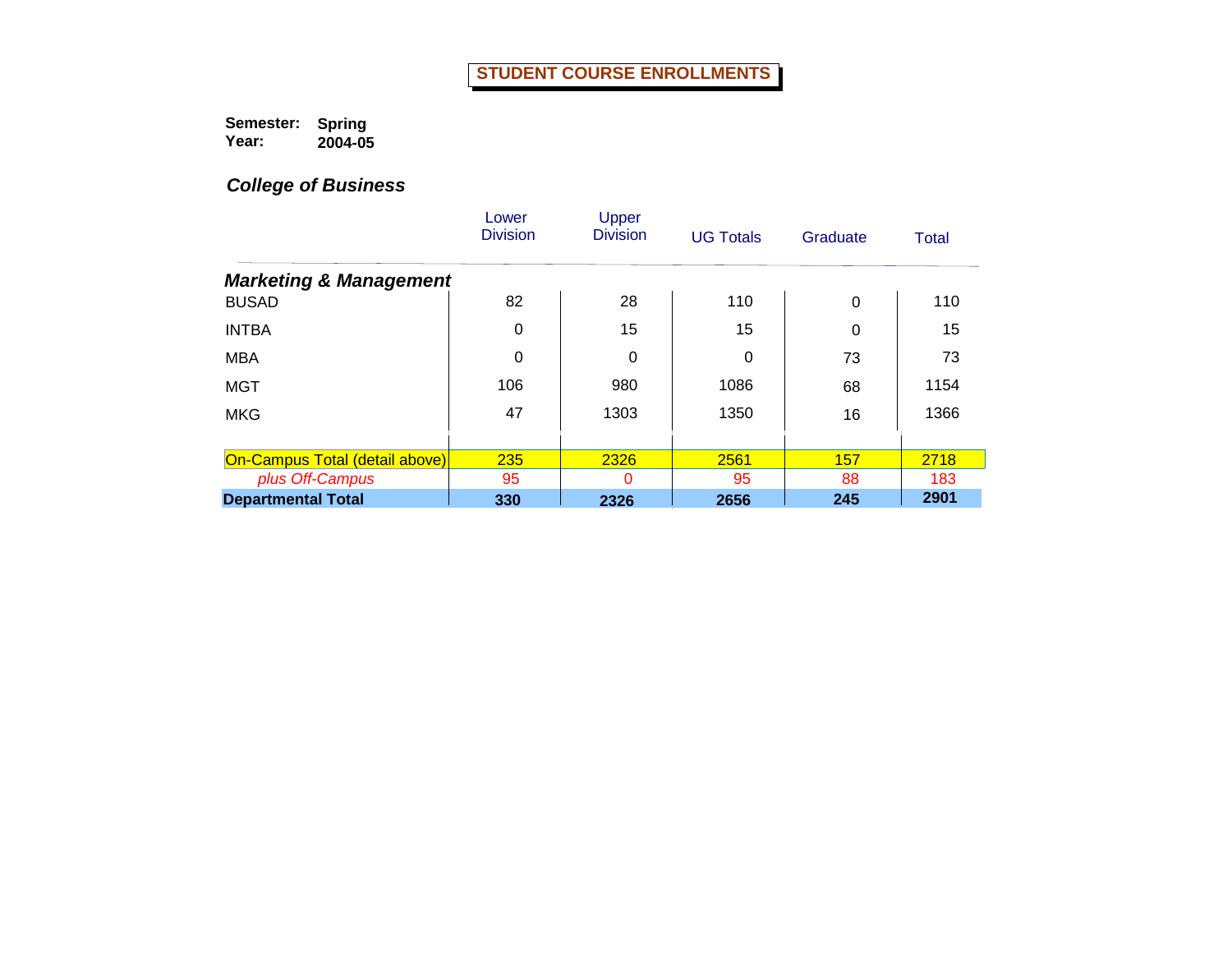|                                           | Lower<br><b>Division</b> | Upper<br><b>Division</b> | <b>UG Totals</b> | Graduate | Total |
|-------------------------------------------|--------------------------|--------------------------|------------------|----------|-------|
| <b>Center for Info &amp; Comm Science</b> |                          |                          |                  |          |       |
| <b>ICS</b>                                | 0                        | 0                        | 0                | 185      | 185   |
| On-Campus Total (detail above)            |                          |                          |                  | 185      | 185   |
| plus Off-Campus                           |                          |                          |                  |          |       |
| <b>Departmental Total</b>                 |                          |                          |                  | 185      | 185   |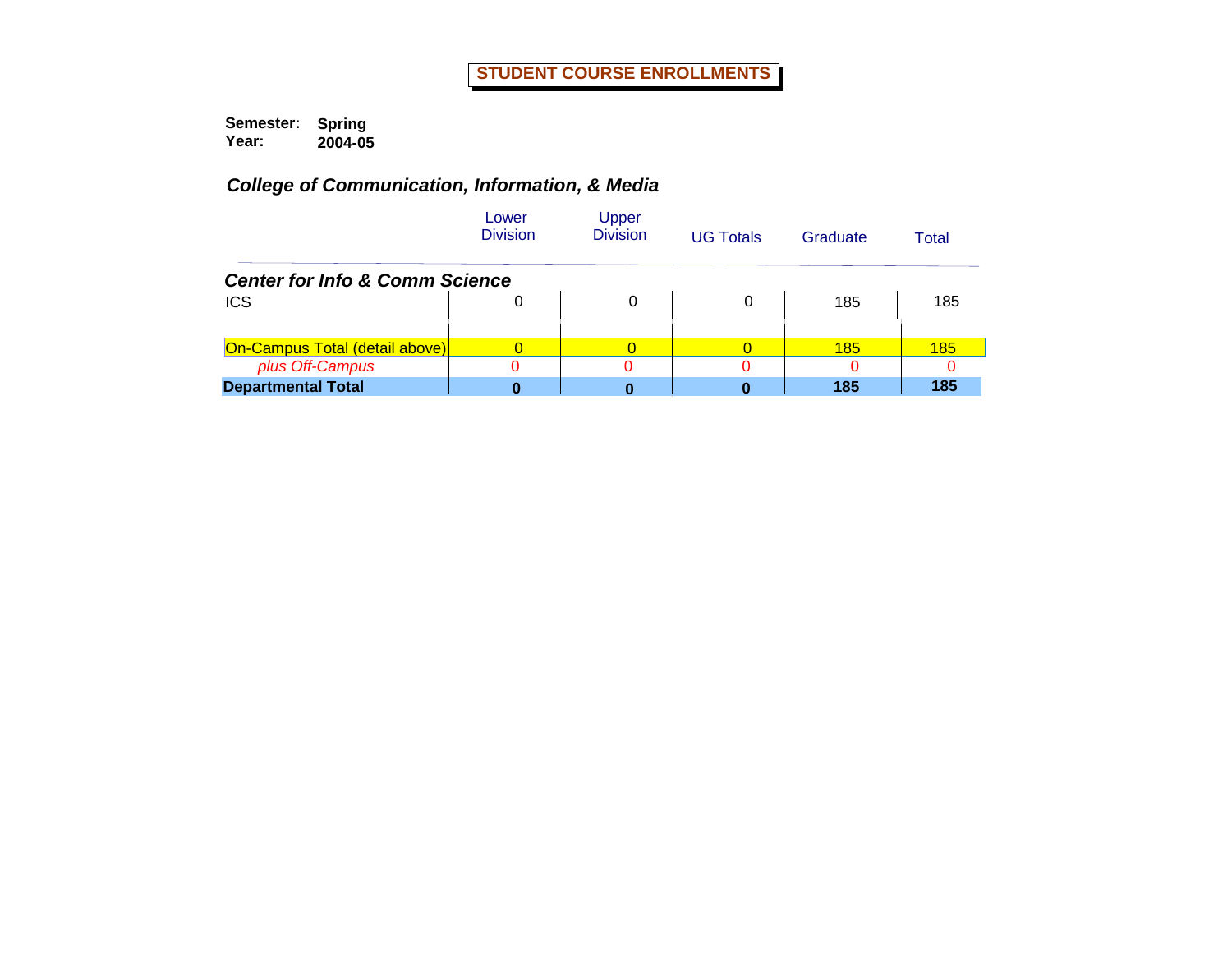|                                | Lower<br><b>Division</b> | Upper<br><b>Division</b> | <b>UG Totals</b> | Graduate   | Total |
|--------------------------------|--------------------------|--------------------------|------------------|------------|-------|
| <b>Journalism</b>              |                          |                          |                  |            |       |
| <b>JOURN</b>                   | 832                      | 655                      | 1487             | 103        | 1590  |
| <b>NEWS</b>                    | 123                      | 39                       | 162              | 0          | 162   |
| <b>PR</b>                      | 0                        | 0                        | 0                | 36         | 36    |
| <b>RES</b>                     | 0                        | 0                        | 0                | 18         | 18    |
| <b>THES</b>                    | 0                        | $\mathbf 0$              | 0                | 12         | 12    |
|                                |                          |                          |                  |            |       |
| On-Campus Total (detail above) | 955                      | 694                      | 1649             | <b>169</b> | 1818  |
| plus Off-Campus                | 0                        | 0                        | 0                | 11         | 11    |
| <b>Departmental Total</b>      | 955                      | 694                      | 1649             | 180        | 1829  |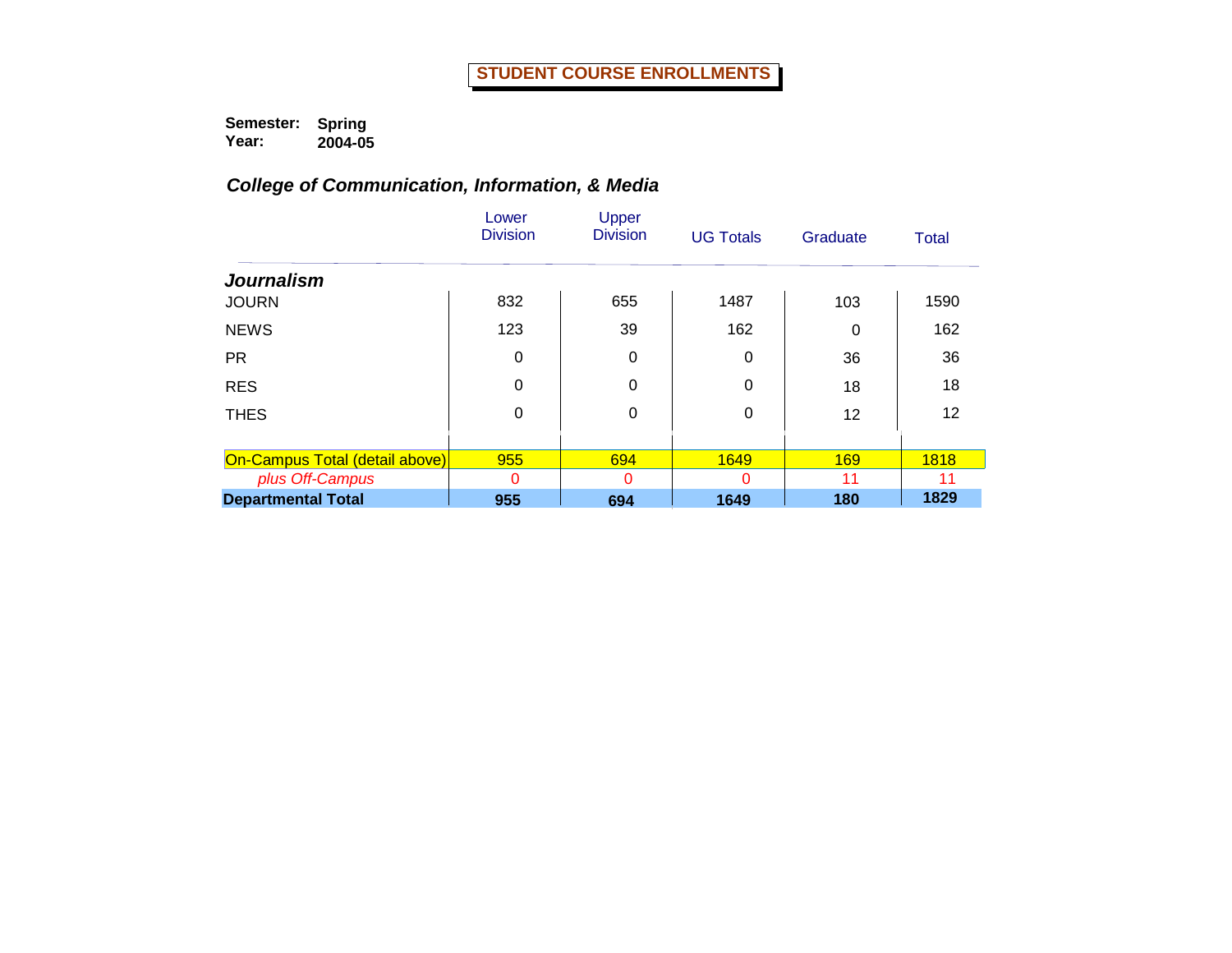|                                       | Lower<br><b>Division</b> | Upper<br><b>Division</b> | <b>UG Totals</b> | Graduate | Total |
|---------------------------------------|--------------------------|--------------------------|------------------|----------|-------|
| <b>Communication Studies</b>          |                          |                          |                  |          |       |
| <b>COMM</b>                           | 1671                     | 570                      | 2241             | 69       | 2310  |
| <b>THES</b>                           | 0                        | 0                        | 0                | 6        | 6     |
|                                       |                          |                          |                  |          |       |
| <b>On-Campus Total (detail above)</b> | 1671                     | 570                      | 2241             | 75       | 2316  |
| plus Off-Campus                       | 225                      | 95                       | 320              | 0        | 320   |
| <b>Departmental Total</b>             | 1896                     | 665                      | 2561             | 75       | 2636  |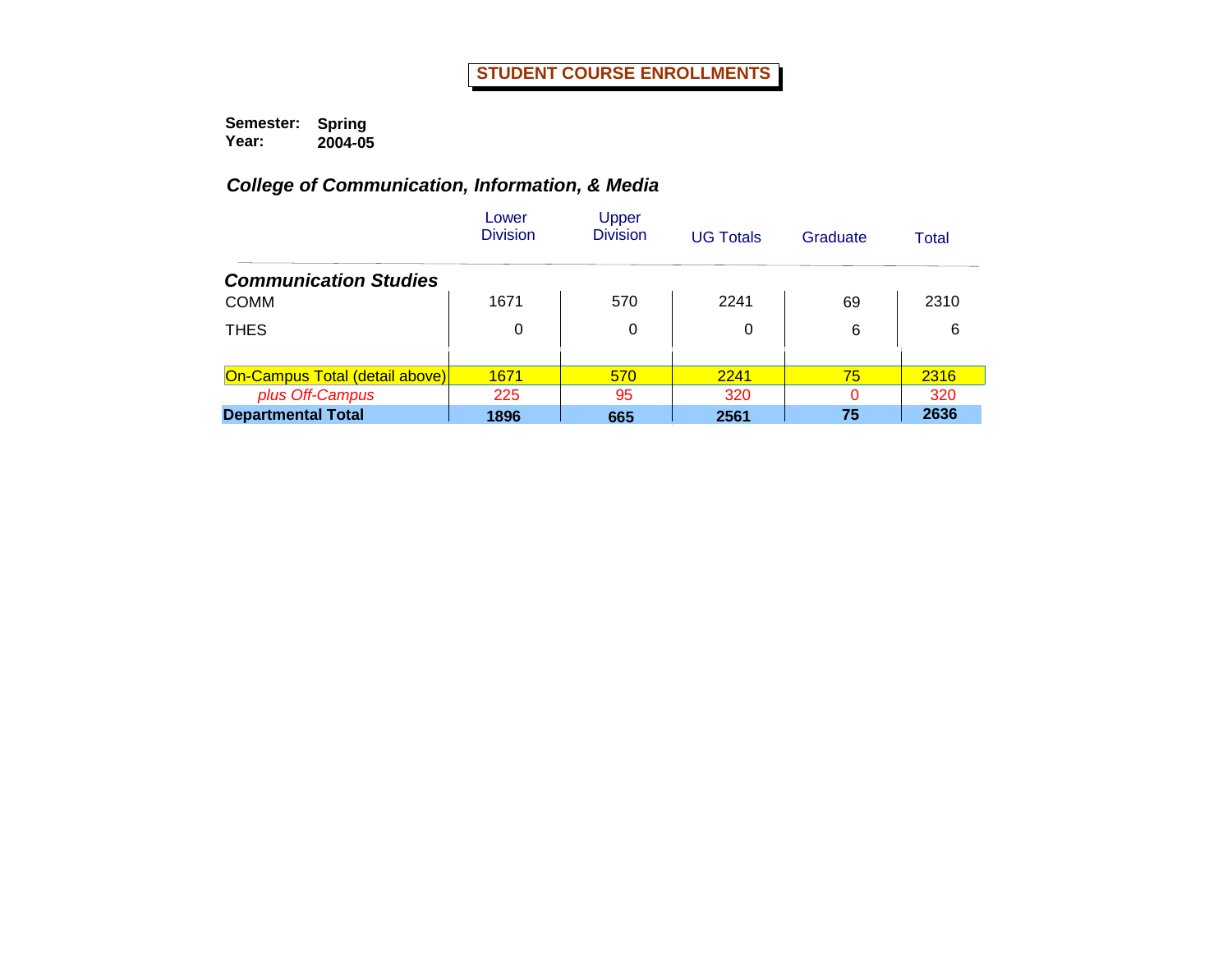|                                | Lower<br><b>Division</b> | Upper<br><b>Division</b> | <b>UG Totals</b> | Graduate | Total |
|--------------------------------|--------------------------|--------------------------|------------------|----------|-------|
| <b>Telecommunications</b>      |                          |                          |                  |          |       |
| <b>ICOM</b>                    | 105                      | 20                       | 125              | 34       | 159   |
| <b>TCOM</b>                    | 1019                     | 789                      | 1808             | 0        | 1808  |
| <b>TCOM</b>                    | 0                        | 128                      | 128              | 0        | 128   |
| <b>THES</b>                    | 0                        | 0                        | 0                | 3        | 3     |
|                                |                          |                          |                  |          |       |
| On-Campus Total (detail above) | 1124                     | 937                      | 2061             | 37       | 2098  |
| plus Off-Campus                | $\Omega$                 | 0                        | O                | 0        | U     |
| <b>Departmental Total</b>      | 1124                     | 937                      | 2061             | 37       | 2098  |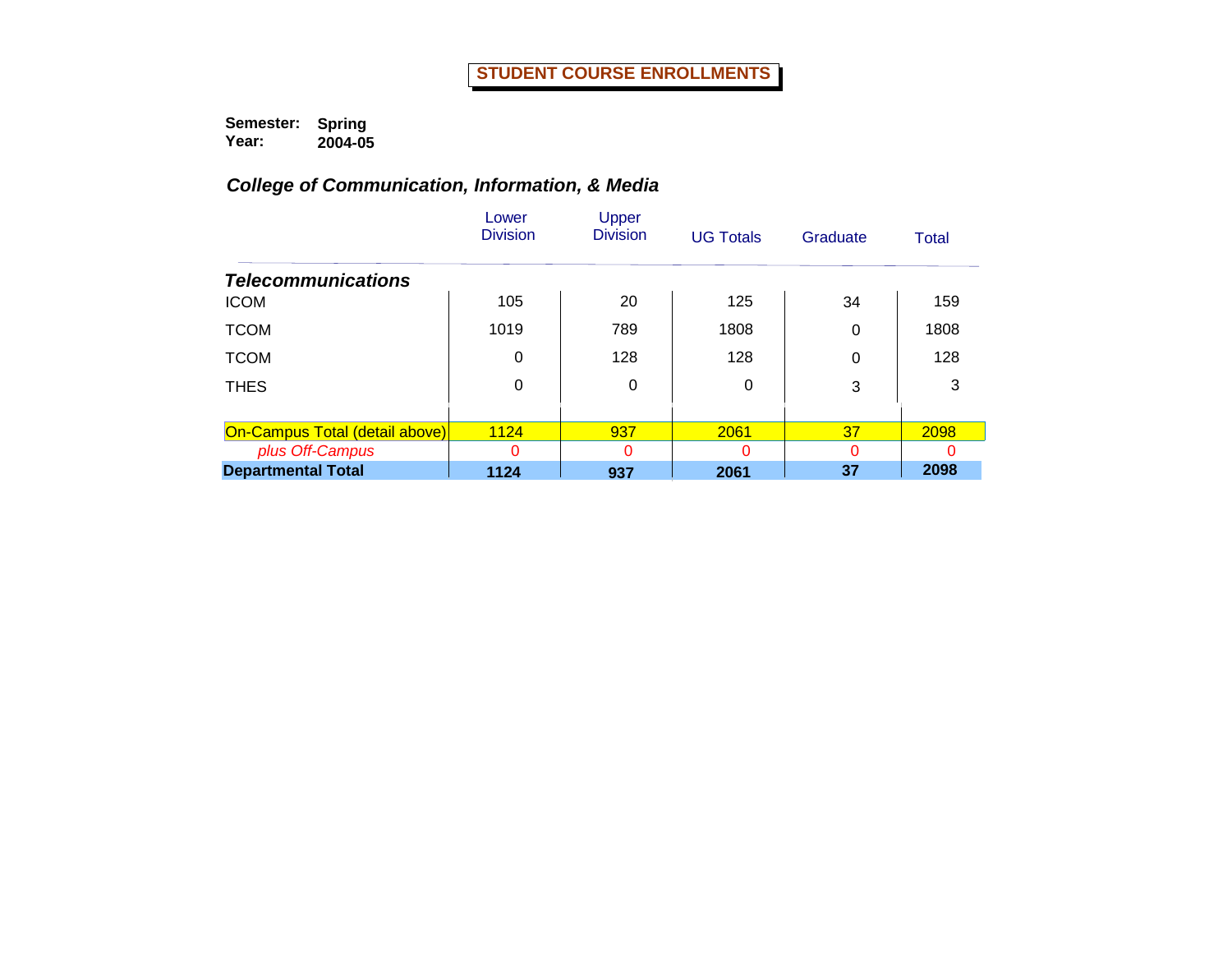**Semester: Year: Spring 2004-05**

*College of Fine Arts*

|                                | Lower<br><b>Division</b> | Upper<br><b>Division</b> | <b>UG Totals</b> | Graduate       | <b>Total</b> |
|--------------------------------|--------------------------|--------------------------|------------------|----------------|--------------|
| <b>Art</b>                     |                          |                          |                  |                |              |
| <b>ACR</b>                     | 88                       | 51                       | 139              | 8              | 147          |
| <b>ADS</b>                     | 239                      | 147                      | 386              | 0              | 386          |
| <b>AED</b>                     | 196                      | 37                       | 233              | $\overline{2}$ | 235          |
| <b>AFA</b>                     | 358                      | 117                      | 475              | 11             | 486          |
| <b>AHS</b>                     | 664                      | 30                       | 694              | 9              | 703          |
| <b>ART</b>                     | 83                       | 12                       | 95               | 19             | 114          |
| <b>MASTR</b>                   | $\Omega$                 | $\mathbf 0$              | $\Omega$         | 4              | 4            |
| <b>THES</b>                    | $\mathbf 0$              | $\mathbf 0$              | $\mathbf 0$      | 1              | 1            |
|                                |                          |                          |                  |                |              |
| On-Campus Total (detail above) | 1628                     | 394                      | 2022             | 54             | 2076         |
| plus Off-Campus                | 163                      | 1                        | 164              | $\Omega$       | 164          |
| <b>Departmental Total</b>      | 1791                     | 395                      | 2186             | 54             | 2240         |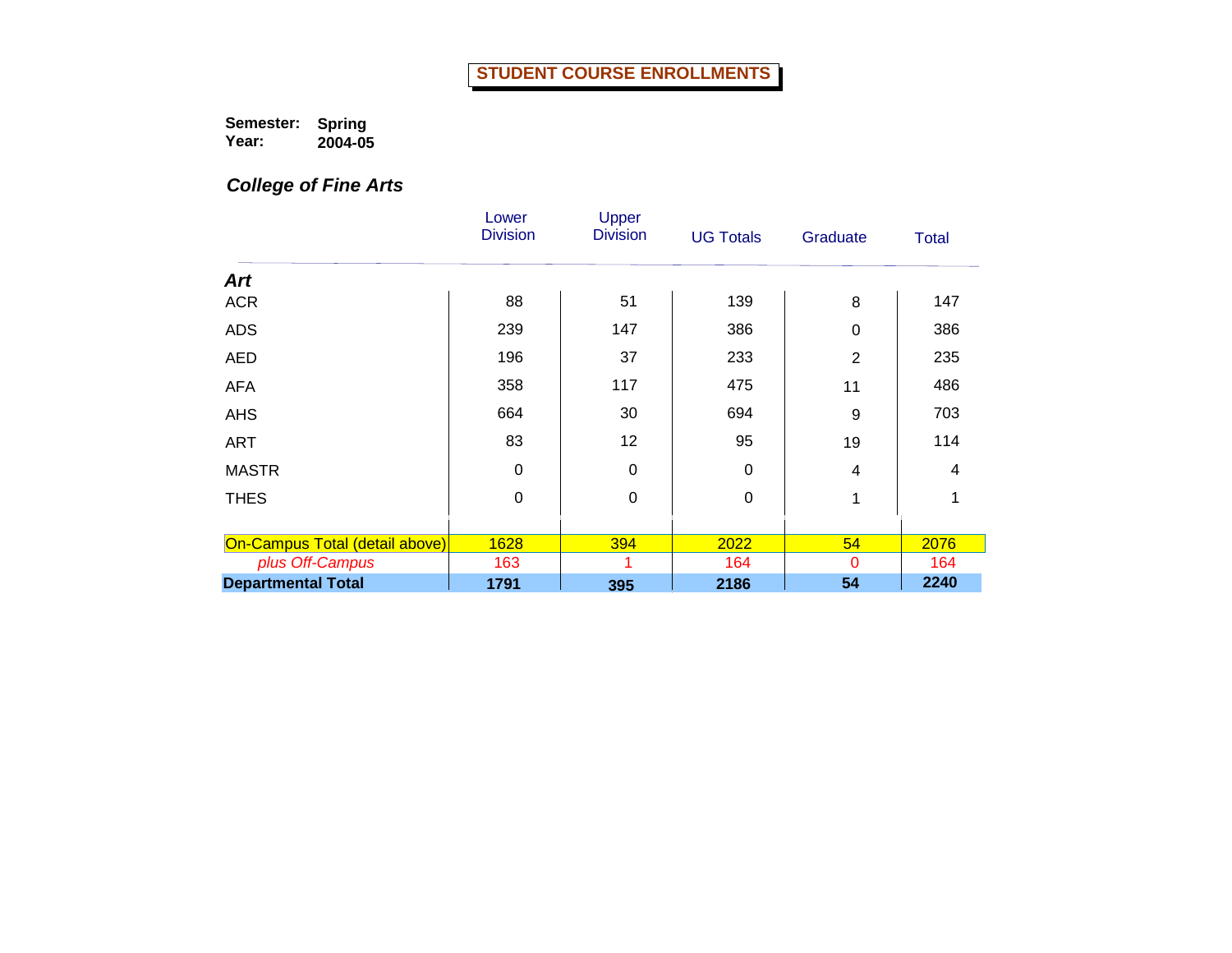**Semester: Year: Spring 2004-05**

*College of Fine Arts*

|                                | Lower<br><b>Division</b> | Upper<br><b>Division</b> | <b>UG Totals</b> | Graduate       | <b>Total</b>   |
|--------------------------------|--------------------------|--------------------------|------------------|----------------|----------------|
|                                |                          |                          |                  |                |                |
| <b>Music</b>                   |                          |                          |                  |                |                |
| <b>DISS</b>                    | $\mathbf 0$              | $\mathbf 0$              | $\mathbf 0$      | $\overline{2}$ | $\overline{2}$ |
| <b>DOC</b>                     | $\overline{0}$           | $\mathbf 0$              | $\Omega$         | 12             | 12             |
| <b>HONRS</b>                   | $\mathbf 0$              | 13                       | 13               | 0              | 13             |
| <b>MUHIS</b>                   | 656                      | 70                       | 726              | 39             | 765            |
| <b>MUMET</b>                   | 92                       | 26                       | 118              | $\overline{0}$ | 118            |
| <b>MUSCH</b>                   | 96                       | 503                      | 599              | 27             | 626            |
| <b>MUSED</b>                   | 264                      | 229                      | 493              | 18             | 511            |
| <b>MUSPE</b>                   | 319                      | 478                      | 797              | 119            | 916            |
| <b>MUSTH</b>                   | 393                      | 103                      | 496              | 31             | 527            |
| <b>RES</b>                     | $\mathbf 0$              | $\mathbf 0$              | $\Omega$         | 10             | 10             |
| <b>THES</b>                    | $\mathbf 0$              | $\mathbf 0$              | $\mathbf 0$      | $\overline{2}$ | $\overline{2}$ |
|                                |                          |                          |                  |                |                |
| On-Campus Total (detail above) | 1820                     | 1422                     | 3242             | 260            | 3502           |
| plus Off-Campus                | 159                      | 2                        | 161              | 6              | 167            |
| <b>Departmental Total</b>      | 1979                     | 1424                     | 3403             | 266            | 3669           |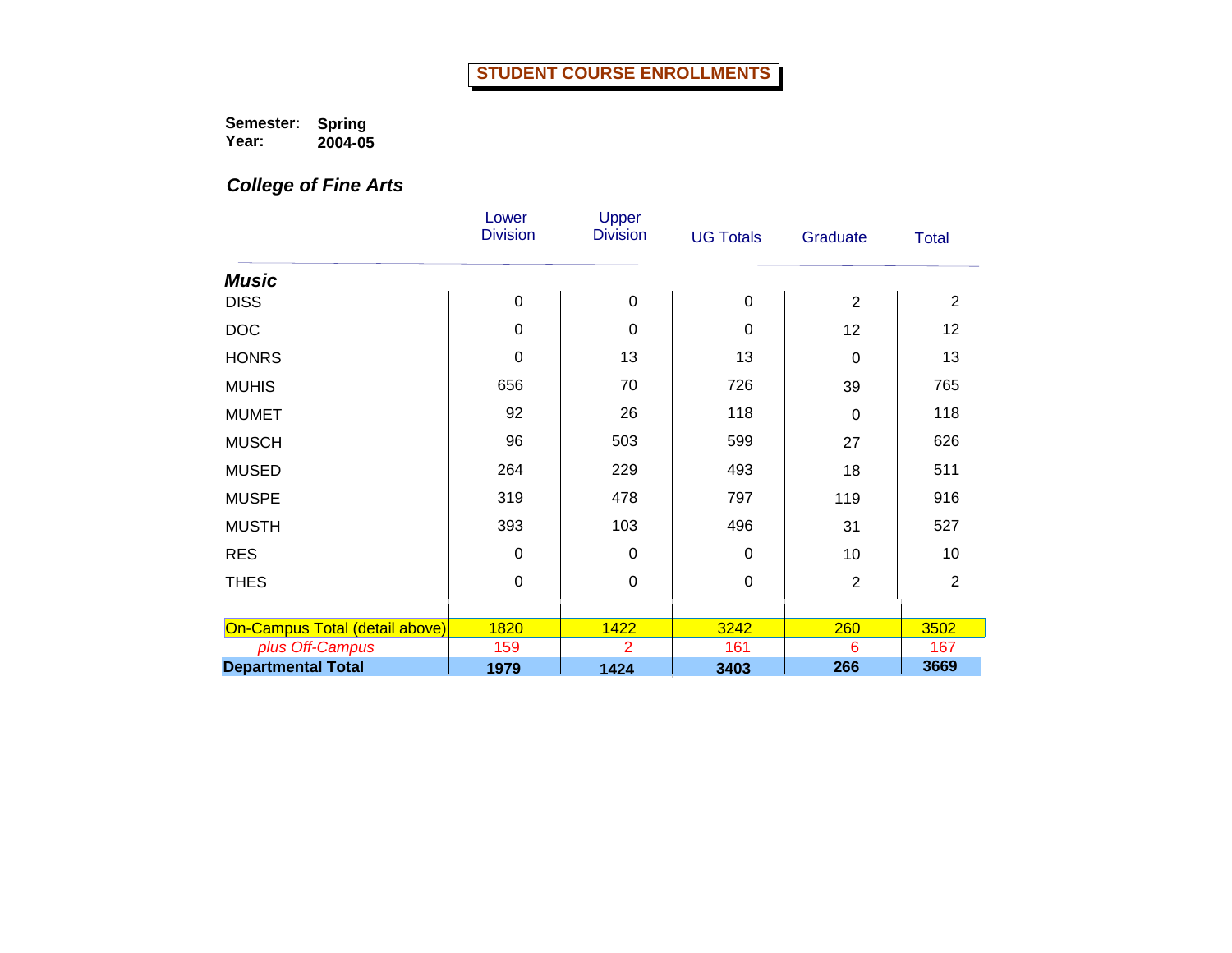**Semester: Year: Spring 2004-05**

# *College of Fine Arts*

|                                       | Lower<br><b>Division</b> | Upper<br><b>Division</b> | <b>UG Totals</b> | Graduate | Total |
|---------------------------------------|--------------------------|--------------------------|------------------|----------|-------|
| <b>Theatre &amp; Dance</b>            |                          |                          |                  |          |       |
| <b>DANCE</b>                          | 300                      | 111                      | 411              | $\Omega$ | 411   |
| <b>PS</b>                             | 16                       | 22                       | 38               | 0        | 38    |
| <b>THEAT</b>                          | 868                      | 311                      | 1179             | 0        | 1179  |
| <b>On-Campus Total (detail above)</b> | <b>1184</b>              | 444                      | 1628             | $\Omega$ | 1628  |
| plus Off-Campus                       | 35                       | $\Omega$                 | 35               | 0        | 35    |
| <b>Departmental Total</b>             | 1219                     | 444                      | 1663             | $\bf{0}$ | 1663  |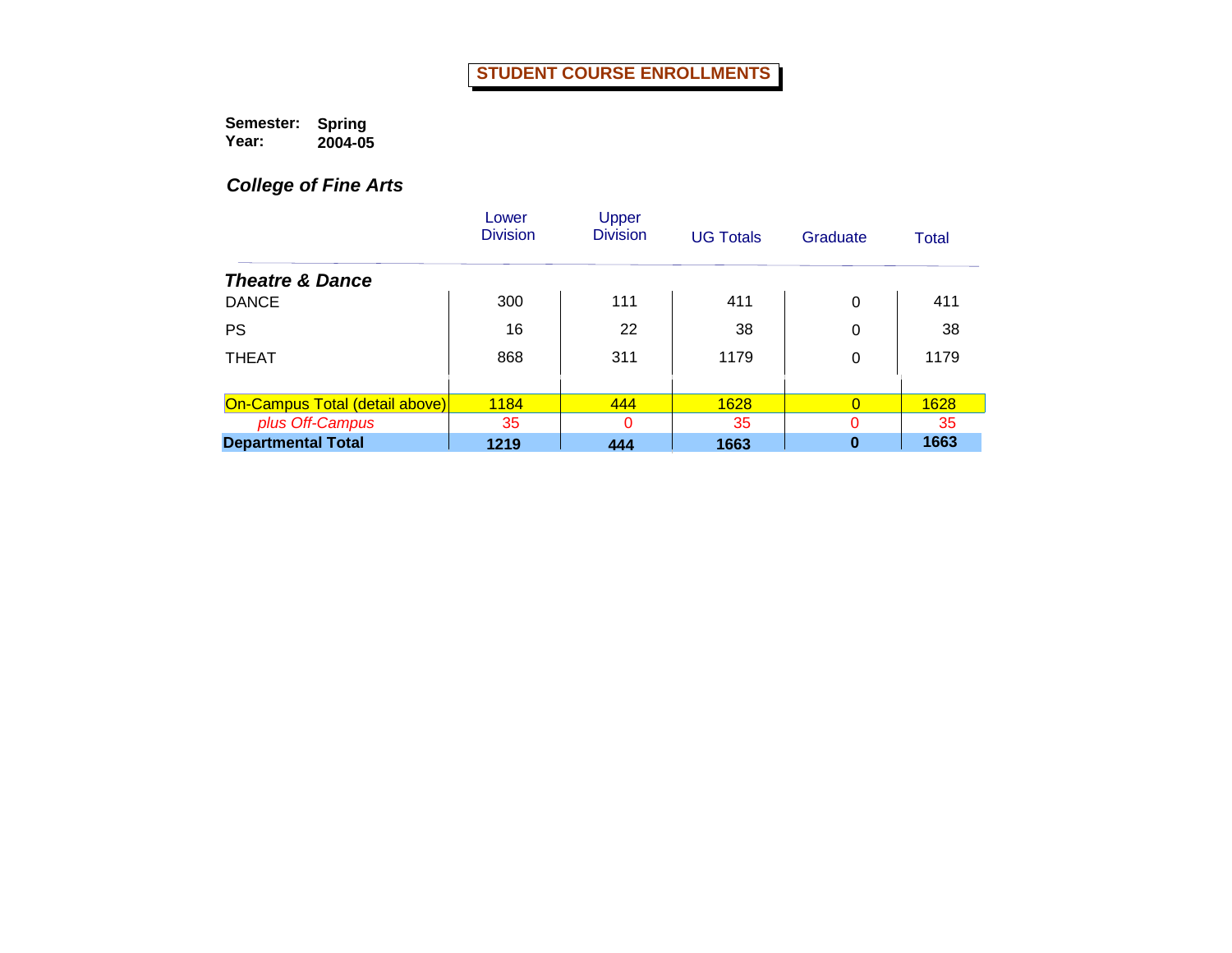|                                       | Lower<br><b>Division</b> | Upper<br><b>Division</b> | <b>UG Totals</b> | Graduate | Total |
|---------------------------------------|--------------------------|--------------------------|------------------|----------|-------|
| Anthropology                          |                          |                          |                  |          |       |
| <b>ANTH</b>                           | 798                      | 168                      | 966              | 50       | 1016  |
| <b>THES</b>                           | 0                        | 0                        | 0                | 6        | 6     |
|                                       |                          |                          |                  |          |       |
| <b>On-Campus Total (detail above)</b> | 798                      | 168                      | 966              | 56       | 1022  |
| plus Off-Campus                       | 151                      | 82                       | 233              | $\Omega$ | 233   |
| <b>Departmental Total</b>             | 949                      | 250                      | 1199             | 56       | 1255  |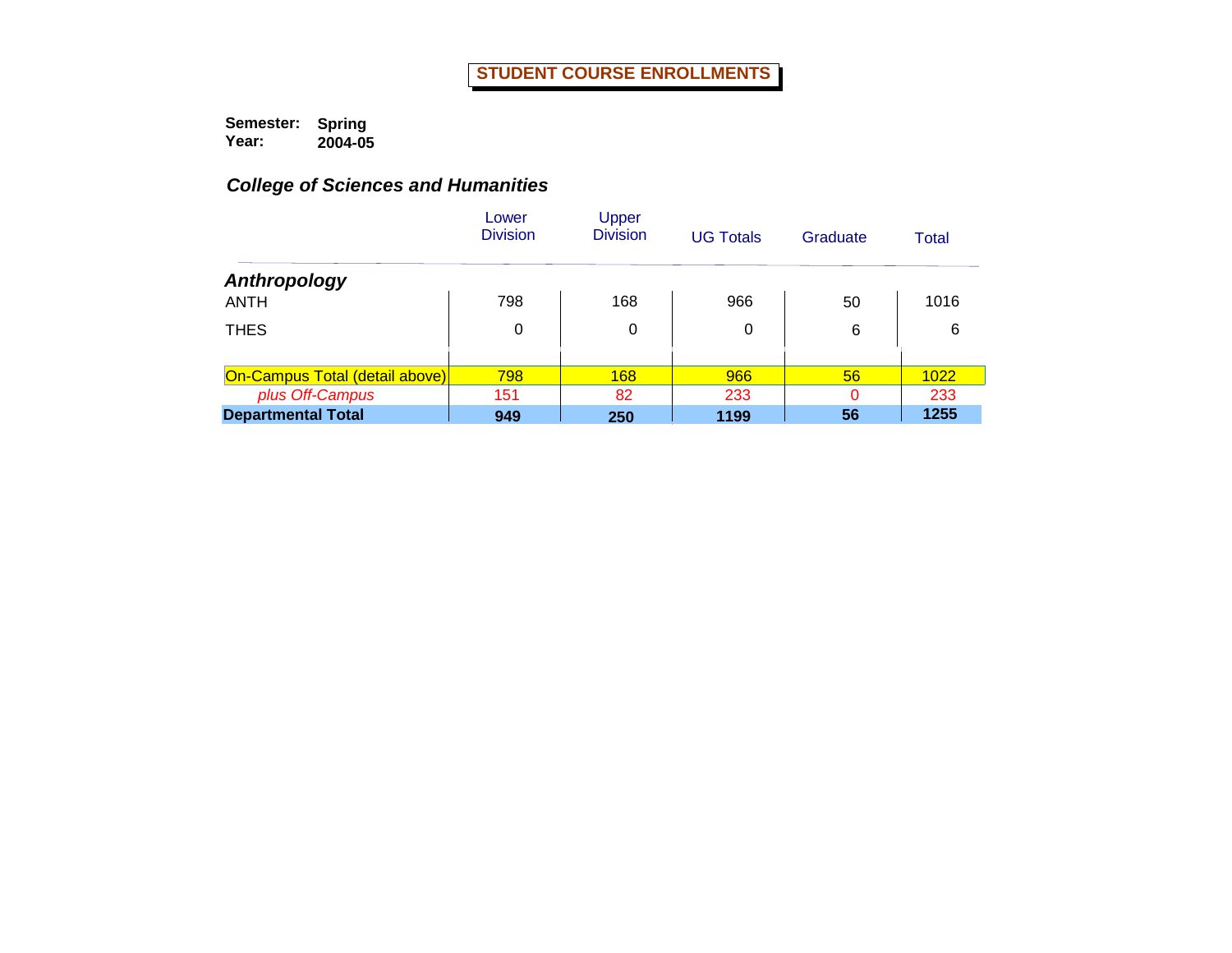|                                | Lower<br><b>Division</b> | Upper<br><b>Division</b> | <b>UG Totals</b> | Graduate         | <b>Total</b>   |
|--------------------------------|--------------------------|--------------------------|------------------|------------------|----------------|
| <b>Biology</b>                 |                          |                          |                  |                  |                |
| <b>BIO</b>                     | 1217                     | 119                      | 1336             | 66               | 1402           |
| <b>BIOT</b>                    | $\mathbf 0$              | 16                       | 16               | 39               | 55             |
| <b>BOT</b>                     | $\mathbf 0$              | 37                       | 37               | 1                | 38             |
| <b>DISS</b>                    | $\mathbf 0$              | $\mathbf 0$              | $\Omega$         | 5                | 5              |
| <b>DOC</b>                     | $\Omega$                 | $\mathbf 0$              | $\Omega$         | 1                |                |
| <b>HONRS</b>                   | 59                       | $\mathbf 0$              | 59               | $\boldsymbol{0}$ | 59             |
| ID                             | 0                        | $\mathbf 0$              | 0                | 5                | 5              |
| <b>MASTR</b>                   | $\mathbf 0$              | $\mathbf 0$              | $\mathbf 0$      | $\overline{2}$   | $\overline{2}$ |
| <b>MEDTC</b>                   | $\mathbf 0$              | 14                       | 14               | $\mathbf 0$      | 14             |
| SCI                            | 18                       | 174                      | 192              | 10               | 202            |
| <b>THES</b>                    | $\mathbf 0$              | $\mathbf 0$              | $\Omega$         | 11               | 11             |
| <b>ZOOL</b>                    | $\mathbf 0$              | 98                       | 98               | 9                | 107            |
|                                |                          |                          |                  |                  |                |
| On-Campus Total (detail above) | 1294                     | 458                      | 1752             | 149              | 1901           |
| plus Off-Campus                | 82                       | 35                       | 117              |                  | 118            |
| <b>Departmental Total</b>      | 1376                     | 493                      | 1869             | 150              | 2019           |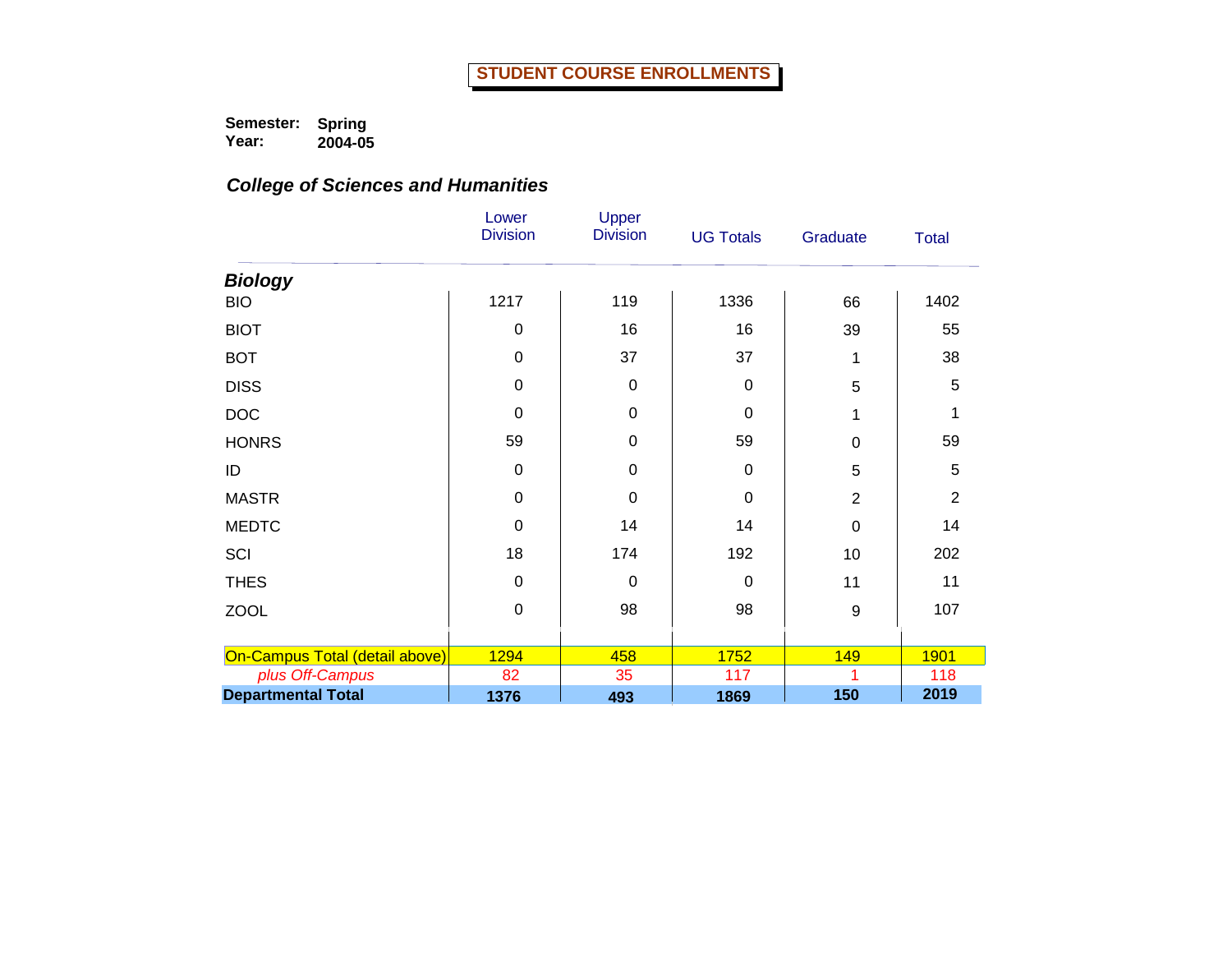|                                       | Lower<br><b>Division</b> | Upper<br><b>Division</b> | <b>UG Totals</b> | Graduate | Total |
|---------------------------------------|--------------------------|--------------------------|------------------|----------|-------|
| <b>Chemistry</b>                      |                          |                          |                  |          |       |
| <b>CHEM</b>                           | 955                      | 208                      | 1163             | 42       | 1205  |
| <b>HONRS</b>                          | 24                       | 0                        | 24               | 0        | 24    |
|                                       |                          |                          |                  |          |       |
| <b>On-Campus Total (detail above)</b> | 979                      | 208                      | 1187             | 42       | 1229  |
| plus Off-Campus                       | 8                        | 0                        | 8                | O        | 8     |
| <b>Departmental Total</b>             | 987                      | 208                      | 1195             | 42       | 1237  |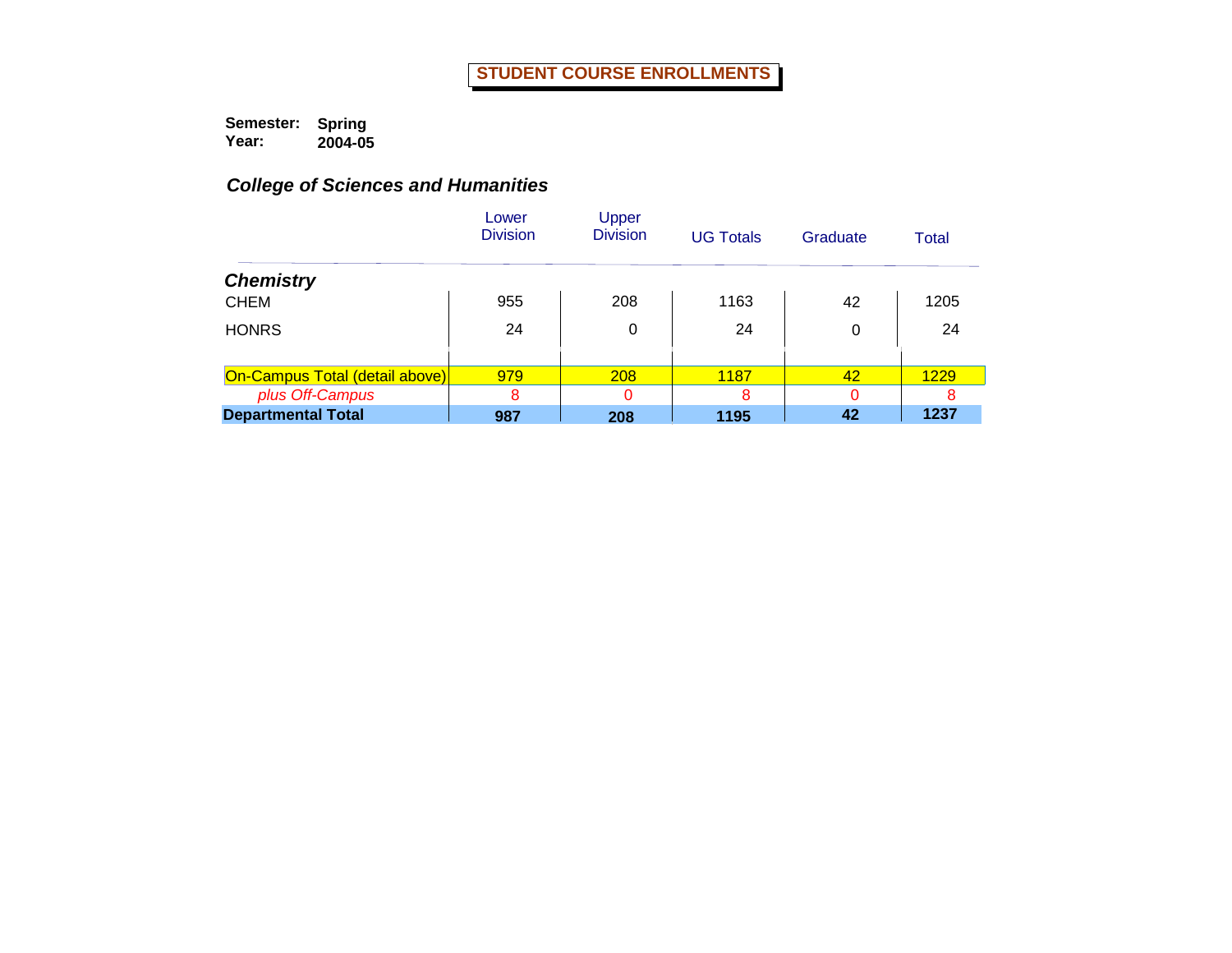|                                           | Lower<br><b>Division</b> | Upper<br><b>Division</b> | <b>UG Totals</b> | Graduate | Total |  |  |  |  |
|-------------------------------------------|--------------------------|--------------------------|------------------|----------|-------|--|--|--|--|
| <b>Criminal Justice &amp; Criminology</b> |                          |                          |                  |          |       |  |  |  |  |
| <b>CJC</b>                                | 818                      | 410                      | 1228             | 11       | 1239  |  |  |  |  |
| On-Campus Total (detail above)            | 818                      | 410                      | 1228             | 11       | 1239  |  |  |  |  |
| plus Off-Campus                           | 127                      | 28                       | 155              | 0        | 155   |  |  |  |  |
| <b>Departmental Total</b>                 | 945                      | 438                      | 1383             | 11       | 1394  |  |  |  |  |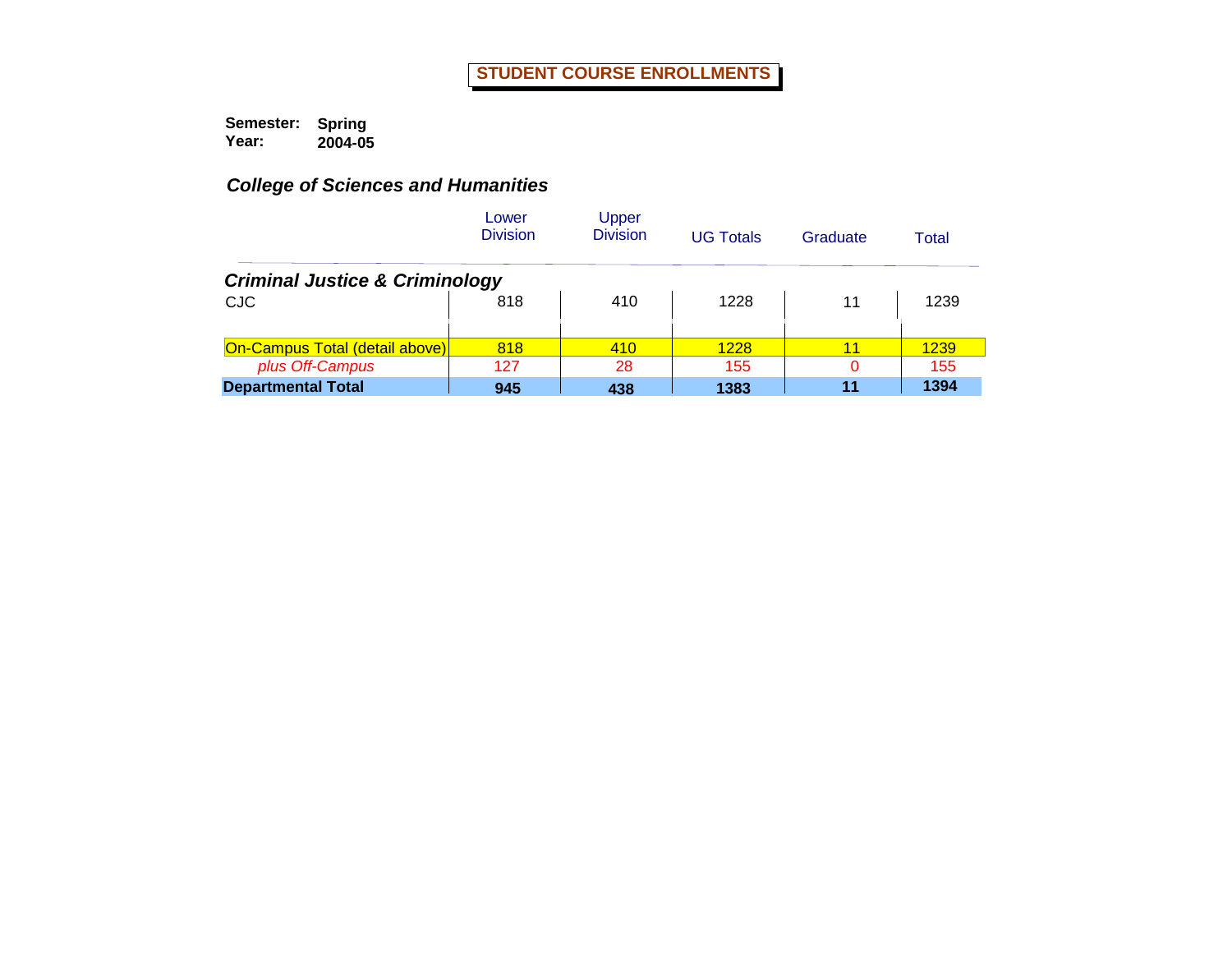|                                | Lower<br><b>Division</b> | Upper<br><b>Division</b> | <b>UG Totals</b> | Graduate | Total |
|--------------------------------|--------------------------|--------------------------|------------------|----------|-------|
| <b>Computer Science</b>        |                          |                          |                  |          |       |
| <b>CS</b>                      | 500                      | 186                      | 686              | 121      | 807   |
| On-Campus Total (detail above) | 500                      | 186                      | 686              | 121      | 807   |
| plus Off-Campus                | 325                      | $\Omega$                 | 325              | 0        | 325   |
| <b>Departmental Total</b>      | 825                      | 186                      | 1011             | 121      | 1132  |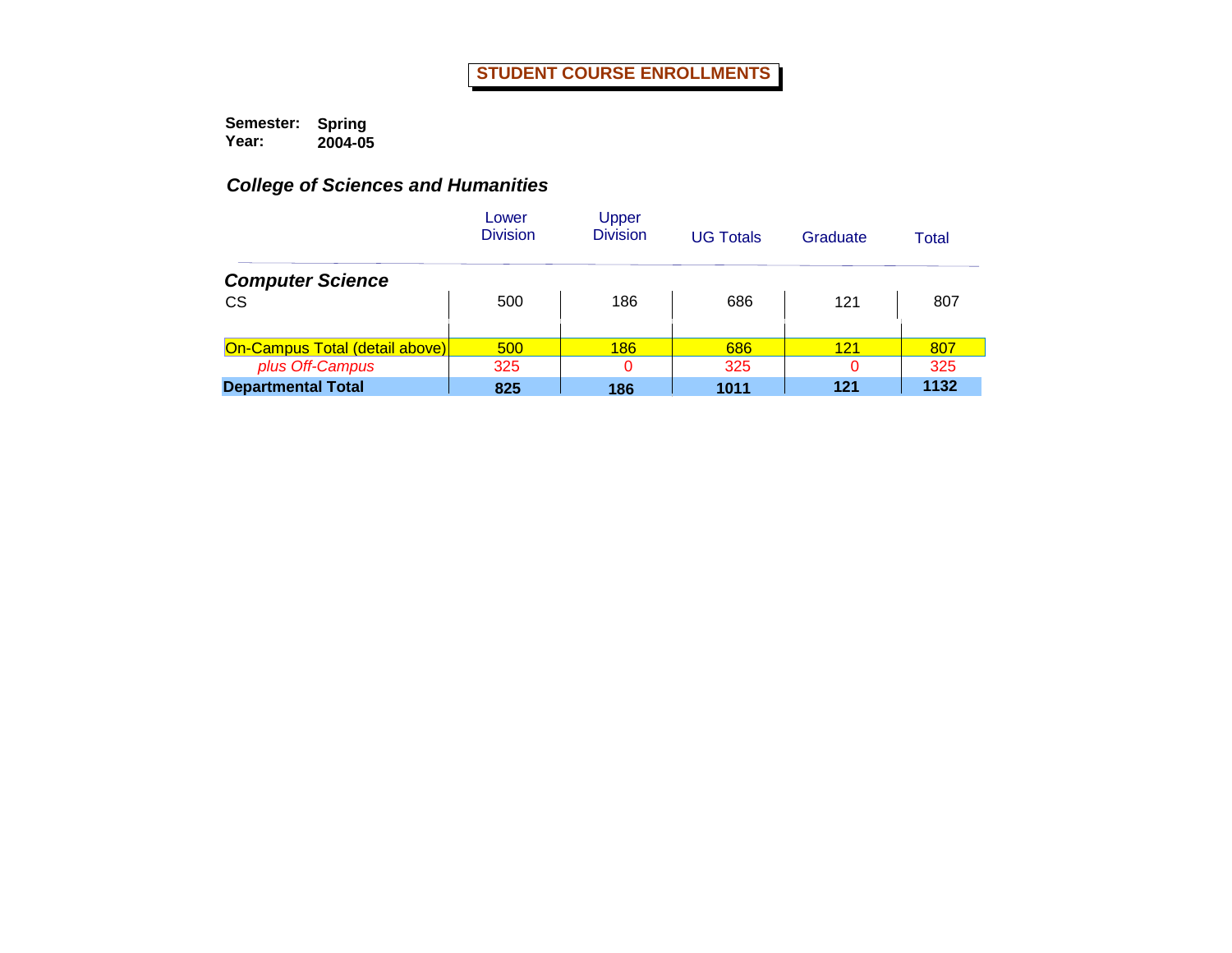|                                | Lower<br><b>Division</b> | Upper<br><b>Division</b> | <b>UG Totals</b> | Graduate       | <b>Total</b> |
|--------------------------------|--------------------------|--------------------------|------------------|----------------|--------------|
| <b>English</b>                 |                          |                          |                  |                |              |
| <b>DISS</b>                    | $\mathbf 0$              | $\mathbf 0$              | $\mathbf 0$      | 4              | 4            |
| <b>DOC</b>                     | 0                        | 0                        | 0                | 25             | 25           |
| <b>ENEFL</b>                   | 48                       | $\mathbf 0$              | 48               | 0              | 48           |
| <b>ENG</b>                     | 3679                     | 2293                     | 5972             | 167            | 6139         |
| <b>HONRS</b>                   | 295                      | 51                       | 346              | 0              | 346          |
| <b>MASTR</b>                   | 0                        | $\mathbf 0$              | 0                | $\overline{2}$ | 2            |
| <b>RES</b>                     | 0                        | $\Omega$                 | $\Omega$         | 7              |              |
| <b>THES</b>                    | $\mathbf 0$              | $\mathbf 0$              | 0                | 5              | 5            |
|                                |                          |                          |                  |                |              |
| On-Campus Total (detail above) | 4022                     | 2344                     | 6366             | 210            | 6576         |
| plus Off-Campus                | 508                      | 142                      | 650              | $\Omega$       | 650          |
| <b>Departmental Total</b>      | 4530                     | 2486                     | 7016             | 210            | 7226         |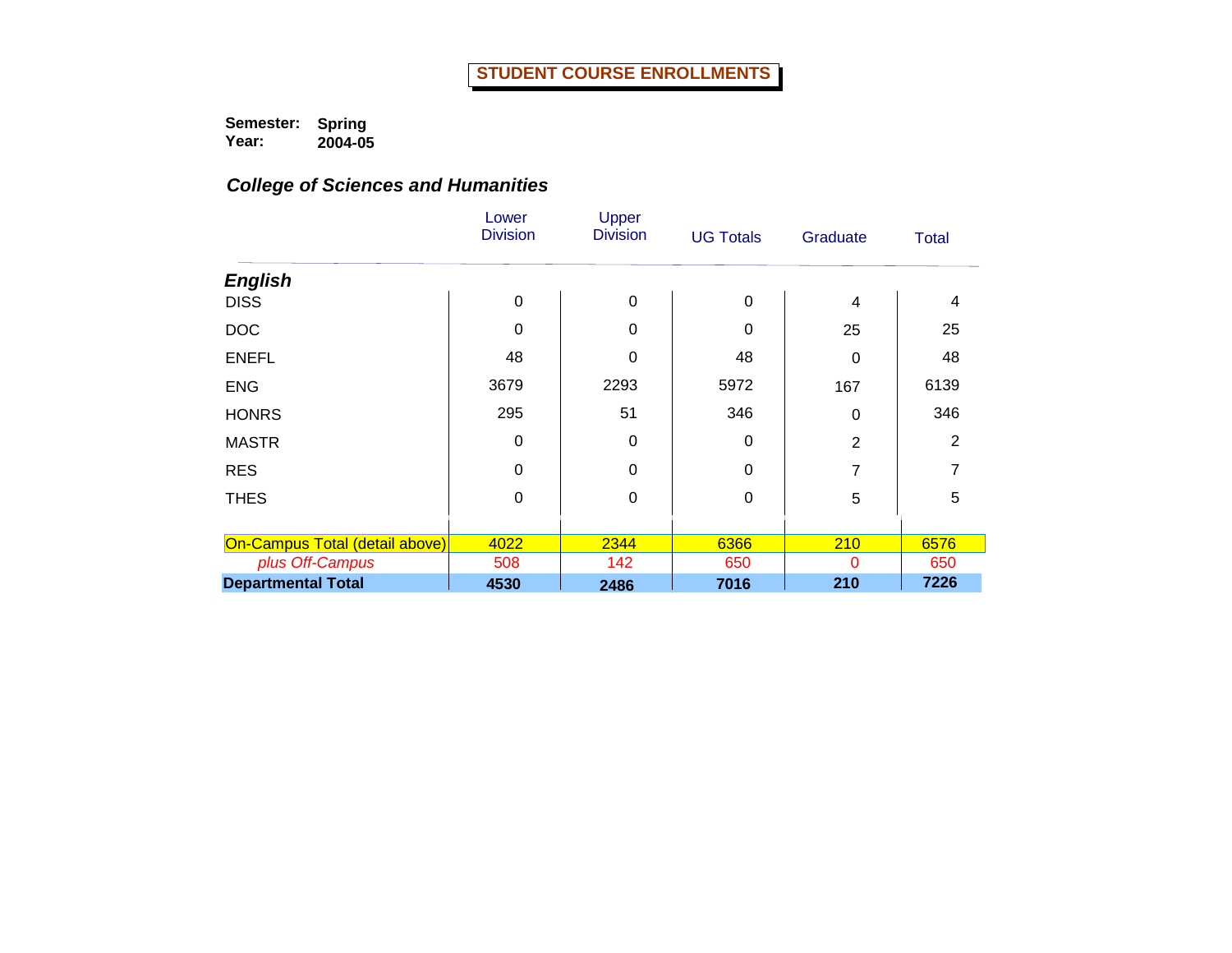|                                        | Lower<br><b>Division</b> | Upper<br><b>Division</b> | <b>UG Totals</b> | Graduate       | <b>Total</b> |
|----------------------------------------|--------------------------|--------------------------|------------------|----------------|--------------|
| <b>Modern Languages &amp; Classics</b> |                          |                          |                  |                |              |
| <b>ASIAN</b>                           | 24                       | 1                        | 25               | 0              | 25           |
| CC                                     | 910                      | 44                       | 954              | 0              | 954          |
| <b>CH</b>                              | 13                       | 1                        | 14               | 0              | 14           |
| FL                                     | 33                       | 19                       | 52               | 3              | 55           |
| <b>FR</b>                              | 215                      | 117                      | 332              | 1              | 333          |
| <b>GER</b>                             | 166                      | 91                       | 257              | 0              | 257          |
| <b>GRK</b>                             | 15                       | 1                        | 16               | 0              | 16           |
| <b>HONRS</b>                           | 84                       | 27                       | 111              | 0              | 111          |
| <b>ITAL</b>                            | 12                       | $\mathbf 0$              | 12               | 0              | 12           |
| <b>JAPAN</b>                           | 95                       | 84                       | 179              | 0              | 179          |
| LAS                                    | 12                       | $\mathbf 0$              | 12               | 0              | 12           |
| LAT                                    | 32                       | 8                        | 40               | 0              | 40           |
| <b>SP</b>                              | 745                      | 266                      | 1011             | 1              | 1012         |
|                                        |                          |                          |                  |                |              |
| On-Campus Total (detail above)         | 2356                     | 659                      | 3015             | $\overline{5}$ | 3020         |
| plus Off-Campus                        | $\overline{4}$           | 38                       | 42               | $\overline{0}$ | 42           |
| <b>Departmental Total</b>              | 2360                     | 697                      | 3057             | 5              | 3062         |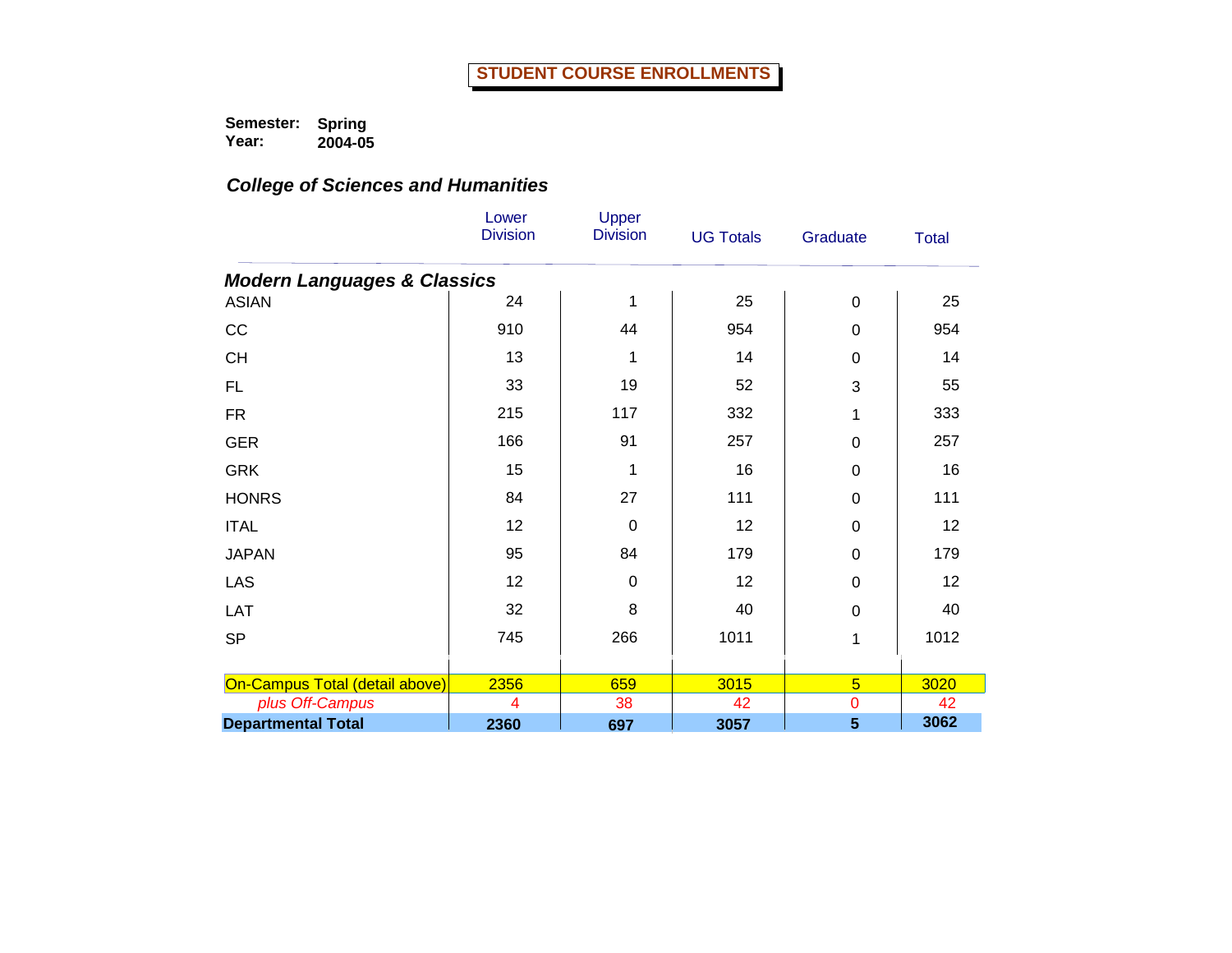|                                       | Lower<br><b>Division</b> | Upper<br><b>Division</b> | <b>UG Totals</b> | Graduate | Total |
|---------------------------------------|--------------------------|--------------------------|------------------|----------|-------|
| Geography                             |                          |                          |                  |          |       |
| <b>GEOG</b>                           | 1223                     | 289                      | 1512             | 38       | 1550  |
| <b>THES</b>                           | 0                        | 0                        | 0                | 3        | 3     |
|                                       |                          |                          |                  |          |       |
| <b>On-Campus Total (detail above)</b> | 1223                     | 289                      | 1512             | 41       | 1553  |
| plus Off-Campus                       | 255                      | 34                       | 289              | ი        | 289   |
| <b>Departmental Total</b>             | 1478                     | 323                      | 1801             | 41       | 1842  |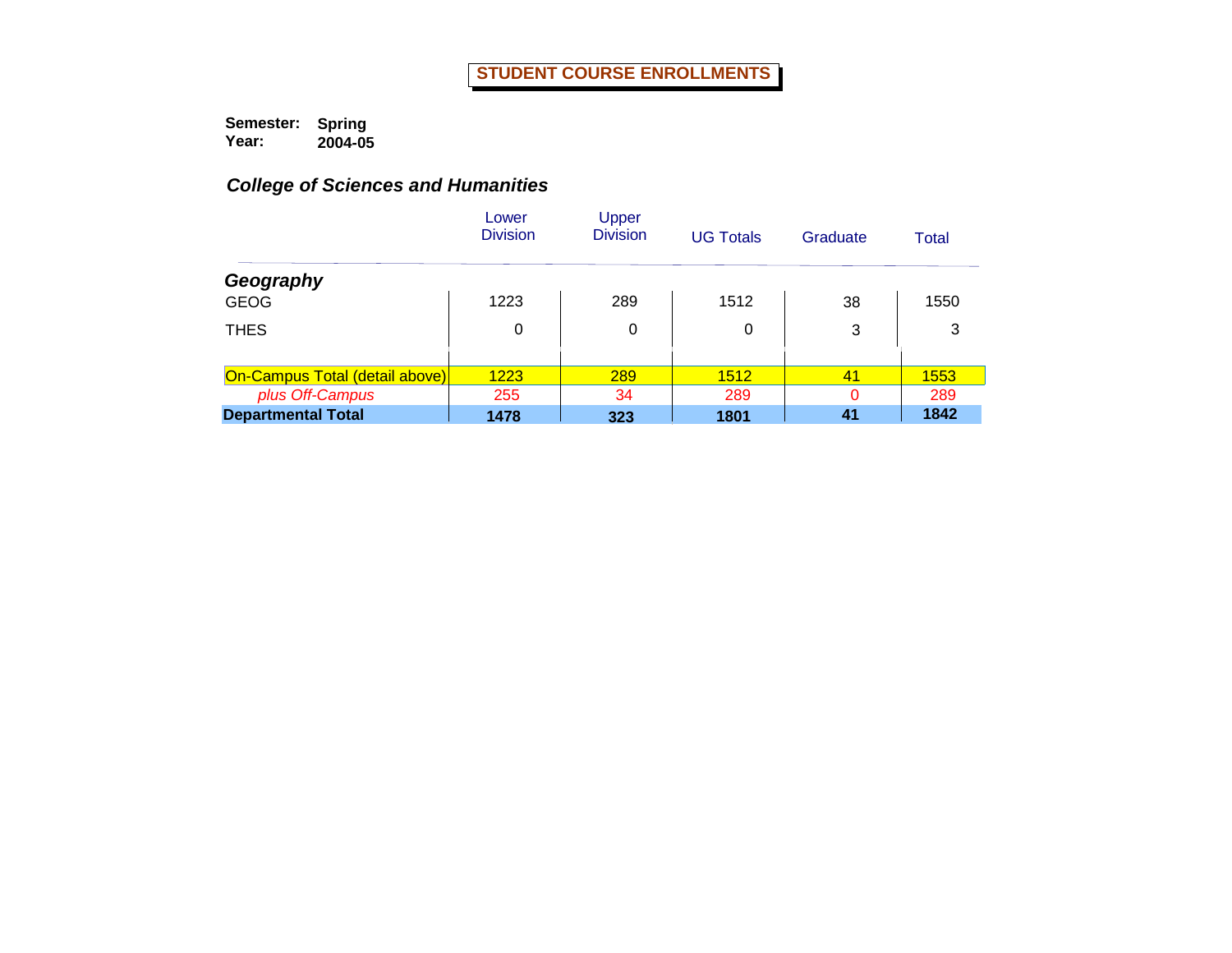|                                       | Lower<br><b>Division</b> | Upper<br><b>Division</b> | <b>UG Totals</b> | Graduate       | Total |
|---------------------------------------|--------------------------|--------------------------|------------------|----------------|-------|
| Geology                               |                          |                          |                  |                |       |
| <b>GEOL</b>                           | 441                      | 35                       | 476              | 12             | 488   |
| <b>THES</b>                           | 0                        | 0                        | 0                | $\overline{2}$ | 2     |
|                                       |                          |                          |                  |                |       |
| <b>On-Campus Total (detail above)</b> | 441                      | 35                       | 476              | 14             | 490   |
| plus Off-Campus                       | $\Omega$                 | $\Omega$                 |                  |                |       |
| <b>Departmental Total</b>             | 441                      | 35                       | 476              | 14             | 490   |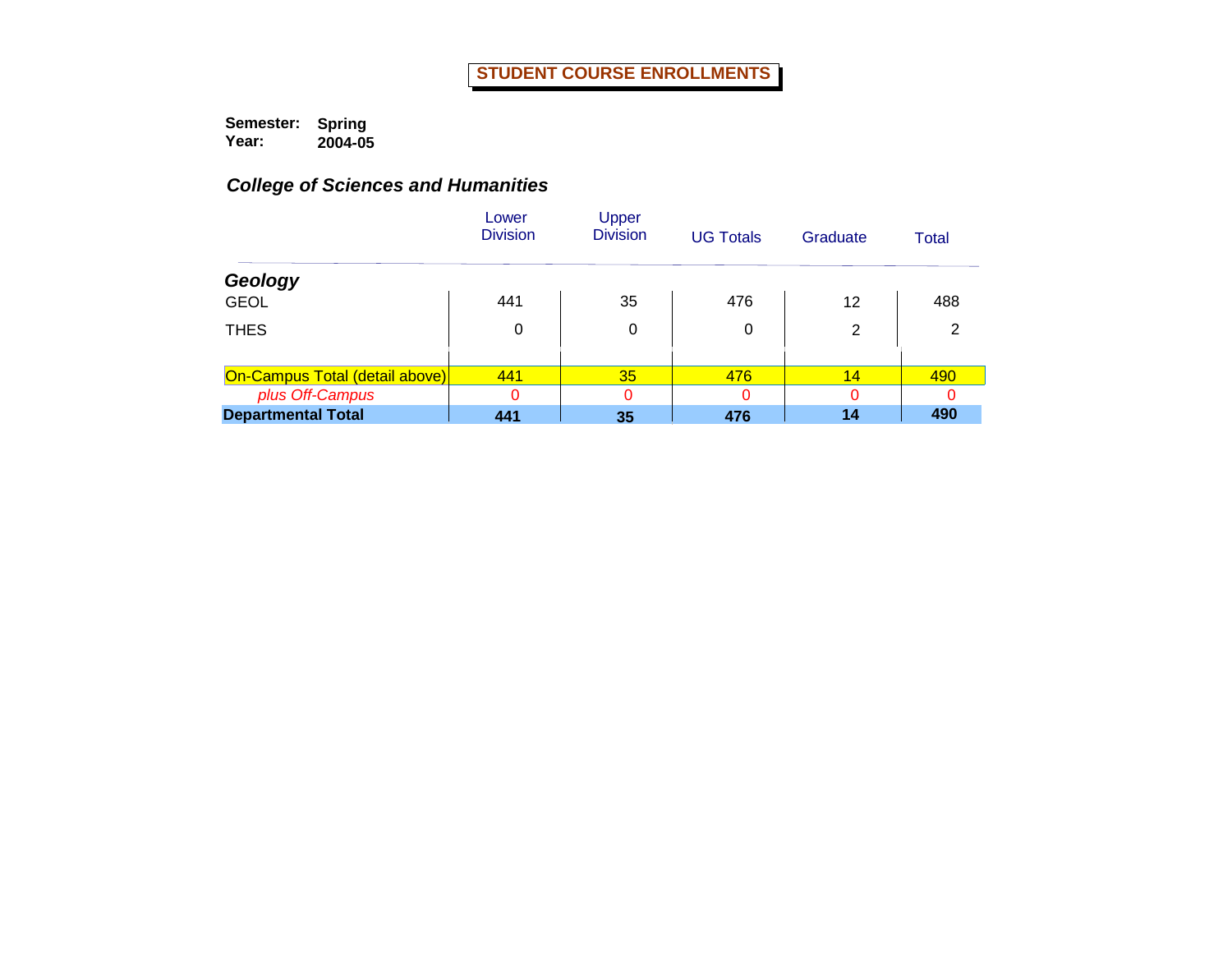|                                | Lower<br><b>Division</b> | Upper<br><b>Division</b> | <b>UG Totals</b> | Graduate | <b>Total</b> |
|--------------------------------|--------------------------|--------------------------|------------------|----------|--------------|
| <b>History</b>                 |                          |                          |                  |          |              |
| <b>AMSTU</b>                   | 0                        | 1                        | 1                | 0        |              |
| <b>HIST</b>                    | 2291                     | 539                      | 2830             | 36       | 2866         |
| <b>HONRS</b>                   | 203                      | 0                        | 203              | 0        | 203          |
| SS                             | 0                        | 162                      | 162              | 0        | 162          |
| <b>THES</b>                    | 0                        | 0                        | 0                | 3        | 3            |
|                                |                          |                          |                  |          |              |
| On-Campus Total (detail above) | 2494                     | 702                      | 3196             | 39       | 3235         |
| plus Off-Campus                | 326                      | 159                      | 485              | 6        | 491          |
| <b>Departmental Total</b>      | 2820                     | 861                      | 3681             | 45       | 3726         |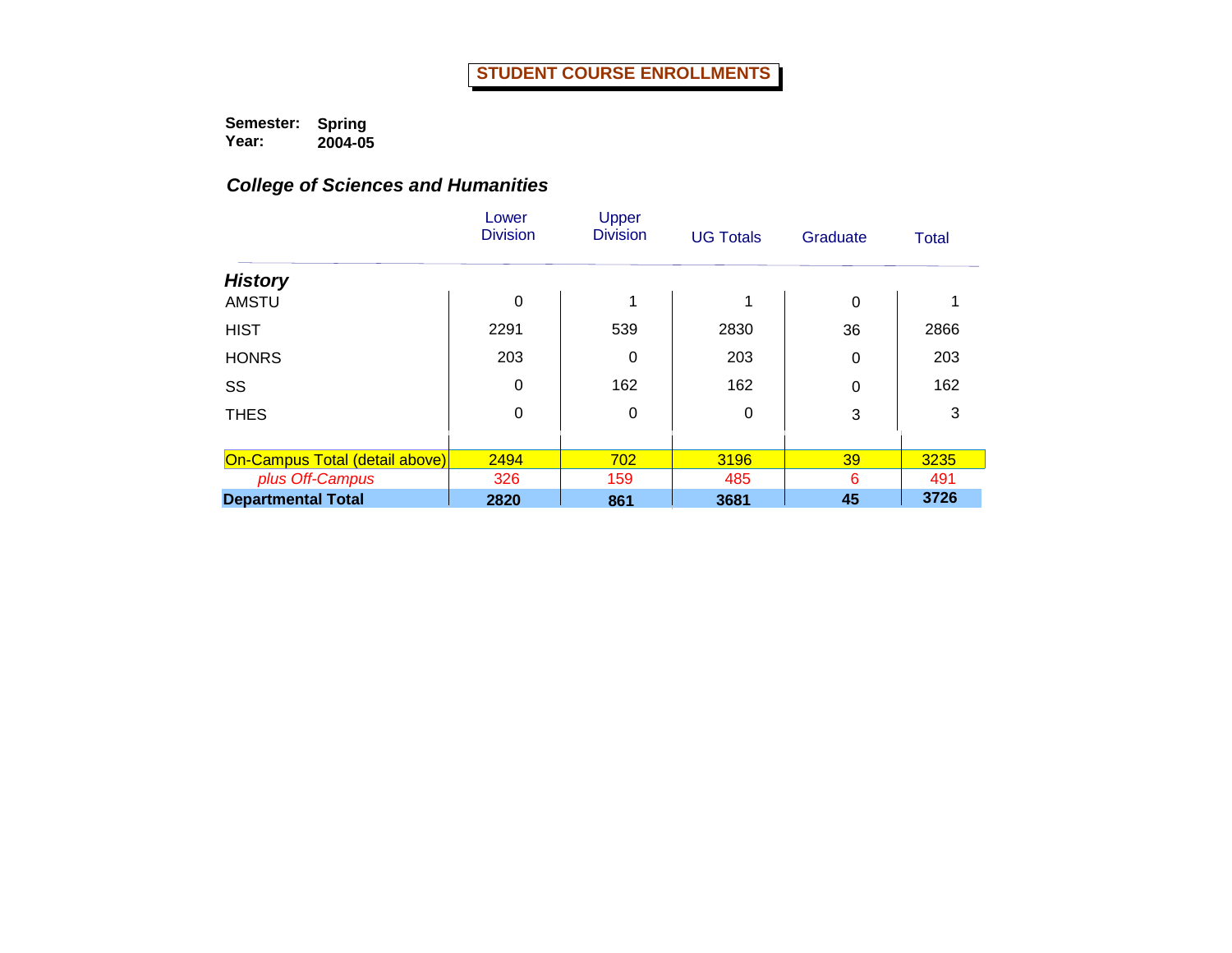|                                       | Lower<br><b>Division</b> | Upper<br><b>Division</b> | <b>UG Totals</b> | Graduate | Total |
|---------------------------------------|--------------------------|--------------------------|------------------|----------|-------|
| <b>Mathematical Sciences</b>          |                          |                          |                  |          |       |
| <b>MATHS</b>                          | 3209                     | 408                      | 3617             | 79       | 3696  |
| <b>THES</b>                           | 0                        | 0                        | 0                | 1        |       |
|                                       |                          |                          |                  |          |       |
| <b>On-Campus Total (detail above)</b> | 3209                     | 408                      | 3617             | 80       | 3697  |
| plus Off-Campus                       | 160                      | $\Omega$                 | 160              | 0        | 160   |
| <b>Departmental Total</b>             | 3369                     | 408                      | 3777             | 80       | 3857  |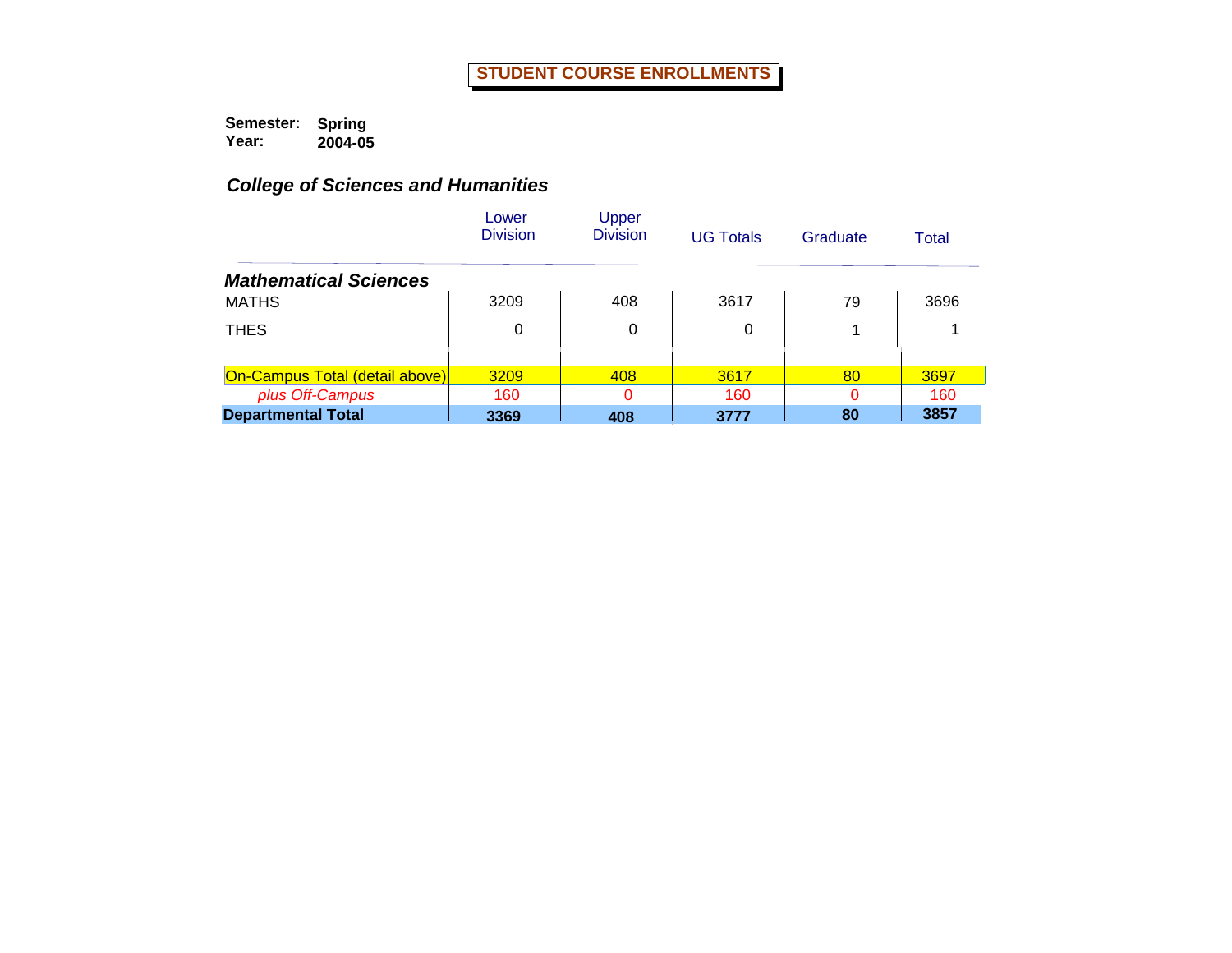|                                       | Lower<br><b>Division</b> | Upper<br><b>Division</b> | <b>UG Totals</b> | Graduate | Total |
|---------------------------------------|--------------------------|--------------------------|------------------|----------|-------|
| <b>Natural Resources</b>              |                          |                          |                  |          |       |
| ID                                    | 0                        | 18                       | 18               | $\Omega$ | 18    |
| <b>NREM</b>                           | 379                      | 101                      | 480              | 38       | 518   |
| <b>RES</b>                            | 0                        | 0                        | 0                | 2        | 2     |
| <b>THES</b>                           | 0                        | 0                        | 0                | 5        | 5     |
|                                       |                          |                          |                  |          |       |
| <b>On-Campus Total (detail above)</b> | 379                      | <b>119</b>               | 498              | 45       | 543   |
| plus Off-Campus                       | 27                       | 20                       | 47               | 15       | 62    |
| <b>Departmental Total</b>             | 406                      | 139                      | 545              | 60       | 605   |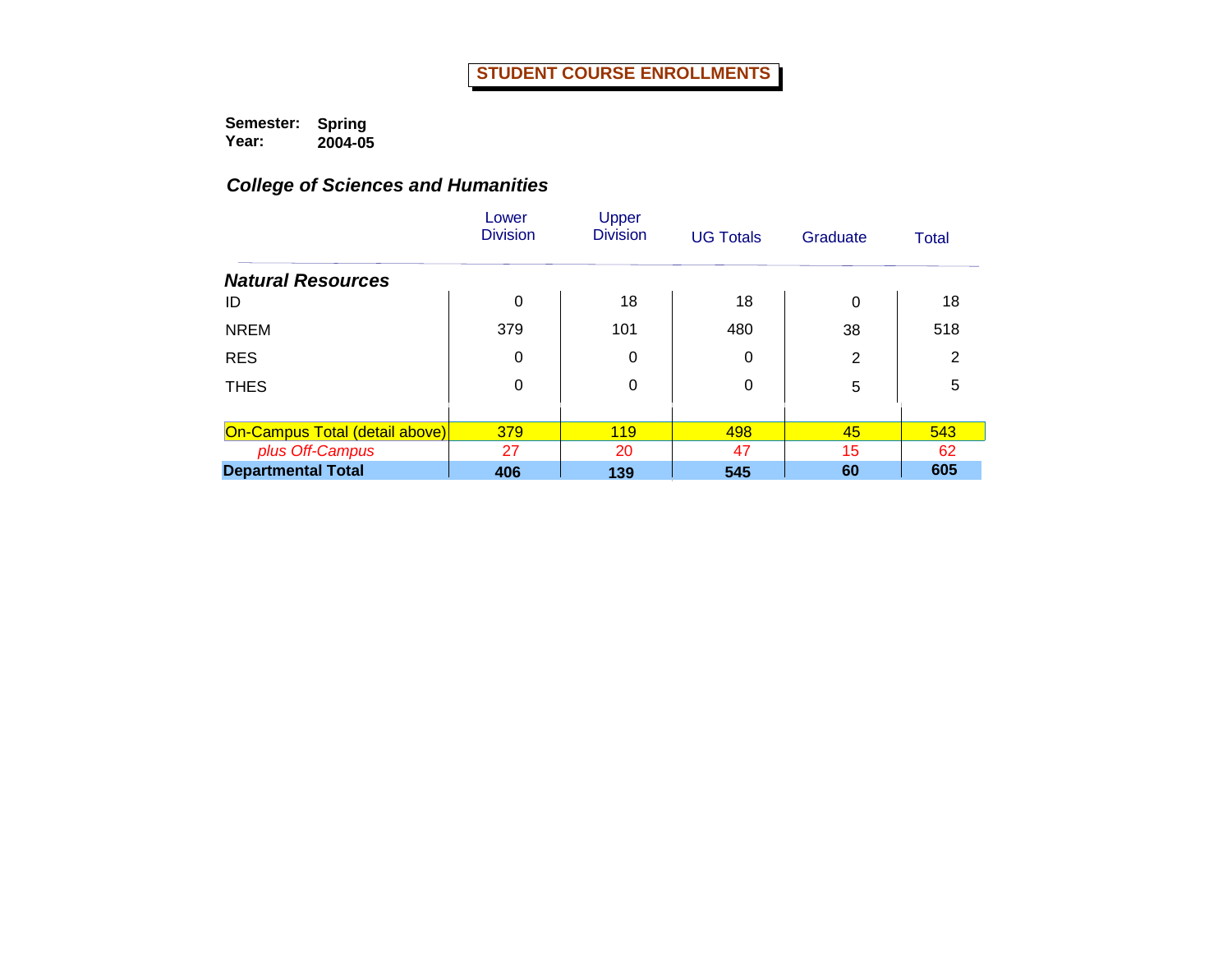|                                | Lower<br><b>Division</b> | Upper<br><b>Division</b> | <b>UG Totals</b> | Graduate       | Total |
|--------------------------------|--------------------------|--------------------------|------------------|----------------|-------|
| <b>Philosophy</b>              |                          |                          |                  |                |       |
| <b>HONRS</b>                   | 70                       | 0                        | 70               | $\Omega$       | 70    |
| <b>PHIL</b>                    | 551                      | 60                       | 611              | 0              | 611   |
| <b>RELST</b>                   | 816                      | 63                       | 879              | 0              | 879   |
| <b>SPST</b>                    | 0                        | 14                       | 14               | 0              | 14    |
|                                |                          |                          |                  |                |       |
| On-Campus Total (detail above) | 1437                     | 137                      | 1574             | $\overline{0}$ | 1574  |
| plus Off-Campus                | 319                      | 46                       | 365              | 0              | 365   |
| <b>Departmental Total</b>      | 1756                     | 183                      | 1939             | $\bf{0}$       | 1939  |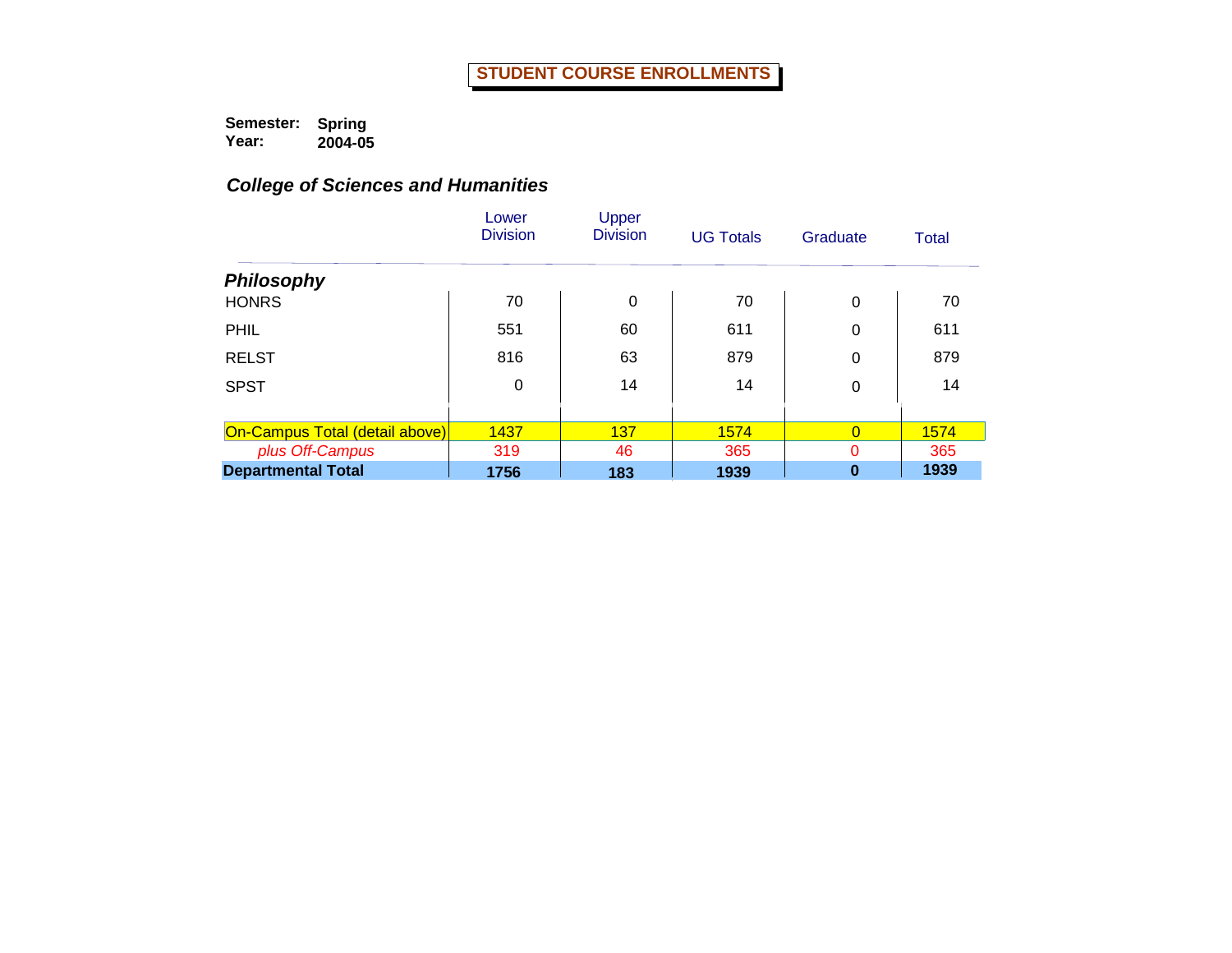|                                | Lower<br><b>Division</b> | Upper<br><b>Division</b> | <b>UG Totals</b> | Graduate | Total |
|--------------------------------|--------------------------|--------------------------|------------------|----------|-------|
| <b>Physics &amp; Astronomy</b> |                          |                          |                  |          |       |
| <b>APHYS</b>                   | $\Omega$                 | $12 \,$                  | 12               | 2        | 14    |
| <b>ASTRO</b>                   | 750                      | 0                        | 750              | 0        | 750   |
| <b>PHYCS</b>                   | 586                      | 75                       | 661              | 55       | 716   |
| <b>RES</b>                     | 0                        | 0                        | 0                |          |       |
| <b>THES</b>                    | $\Omega$                 | 0                        | 0                | 4        |       |
|                                |                          |                          |                  |          |       |
| On-Campus Total (detail above) | 1336                     | 87                       | 1423             | 62       | 1485  |
| plus Off-Campus                | Ω                        | 0                        |                  |          |       |
| <b>Departmental Total</b>      | 1336                     | 87                       | 1423             | 62       | 1485  |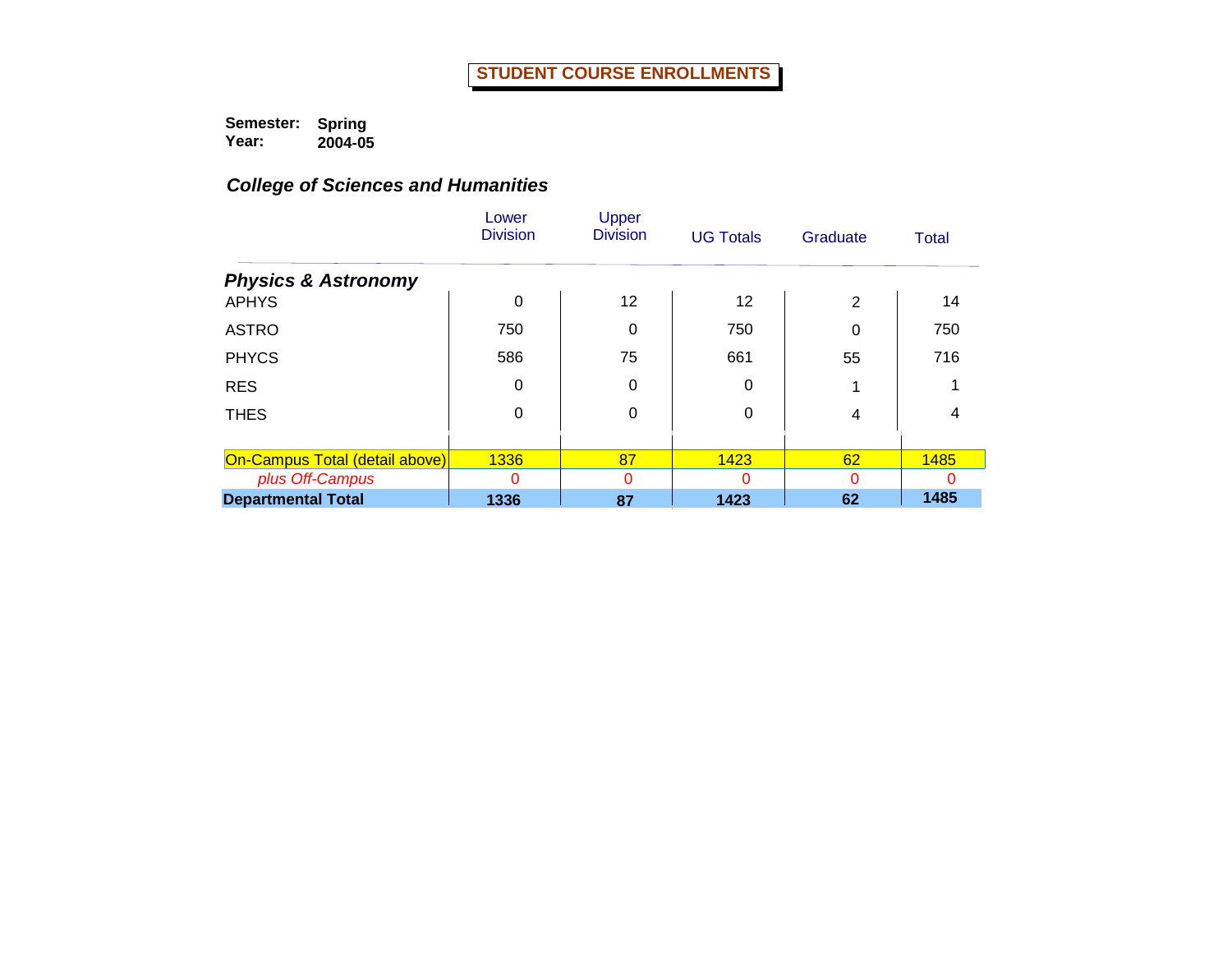|                                        | Lower<br><b>Division</b> | Upper<br><b>Division</b> | <b>UG Totals</b> | Graduate | <b>Total</b> |
|----------------------------------------|--------------------------|--------------------------|------------------|----------|--------------|
| <b>Physiology &amp; Health Science</b> |                          |                          |                  |          |              |
| <b>ANAT</b>                            | 190                      | $\Omega$                 | 190              | 16       | 206          |
| <b>DISS</b>                            | 0                        | 0                        | 0                |          |              |
| <b>HSC</b>                             | 1193                     | 445                      | 1638             | 40       | 1678         |
| <b>PHYSL</b>                           | 433                      | 4                        | 437              | 34       | 471          |
| SCI                                    | 0                        | 0                        | 0                | 6        | 6            |
| <b>THES</b>                            | 0                        | 0                        | 0                |          |              |
|                                        |                          |                          |                  |          |              |
| <b>On-Campus Total (detail above)</b>  | 1816                     | 449                      | 2265             | 98       | 2363         |
| plus Off-Campus                        | 242                      | 87                       | 329              | 0        | 329          |
| <b>Departmental Total</b>              | 2058                     | 536                      | 2594             | 98       | 2692         |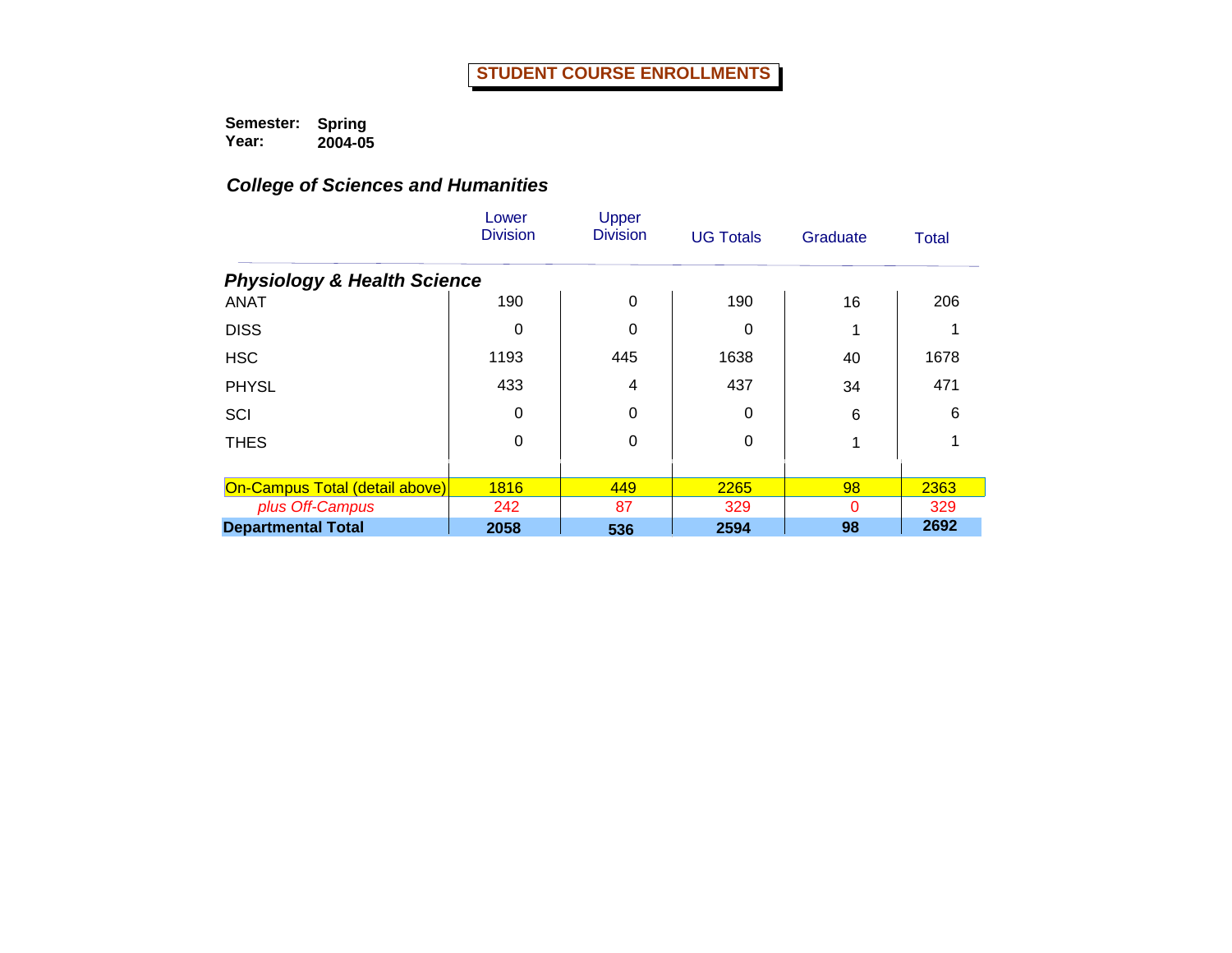|                                       | Lower<br><b>Division</b> | Upper<br><b>Division</b> | <b>UG Totals</b> | Graduate | Total |
|---------------------------------------|--------------------------|--------------------------|------------------|----------|-------|
| <b>Political Science</b>              |                          |                          |                  |          |       |
| <b>EURO</b>                           | $\Omega$                 | $\overline{4}$           | 4                | 0        | 4     |
| <b>POLS</b>                           | 936                      | 337                      | 1273             | 111      | 1384  |
| <b>RES</b>                            | $\mathbf 0$              | 0                        | 0                | 3        | 3     |
|                                       |                          |                          |                  |          |       |
| <b>On-Campus Total (detail above)</b> | 936                      | 341                      | 1277             | 114      | 1391  |
| plus Off-Campus                       | 86                       |                          | 87               | 7        | 94    |
| <b>Departmental Total</b>             | 1022                     | 342                      | 1364             | 121      | 1485  |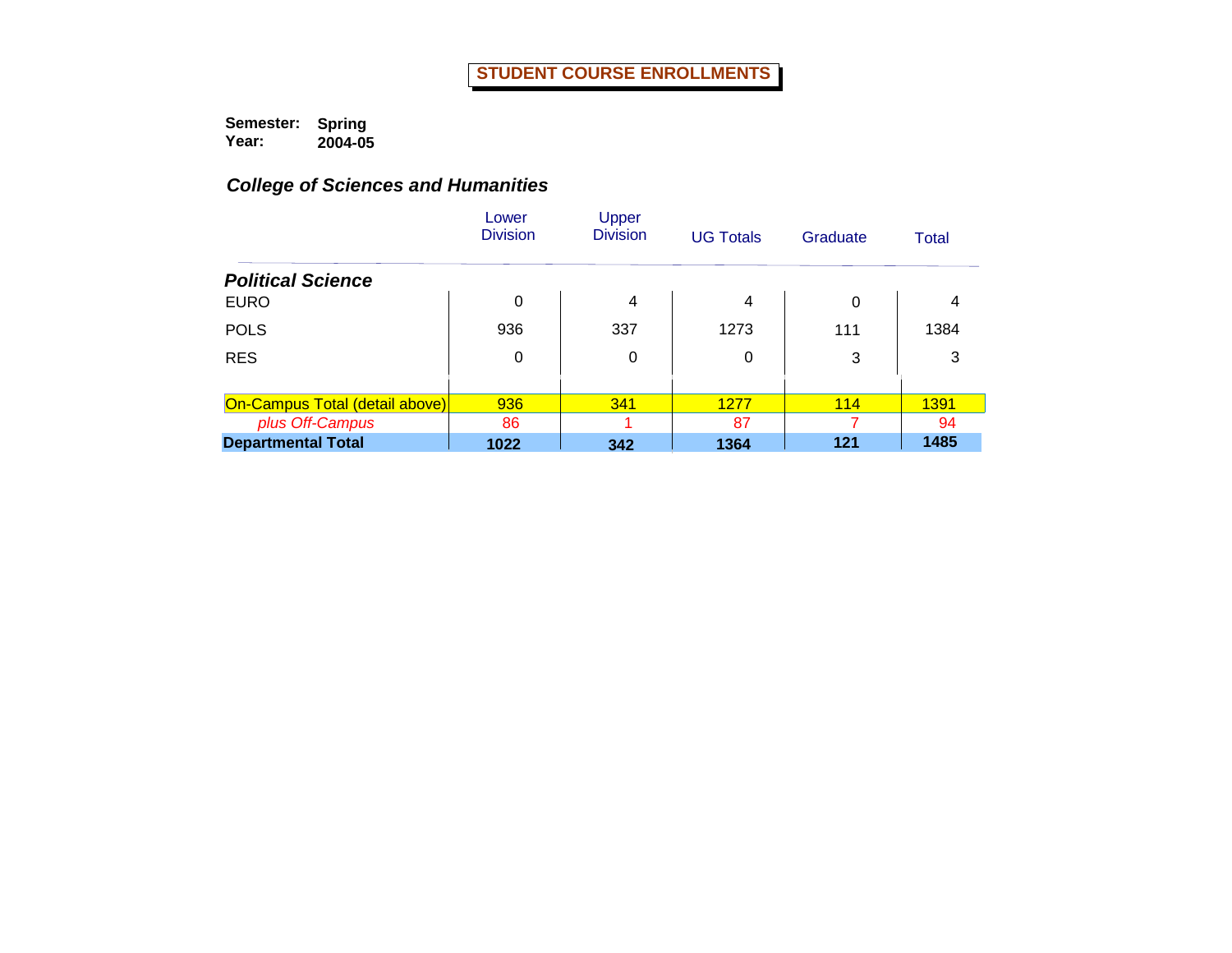|                                       | Lower<br><b>Division</b> | Upper<br><b>Division</b> | <b>UG Totals</b> | Graduate | Total |
|---------------------------------------|--------------------------|--------------------------|------------------|----------|-------|
| <b>Psychological Science</b>          |                          |                          |                  |          |       |
| <b>HONRS</b>                          | 24                       | 0                        | 24               | 0        | 24    |
| <b>PSYSC</b>                          | 1734                     | 1147                     | 2881             | 111      | 2992  |
| <b>THES</b>                           | 0                        | 0                        | 0                | 8        | 8     |
|                                       |                          |                          |                  |          |       |
| <b>On-Campus Total (detail above)</b> | 1758                     | 1147                     | 2905             | 119      | 3024  |
| plus Off-Campus                       | 128                      | 208                      | 336              | 0        | 336   |
| <b>Departmental Total</b>             | 1886                     | 1355                     | 3241             | 119      | 3360  |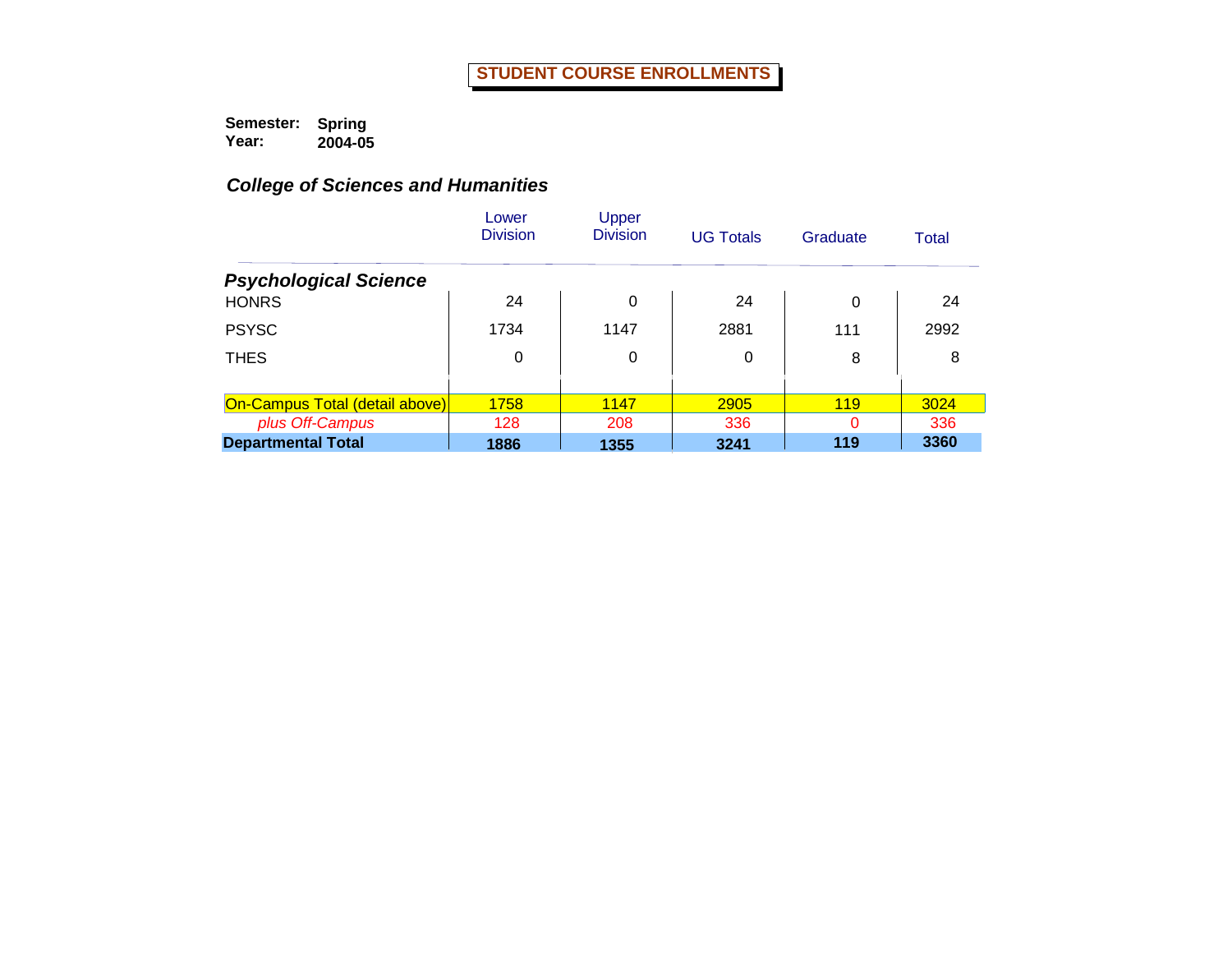|                                | Lower<br><b>Division</b> | Upper<br><b>Division</b> | <b>UG Totals</b> | Graduate | Total |
|--------------------------------|--------------------------|--------------------------|------------------|----------|-------|
| Sociology                      |                          |                          |                  |          |       |
| <b>SOC</b>                     | 1474                     | 212                      | 1686             | 26       | 1712  |
| <b>THES</b>                    | 0                        | 0                        | 0                |          |       |
|                                |                          |                          |                  |          |       |
| On-Campus Total (detail above) | 1474                     | 212                      | 1686             | 27       | 1713  |
| plus Off-Campus                | 132                      | 66                       | 198              | $\Omega$ | 198   |
| <b>Departmental Total</b>      | 1606                     | 278                      | 1884             | 27       | 1911  |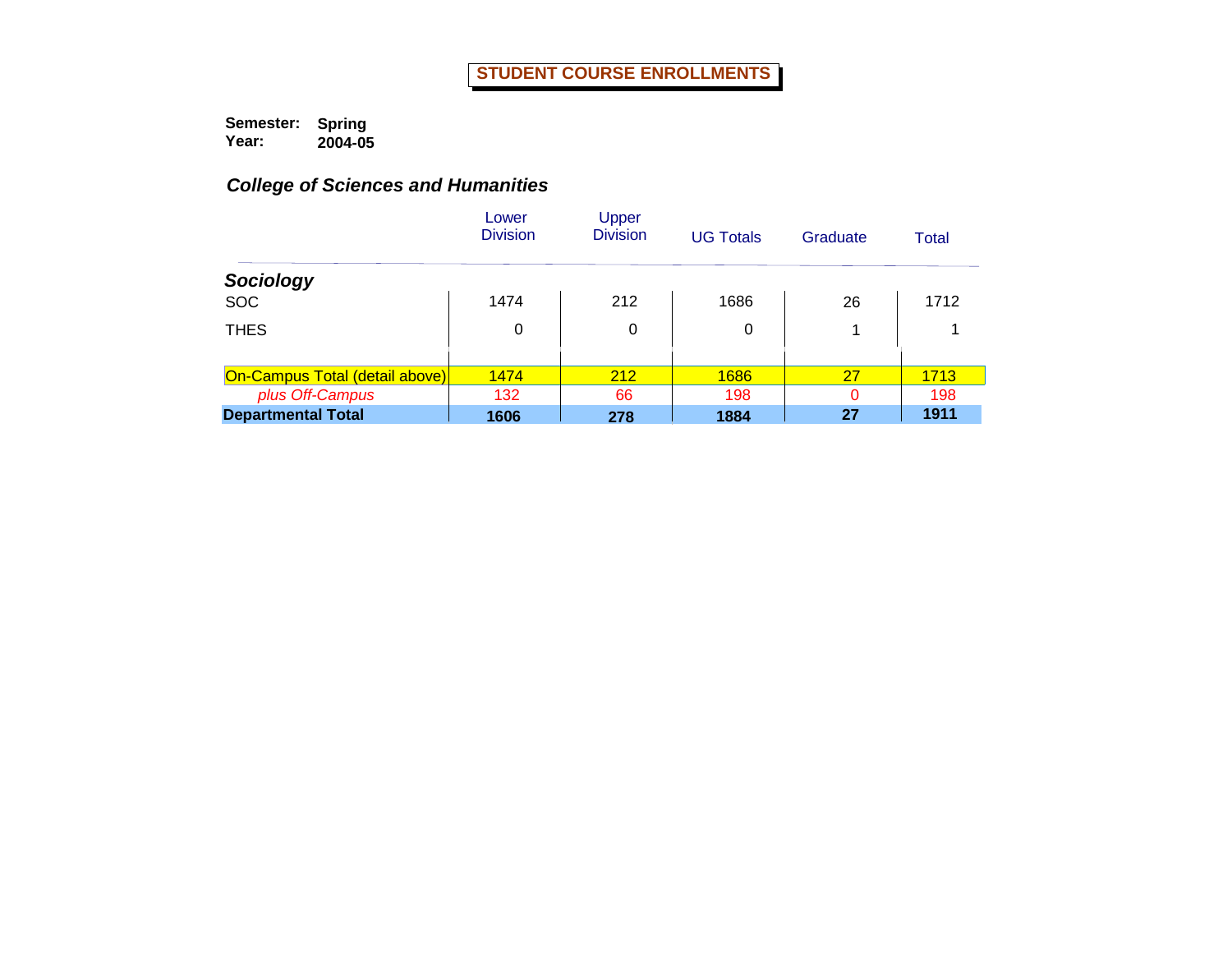|                                       | Lower<br><b>Division</b> | Upper<br><b>Division</b> | <b>UG Totals</b> | Graduate | Total |
|---------------------------------------|--------------------------|--------------------------|------------------|----------|-------|
| <b>Social Work</b>                    |                          |                          |                  |          |       |
| <b>SOCWK</b>                          | 279                      | 279                      | 558              | 0        | 558   |
| <b>On-Campus Total (detail above)</b> | 279                      | 279                      | 558              |          | 558   |
| plus Off-Campus                       |                          |                          |                  | 0        |       |
| <b>Departmental Total</b>             | 279                      | 279                      | 558              | 0        | 558   |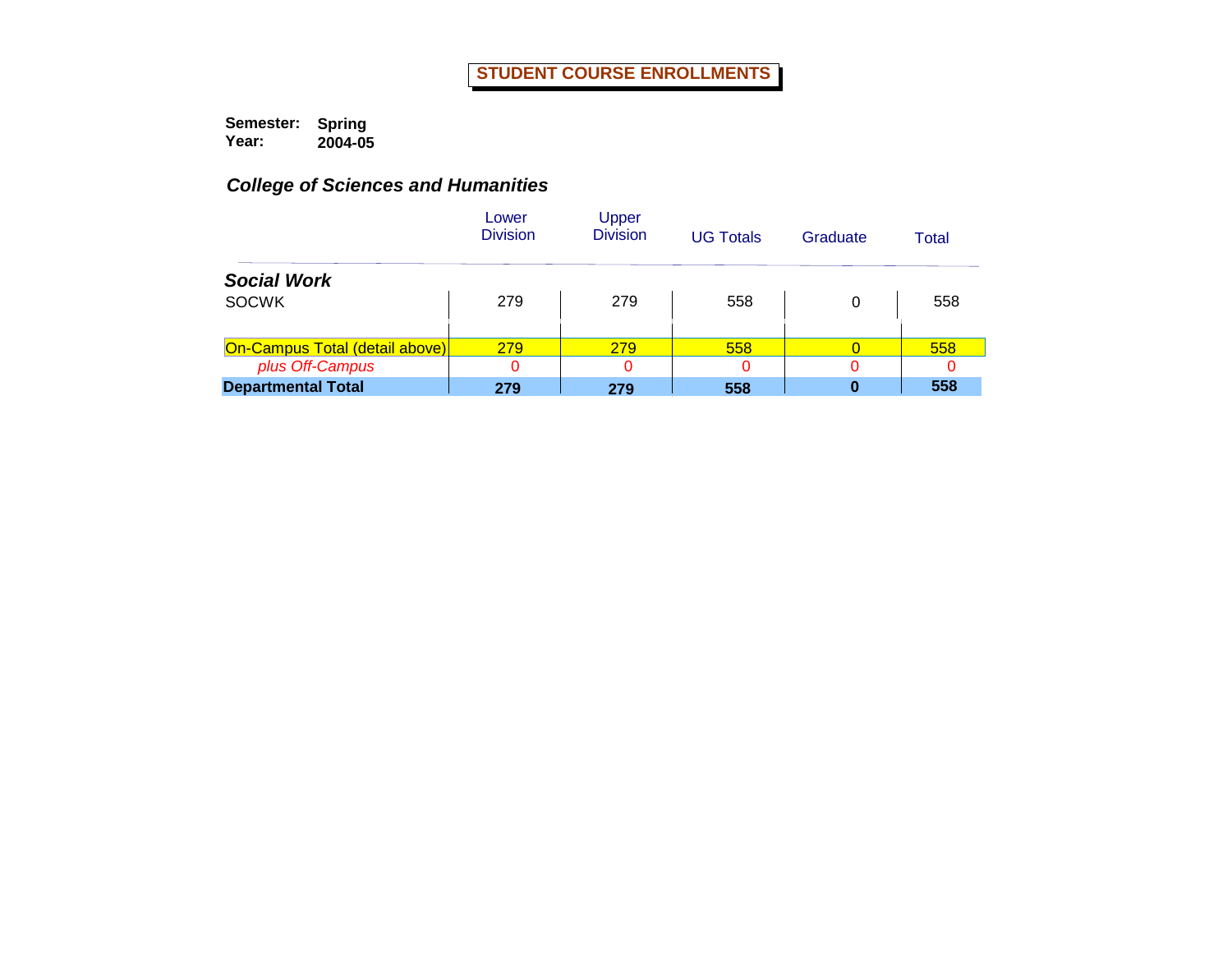|                                         | Lower<br><b>Division</b> | Upper<br><b>Division</b> | <b>UG Totals</b> | Graduate | Total |
|-----------------------------------------|--------------------------|--------------------------|------------------|----------|-------|
| <b>Speech Pathology &amp; Audiology</b> |                          |                          |                  |          |       |
| <b>SPAA</b>                             | 192                      | 148                      | 340              | 374      | 714   |
| <b>On-Campus Total (detail above)</b>   | 192                      | 148                      | <b>340</b>       | 374      | 714   |
| plus Off-Campus                         |                          | 0                        | ი                |          |       |
| <b>Departmental Total</b>               | 192                      | 148                      | 340              | 374      | 714   |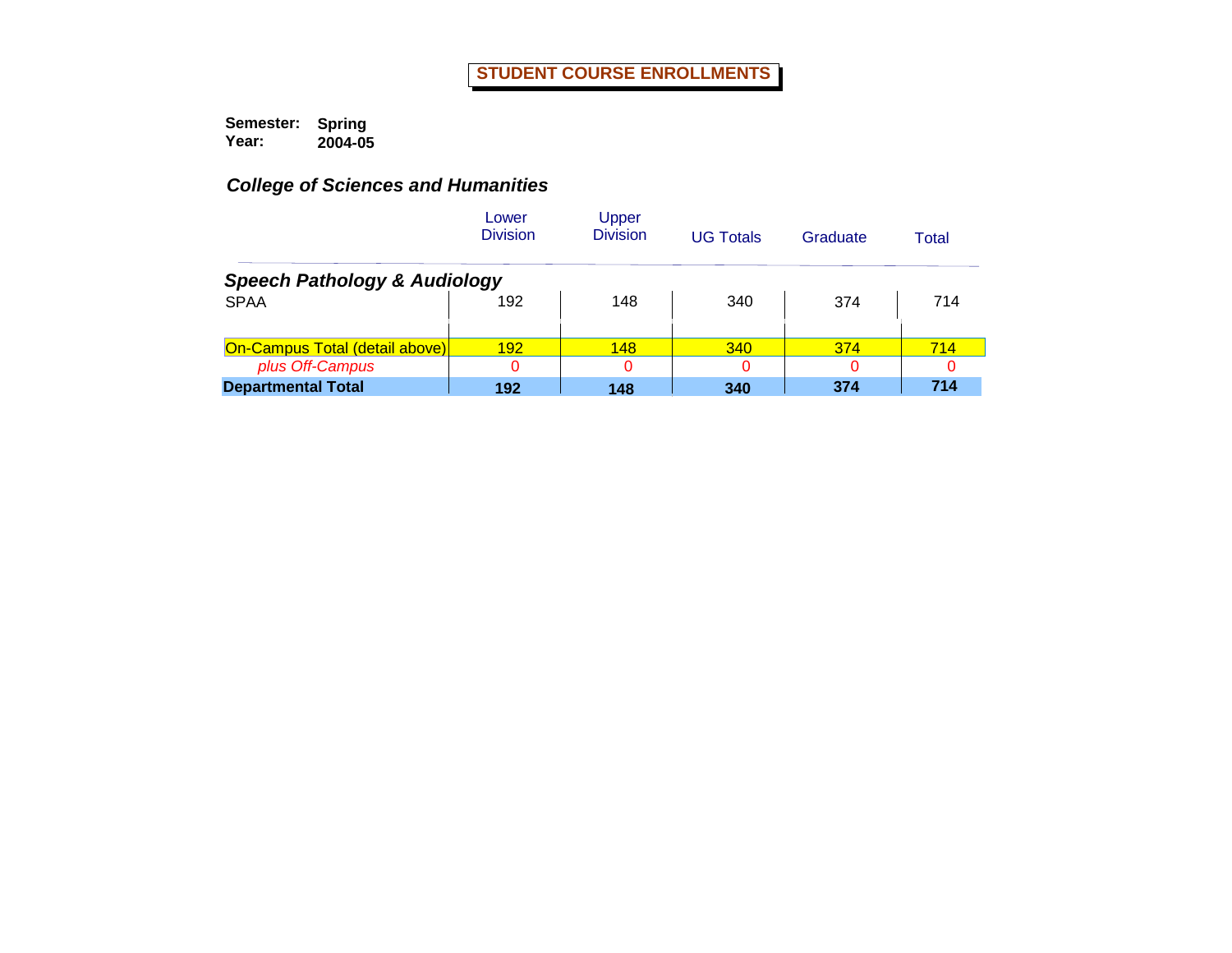|                                | Lower<br><b>Division</b> | Upper<br><b>Division</b> | <b>UG Totals</b> | Graduate | Total |
|--------------------------------|--------------------------|--------------------------|------------------|----------|-------|
| <b>Womens Studies</b>          |                          |                          |                  |          |       |
| <b>WMNST</b>                   | 125                      | 99                       | 224              | 0        | 224   |
|                                |                          |                          |                  |          |       |
| On-Campus Total (detail above) | 125                      | 99                       | <b>224</b>       | 0        | 224   |
| plus Off-Campus                | 0                        |                          |                  |          |       |
| <b>Departmental Total</b>      | 125                      | 99                       | 224              | 0        | 224   |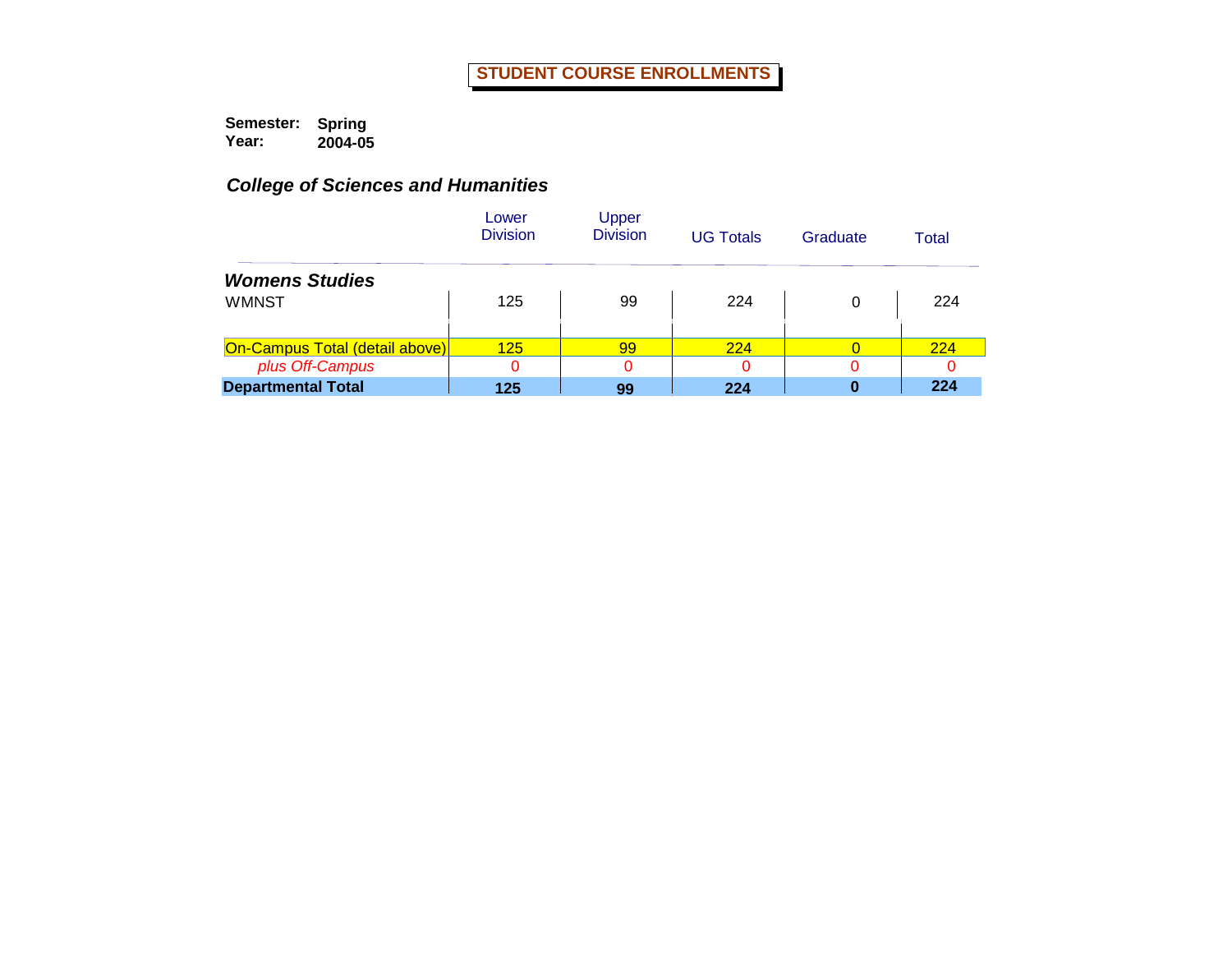**Semester: Year: Spring 2004-05**

*Interdepartmental*

|                                | Lower<br><b>Division</b> | Upper<br><b>Division</b> | <b>UG Totals</b> | Graduate | Total      |
|--------------------------------|--------------------------|--------------------------|------------------|----------|------------|
| <b>Honors</b>                  |                          |                          |                  |          |            |
| <b>HONRS</b>                   | 8                        | 173                      | 181              | 0        | 181        |
|                                |                          |                          |                  |          |            |
| On-Campus Total (detail above) | 8                        | 173                      | <b>181</b>       |          | <b>181</b> |
| plus Off-Campus                |                          |                          | 14               |          | 14         |
| <b>Departmental Total</b>      | 15                       | 180                      | 195              | 0        | 195        |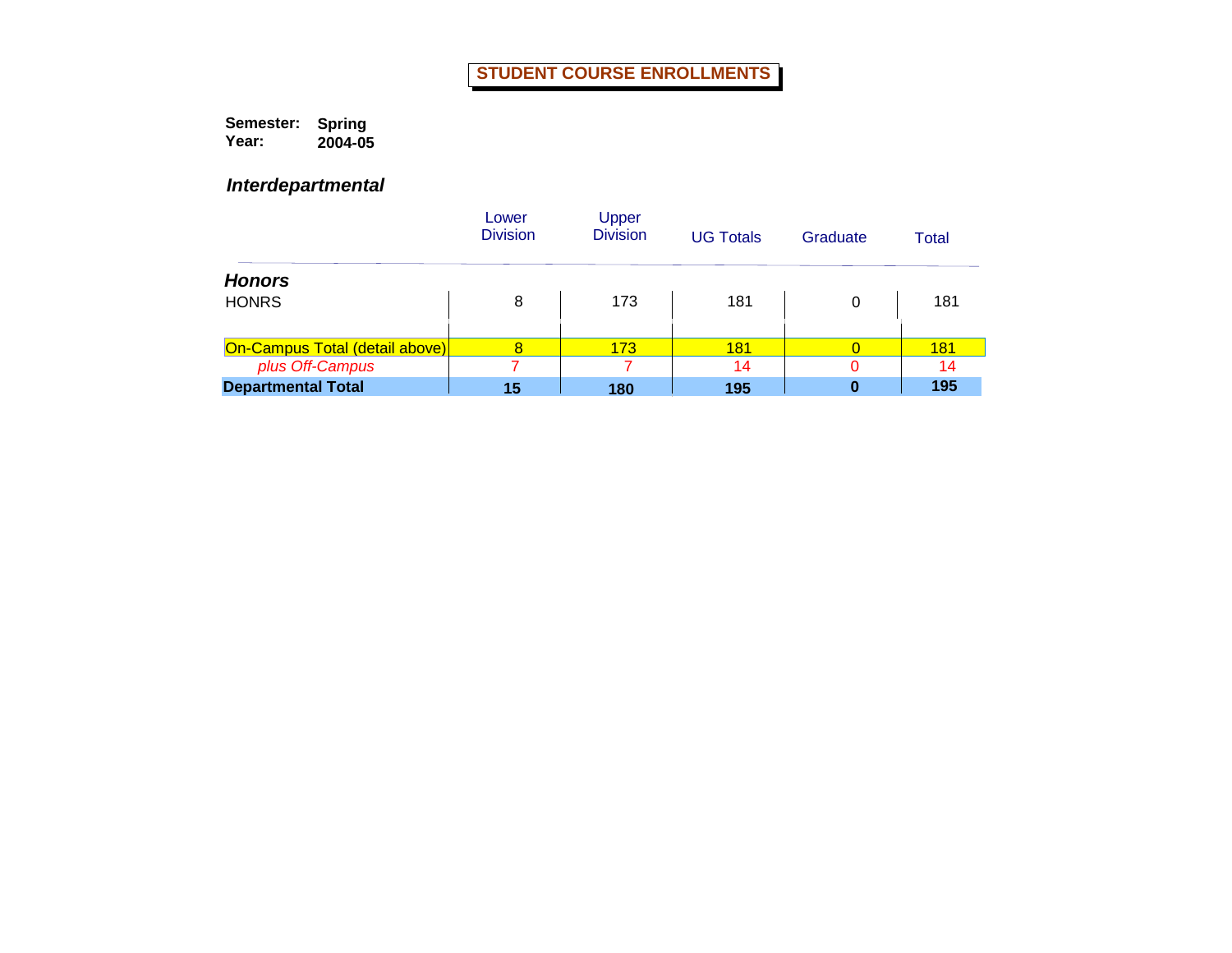**Semester: Year: Spring 2004-05**

*Interdepartmental*

|                                       | Lower<br><b>Division</b> | Upper<br><b>Division</b> | <b>UG Totals</b> | Graduate | Total |
|---------------------------------------|--------------------------|--------------------------|------------------|----------|-------|
| <b>Interdepartmental</b>              |                          |                          |                  |          |       |
| ID                                    |                          | 0                        |                  | 0        |       |
| <b>MASTR</b>                          | 0                        | 0                        | 0                | 42       | 42    |
| <b>NSE</b>                            | 0                        | 11                       | 11               | 0        | 11    |
|                                       |                          |                          |                  |          |       |
| <b>On-Campus Total (detail above)</b> |                          | 11                       | 18               | 42       | 60    |
| plus Off-Campus                       |                          |                          |                  | 0        |       |
| <b>Departmental Total</b>             |                          |                          | 18               | 42       | 60    |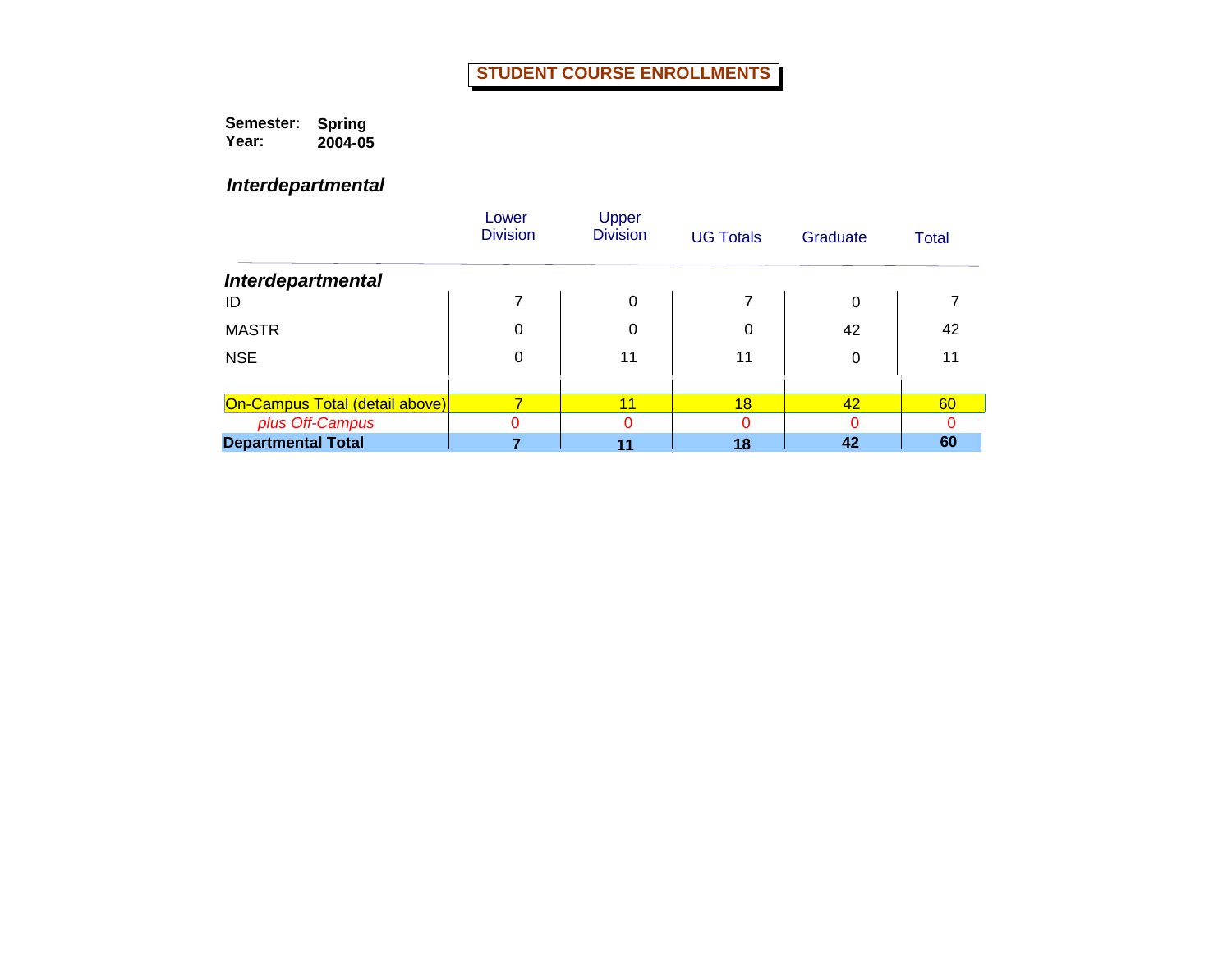**Semester: Year: Spring 2004-05**

*Interdepartmental*

|                                | Lower<br><b>Division</b> | Upper<br><b>Division</b> | <b>UG Totals</b> | Graduate | <b>Total</b> |
|--------------------------------|--------------------------|--------------------------|------------------|----------|--------------|
| UC                             |                          |                          |                  |          |              |
| ID                             | 0                        | 27                       | 27               | 0        | 27           |
| <b>INTST</b>                   | 0                        | 9                        | 9                | 0        | 9            |
| On-Campus Total (detail above) |                          | 36                       | 36               |          | 36           |
| plus Off-Campus                | 0                        | 28                       | 28               |          | 28           |
| <b>Departmental Total</b>      | 0                        | 64                       | 64               |          | 64           |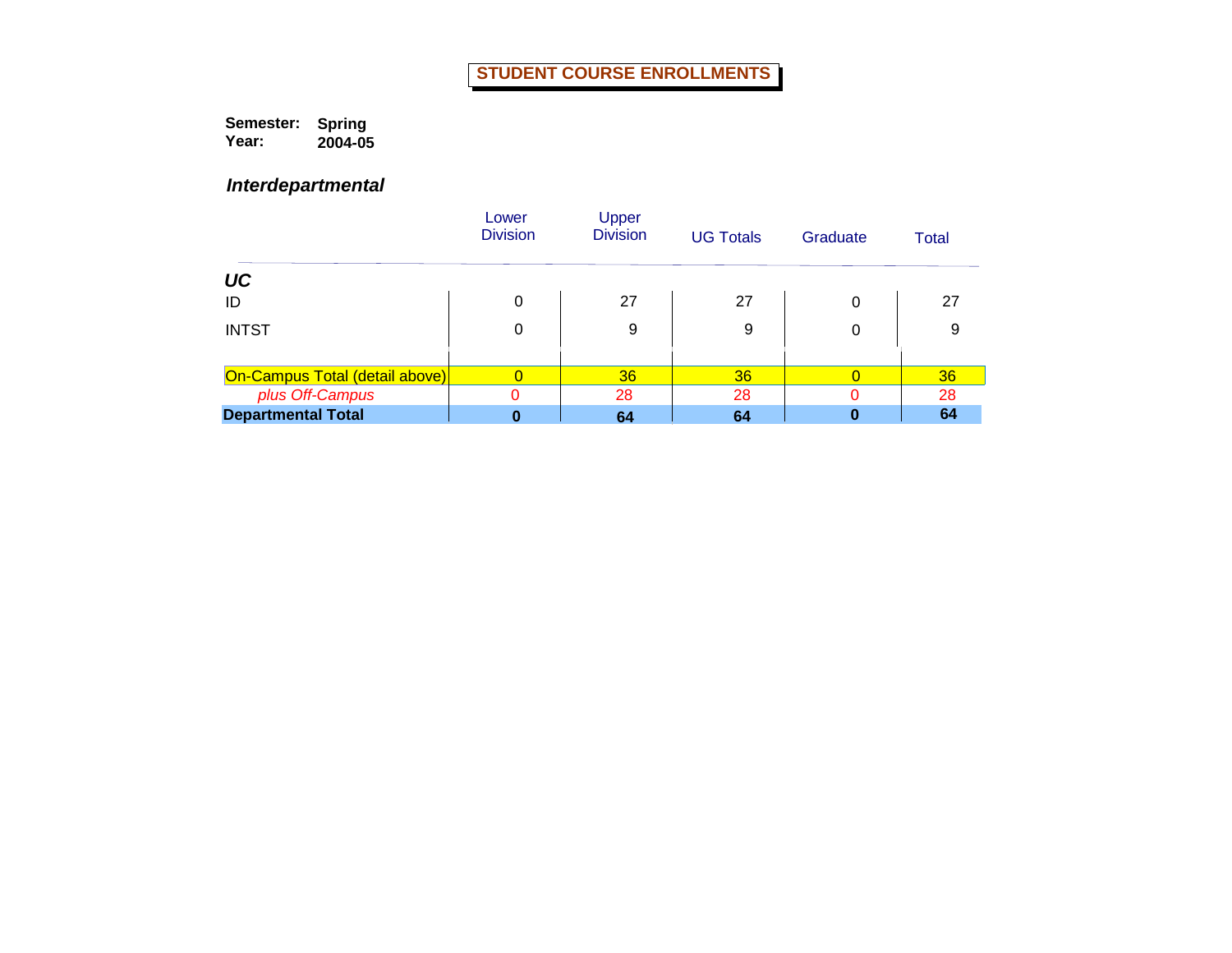**Semester: Year: Spring 2004-05**

|                                                   | Lower<br><b>Division</b> | Upper<br><b>Division</b> | <b>UG Totals</b> | Graduate | <b>Total</b> |
|---------------------------------------------------|--------------------------|--------------------------|------------------|----------|--------------|
| <b>Counseling Psychology</b>                      |                          |                          |                  |          |              |
| <b>CPSY</b>                                       | 202                      | 275                      | 477              | 330      | 807          |
| <b>DISS</b>                                       | 0                        | 0                        | 0                | 4        | 4            |
| <b>DOC</b>                                        | 0                        | 0                        | 0                | 5        | 5            |
| ID                                                | 0                        | 0                        | $\Omega$         | 9        | 9            |
| <b>SOPSY</b>                                      | 0                        | 0                        | $\Omega$         | 41       | 41           |
| <b>THES</b>                                       | 0                        | 0                        | 0                |          |              |
|                                                   |                          |                          |                  |          |              |
| On-Campus Total (detail above)<br>plus Off-Campus | 202<br>92                | 275<br>185               | 477<br>277       | 390<br>0 | 867<br>277   |
| <b>Departmental Total</b>                         | 294                      | 460                      | 754              | 390      | 1144         |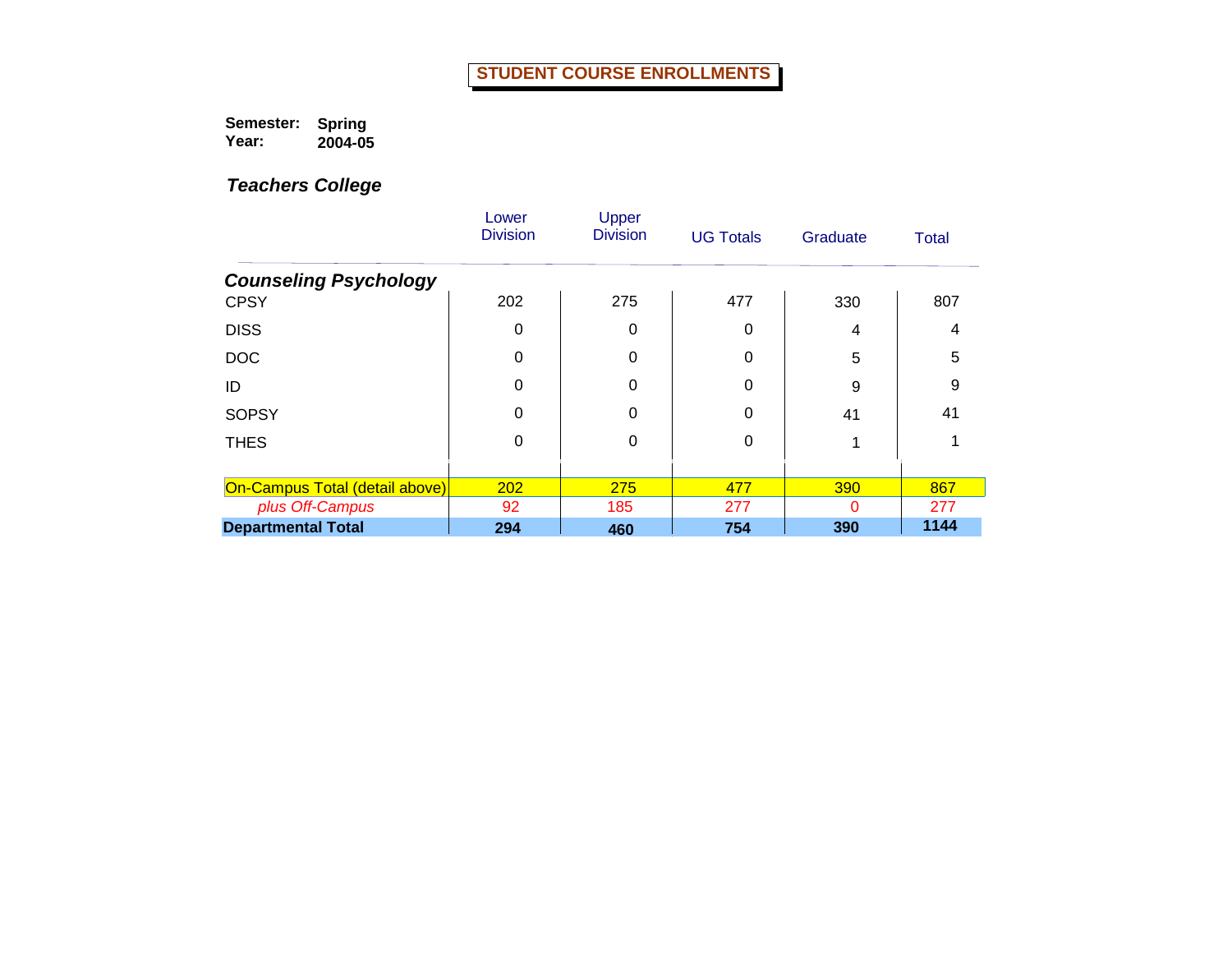**Semester: Year: Spring 2004-05**

|                                       | Lower<br><b>Division</b> | Upper<br><b>Division</b> | <b>UG Totals</b> | Graduate | Total |
|---------------------------------------|--------------------------|--------------------------|------------------|----------|-------|
| <b>Elementary Education</b>           |                          |                          |                  |          |       |
| <b>DISS</b>                           | 0                        | $\Omega$                 | 0                | 2        | 2     |
| <b>EDEL</b>                           | 427                      | 862                      | 1289             | 14       | 1303  |
| <b>EDRDG</b>                          | 0                        | 356                      | 356              | 21       | 377   |
|                                       |                          |                          |                  |          |       |
| <b>On-Campus Total (detail above)</b> | 427                      | 1218                     | 1645             | 37       | 1682  |
| plus Off-Campus                       | 0                        | 0                        | Ω                | 62       | 62    |
| <b>Departmental Total</b>             | 427                      | 1218                     | 1645             | 99       | 1744  |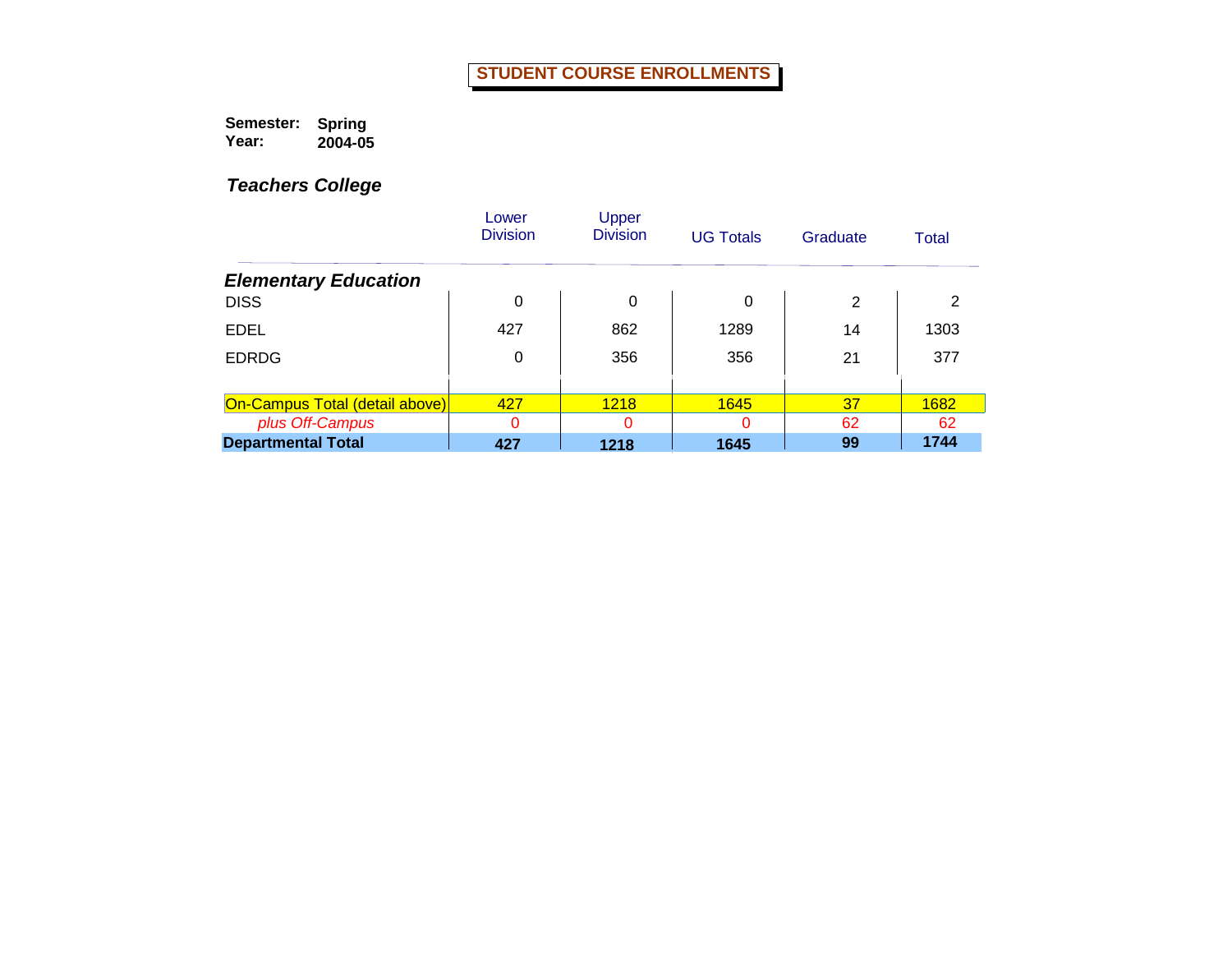**Semester: Year: Spring 2004-05**

|                                | Lower<br><b>Division</b> | Upper<br><b>Division</b> | <b>UG Totals</b> | Graduate | Total |
|--------------------------------|--------------------------|--------------------------|------------------|----------|-------|
| <b>Educational Psychology</b>  |                          |                          |                  |          |       |
| <b>DISS</b>                    | 0                        | 0                        | $\Omega$         |          |       |
| <b>DOC</b>                     | 0                        | 0                        | 0                | 9        | 9     |
| <b>EDPSY</b>                   | 598                      | 704                      | 1302             | 303      | 1605  |
| ID                             | 0                        | 0                        | 0                | 9        | 9     |
|                                |                          |                          |                  |          |       |
| On-Campus Total (detail above) | 598                      | 704                      | 1302             | 322      | 1624  |
| plus Off-Campus                | 151                      | 70                       | 221              | 151      | 372   |
| <b>Departmental Total</b>      | 749                      | 774                      | 1523             | 473      | 1996  |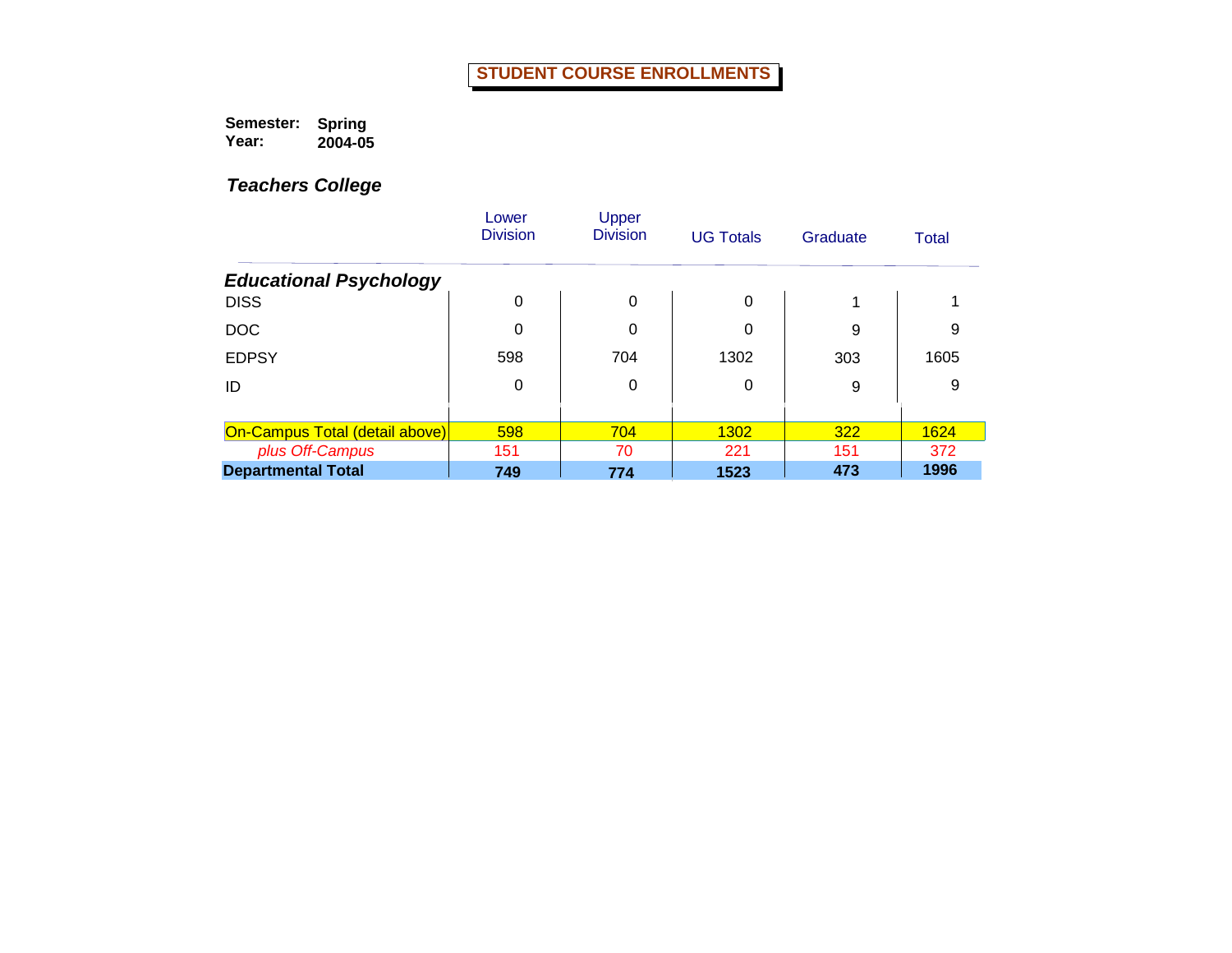**Semester: Year: Spring 2004-05**

|                                | Lower<br><b>Division</b> | Upper<br><b>Division</b> | <b>UG Totals</b> | Graduate       | <b>Total</b>   |
|--------------------------------|--------------------------|--------------------------|------------------|----------------|----------------|
| <b>Educational Studies</b>     |                          |                          |                  |                |                |
| <b>DISS</b>                    | $\pmb{0}$                | $\boldsymbol{0}$         | $\boldsymbol{0}$ | 8              | 8              |
| <b>DOC</b>                     | 0                        | $\pmb{0}$                | $\mathbf 0$      | 10             | 10             |
| <b>EDAC</b>                    | 0                        | 6                        | 6                | 84             | 90             |
| <b>EDALG</b>                   | 0                        | 36                       | 36               | $\mathbf 0$    | 36             |
| <b>EDCUR</b>                   | 0                        | $\mathbf 0$              | $\mathbf 0$      | 28             | 28             |
| <b>EDFON</b>                   | 0                        | 235                      | 235              | 52             | 287            |
| <b>EDGEN</b>                   | 0                        | 12                       | 12               | 0              | 12             |
| <b>EDHI</b>                    | 295                      | 13                       | 308              | 102            | 410            |
| <b>EDJHM</b>                   | $\mathbf 0$              | 98                       | 98               | 8              | 106            |
| <b>EDLIB</b>                   | 0                        | 29                       | 29               | 10             | 39             |
| <b>EDMUL</b>                   | 196                      | 15                       | 211              | 18             | 229            |
| <b>EDSEC</b>                   | 150                      | 334                      | 484              | 24             | 508            |
| <b>EDSUP</b>                   | 0                        | $\mathbf 0$              | $\mathbf 0$      | 9              | 9              |
| <b>EDTEC</b>                   | $\boldsymbol{0}$         | 48                       | 48               | 22             | 70             |
| <b>RES</b>                     | 0                        | $\boldsymbol{0}$         | 0                | $\,6\,$        | 6              |
| <b>THES</b>                    | 0                        | $\boldsymbol{0}$         | $\mathbf 0$      | $\overline{2}$ | $\overline{2}$ |
|                                |                          |                          |                  |                |                |
| On-Campus Total (detail above) | 641                      | 826                      | 1467             | 383            | 1850           |
| plus Off-Campus                | 118                      | $\overline{4}$           | 122              | 260            | 382            |
| <b>Departmental Total</b>      | 759                      | 830                      | 1589             | 643            | 2232           |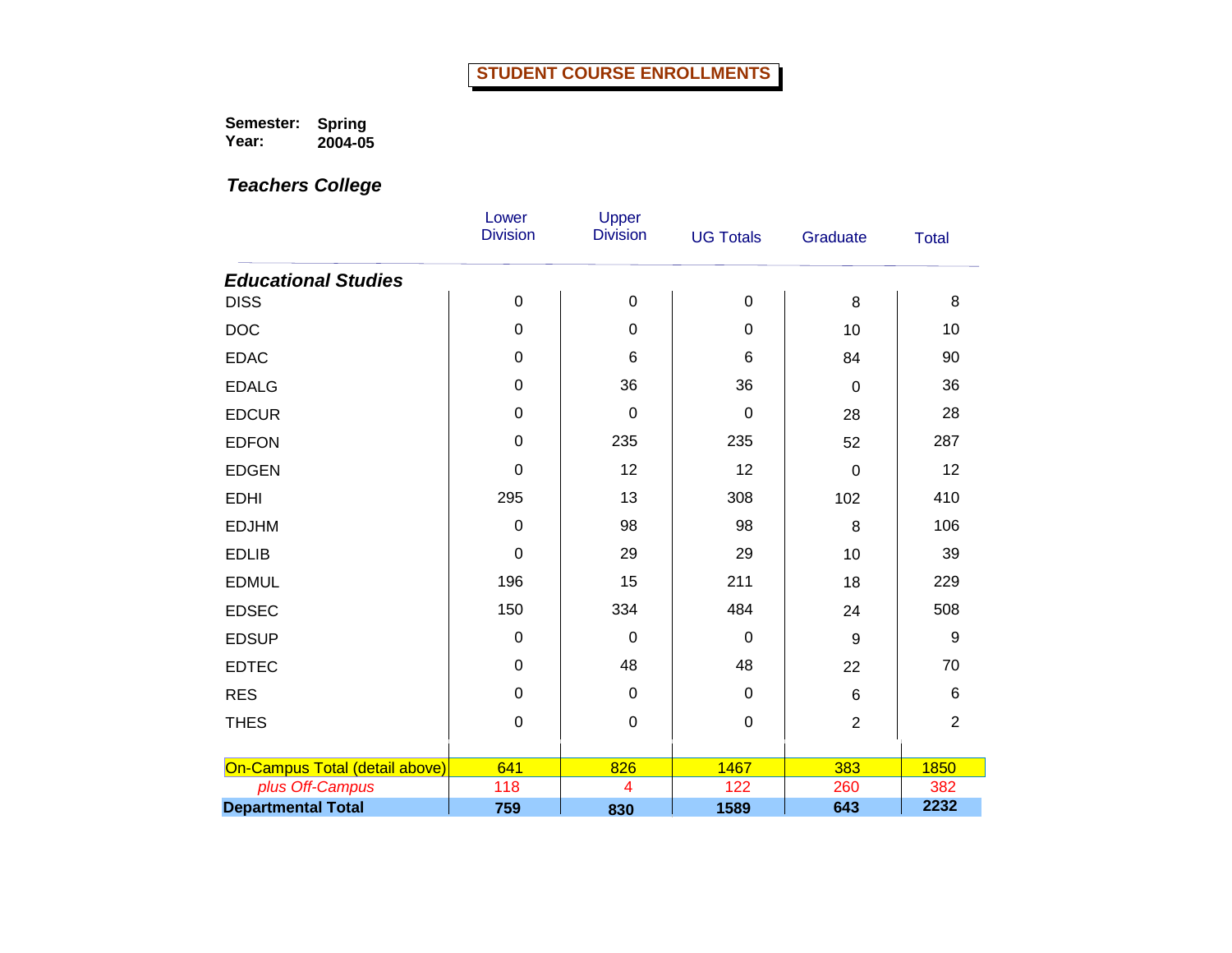**Semester: Year: Spring 2004-05**

|                                | Lower<br><b>Division</b> | Upper<br><b>Division</b> | <b>UG Totals</b> | Graduate | Total |
|--------------------------------|--------------------------|--------------------------|------------------|----------|-------|
| <b>Educational Leadership</b>  |                          |                          |                  |          |       |
| <b>DOC</b>                     | 0                        | 0                        | 0                | 2        | 2     |
| <b>EDAD</b>                    | 0                        | 0                        | 0                | 50       | 50    |
| On-Campus Total (detail above) |                          |                          |                  | 52       | 52    |
| plus Off-Campus                |                          |                          |                  | 270      | 270   |
| <b>Departmental Total</b>      |                          |                          |                  | 322      | 322   |